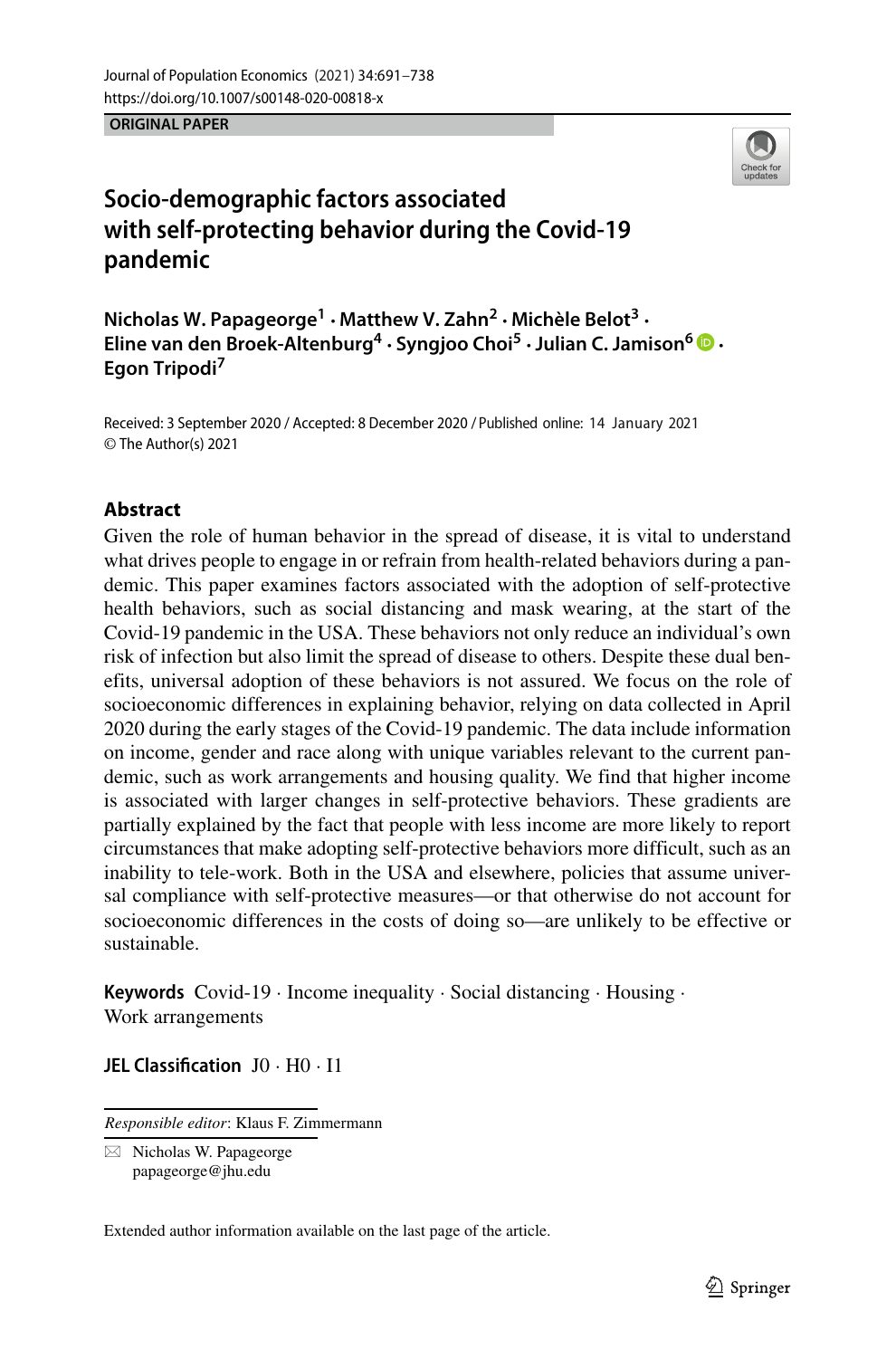#### **1 Introduction**

The spread of illness is largely influenced by human behavior. In the presence of strong externalities, a concern is that individual behavior may not align with socially optimal outcomes (Posner and Tomas J. P. [1993\)](#page-46-0). This is especially salient in contexts where the costs of protective behaviors, i.e., behaviors that limit the spread of illness, are unevenly distributed across socio-demographic groups (Pampel et al. [2010\)](#page-46-1). For instance, in the Covid-19 pandemic, individuals who face a relatively low risk of serious illness, but who are economically vulnerable (e.g., lacking comfortable housing, the ability to work from home) may not follow recommendations or directives to engage in protective behaviors, such as wearing a mask or social distancing. This potentially puts high-risk groups in danger of infection and prolongs the pandemic.

The socially optimal amount of protective behaviors—the levels that balance public health concerns with individual burdens and aggregate economic costs—are not yet fully understood, and are unlikely to be for some time due to uncertainty about the virus and about which behaviors most effectively prevent its spread (Manski [2020\)](#page-46-2). Compounding this uncertainty, we do not yet understand the full extent of the economic and social costs of the pandemic, ranging from job losses, shuttered businesses, and gaps in schooling, to violence and addiction, among others (Fairlie et al. [2020;](#page-45-0) Alon et al. [2020;](#page-44-0) Mongey et al. [2020;](#page-46-3) Coibion et al. [2020;](#page-45-1) Viner et al. [2020\)](#page-47-0). Nevertheless, understanding what factors affect individuals' incentives to engage in protective behaviors will be of critical importance as we develop effective and humane policy, evaluate the current epidemic, make plans to emerge from it, and begin to prepare for future pandemics.

This paper examines factors predicting adoption of individual self-protecting behaviors at the start of the Covid-19 pandemic in the USA. We focus on the USA since the country lacks a consistent national policy on Covid-related behaviors, leading to a variety of different state-level policy responses and individual-level behavior changes (Adolph et al. [2020;](#page-44-1) Béland et al. [2020\)](#page-45-2). Moreover, there is variation in local infection rates at a given point in time (Allcott et al. [2020b;](#page-44-2) Manski and Molinari [2020\)](#page-46-4) along with vast socioeconomic inequality across US citizens. Together, these features of the US context allow us to examine how individuals with different characteristics and facing different policy environments respond to a pandemic. Moreover, the lessons we learn extend beyond the USA. For example, economic inequality—and, potentially, resulting variation in the costs of engaging in self-protective behaviors during an infectious disease pandemic—is present in other countries[.1](#page-1-0) Indeed, non-compliance with self-protective measures is not unique to the USA. Starting in the Fall of 2020, Europe has experienced a "second wave" of the Covid-19 pandemic, driven in part by people opting to not comply with local public health measures (WHO [2020\)](#page-47-1).

<span id="page-1-0"></span><sup>1</sup>Future work could explore the degree to which the socioeconomic patterns we present here extend to other countries. Findings in Adams-Prassl et al. [\(2020a\)](#page-44-3) and Briscese et al. [\(2020\)](#page-45-3) suggest that similar patterns can be seen in the UK and Italy, though Germany might be different. Related, and using the same data set as the one used in this paper, Belot et al. [\(2020a\)](#page-45-4) examine demographic patterns (focusing on age) in self-protective behaviors across countries.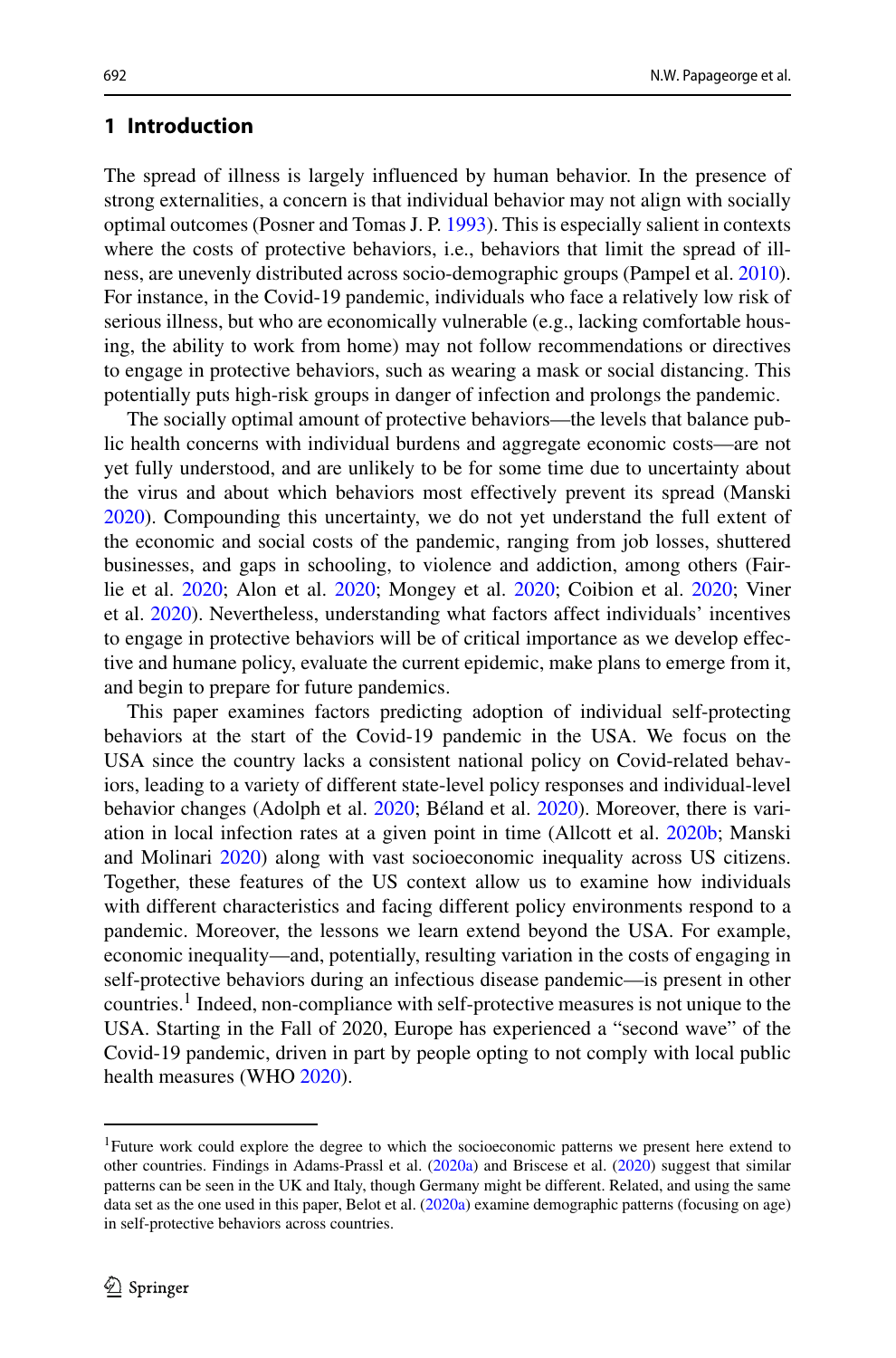Our study uses unique survey data collected during the third week of April 2020 and detailed in Belot et al. [\(2020b\)](#page-45-5). The data set follows roughly 6000 individuals in 6 different countries and includes about 1000 individuals from the US, who are the focus on this study. Roughly 250 individuals come from each of four US states: California, Florida, New York and Texas. The specific factors we study include income, socio-demographic variables (e.g., race and gender), pre-pandemic health characteristics, job and income losses due to the pandemic, work arrangements (e.g., the ability to tele-work) and housing quality (e.g., access to outside space at home), along with beliefs and perceptions about the pandemic (e.g., whether individuals perceive social distancing to be an effective measure and the consequences of infection). We study how these factors relate to three measures of behavior change from before the pandemic to the point of data collection. In particular, respondents were asked whether they changed any behavior at all in response to the pandemic; whether they increased social distancing, which includes avoiding public spaces, running fewer errands and visiting friends and family less often; and whether they increased hand washing or mask wearing. The data have information on a host of additional self-protective behaviors (and similar income gradients emerge when we examine them). We chose to focus on these three measures because they illustrate the wide range of possible self-protective behaviors: the first is very broad, including any change in behavior at all; the second is a relatively high-cost activity; and the third is a relatively low-cost activity[.2](#page-2-0)

We begin by documenting a striking and robust pattern apparent in the data: higher income is associated with larger increases in self-protective behaviors. Figure [1](#page-3-0) illustrates this relationship for the three aforementioned behaviors for the US sample. Note, the figure plots changes rather than levels. Using these measures, we show that on average individuals in the fifth income quintile (quintile mean \$233,895) are between 13 and 19 percentage points (16–54%) more likely to increase their selfprotective behaviors compared to individuals in the first income quintile (quintile mean \$1[3](#page-2-1),775).<sup>3</sup> For each of these behaviors, the difference between the first and fifth income quintile is statistically significant at the 1% level. It is worth noting that some of the stronger income differences in the figure appear when we compare low versus middle and high income. For example, hand washing and mask wearing changes are larger for middle versus low-income individuals, but are not larger for high- versus middle-income individuals. While increases in social distancing appear to increase in magnitude across the income distribution, we cannot reject that individuals in third, fourth and fifth quintiles increase the behavior the same amount. For changes in any behavior, we find significant rises across the income distribution. These finding suggest that higher income is generally associated with larger increases in self-protective behaviors and, moreover, that some differences are concentrated at the bottom of the

<span id="page-2-0"></span><sup>2</sup>It is worth noting that examining all of the factors could lead to concerns of multiple hypothesis testing. Hence, we limited our analysis a priori to the three behaviors stated above. While they capture different actions, we are in effect testing one hypothesis—whether socioeconomic variables predict self-protective behavior change—using three measures of the outcome variable.

<span id="page-2-1"></span><sup>&</sup>lt;sup>3</sup>Quintile means come from the [Tax Policy Center,](https://www.taxpolicycenter.org/statistics/household-income-quintiles) administered by the Urban Institute and Brookings Institution.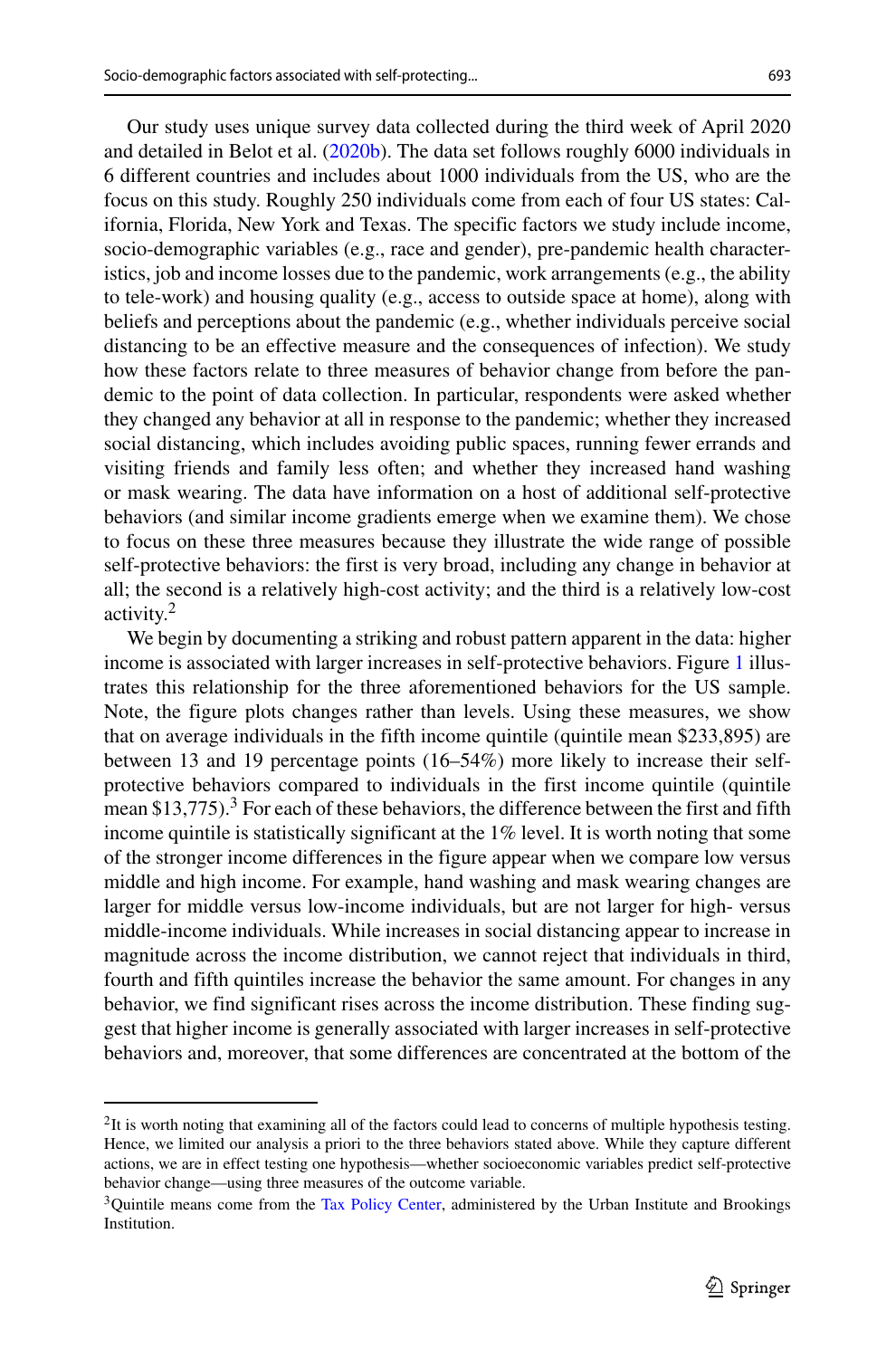<span id="page-3-0"></span>

**Fig. 1** Probability of changes in self-protective behaviors by income quintile: This figure shows the proportion of US respondents within a household income quintile that reports changes in any self-protective behaviors; reports increased social distancing; and increased hand washing-mask wearing. We also plot the estimated trend relating each changed behavior to income quintiles. The gray area is the associated 95% confidence interval

income distribution, meaning that low-income individuals may face especially large costs to adopting such behaviors. Our subsequent analysis aims to shed light on these relationships by assessing which specific factors related to income help to explain differences in behavior change.

In particular, our main analysis explores these relationships between income, the pandemic and self-protective behaviors in two ways. First, we ask how income relates to initial consequences of the pandemic along with other factors that could affect social distancing and other self-protective behaviors. We illustrate the burdens lower income respondents face, ranging from increased chances of job and income losses due to the pandemic to limited access to remote work or to open air space at their residences. Taken together, this means that we would expect these people to have a harder time adopting social distancing behaviors, which may prolong the pandemic.

Next, we examine which socio-demographic characteristics predict self-protecting behaviors. To do so, we estimate a series of linear probability models where a change in self-protective behaviors is the outcome variable and the predictor variables include income along with different sets of additional variables, culminating in a final specification that includes income along with all variables. Several patterns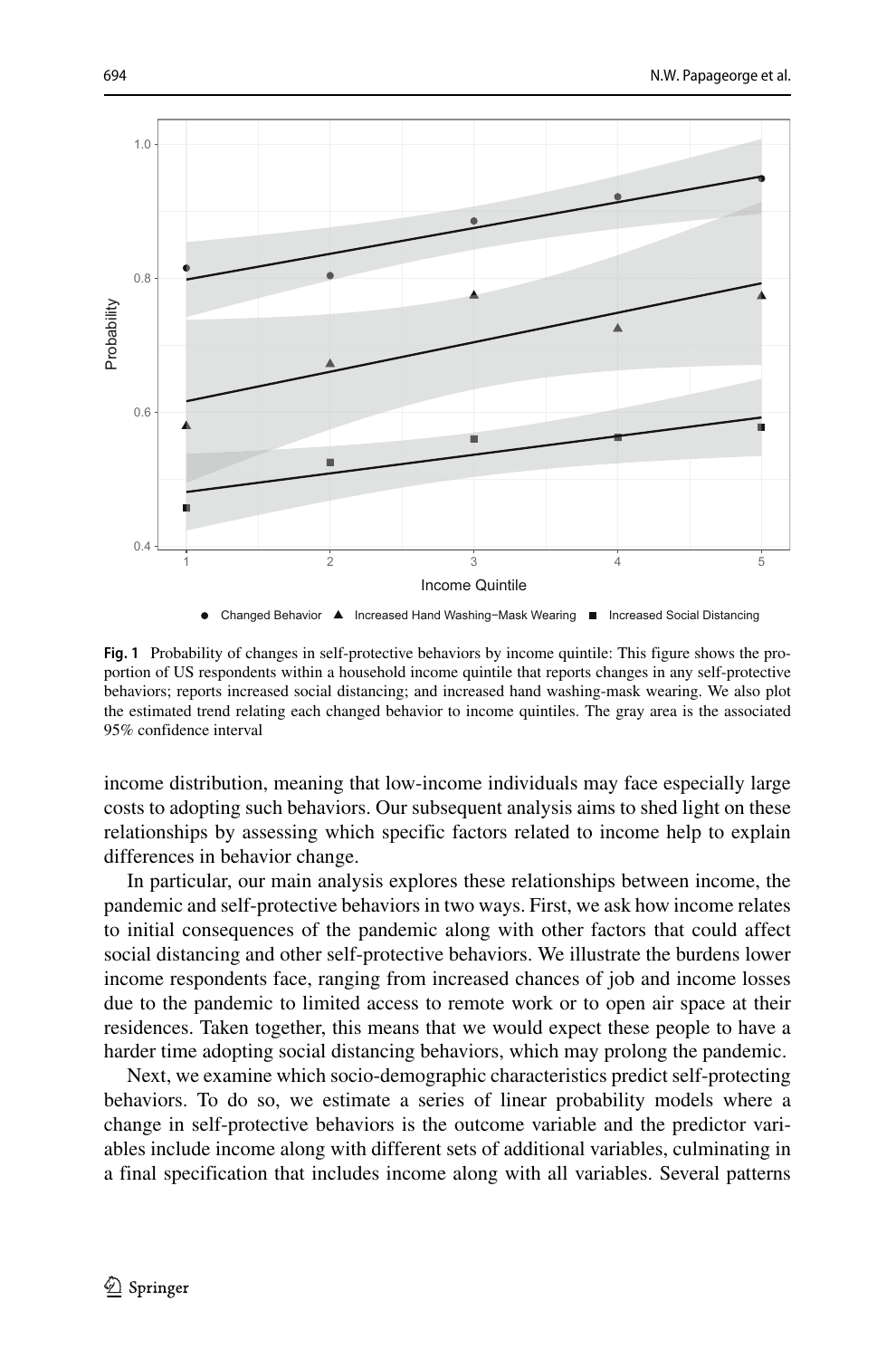emerge. Work arrangements and housing characteristics, particularly transitioning to tele-working and access to outside space at home, are associated with adopting more self-protecting behaviors. We also find that income losses due to the pandemic are associated with larger increases in the behaviors that we examine. Surprisingly, we find no meaningful patterns between pre-existing health conditions and increases in self-protective actions. We also show that males and respondents from Florida and Texas are less likely to engage in self-protective behaviors compared to females and respondents from California and New York, respectively. Moreover, beliefs about the effectiveness of social distancing along with perceived benefits (e.g., more time spent with family) correlate with larger increases in self-protective behaviors, though less so for lower income groups, which we discuss below. Finally, we demonstrate that the income gradient is only partially explained by the inclusion of these variables. The size of the income coefficient estimates are fairly stable across specifications where different sets of controls are included. These findings suggest that while income is an important predictor of behavior change, this relationship is only partly explained by the other factors we examine. There are likely to be other variables not captured by our data that help to further explain why income matters so much in the adoption of self-protecting behaviors.

Broadly, our findings are consistent with two key ideas. One, the initial economic consequences of the pandemic are particularly harmful to low-income individuals. Two, behaviors that stem from the pandemic could place relatively large burdens on individuals with lower incomes. For example, higher income individuals are more likely to report being able to work from home and more likely to have transitioned to tele-working instead of losing their job. As a result, adoption of self-protective behaviors, such as social distancing, are more practical, comfortable and feasible for people with more income, which is evident in the behavior changes depicted in Fig. [1.](#page-3-0) Effective and sustainable pandemic policy should be based not on what policymakers wish individuals would do, but what they expect them to do. To the extent that socioeconomic status helps to predict behavior, it should play a role in the development of policy. Further, to the extent that specific and policy-relevant factors help to explain income gradients, they could shed light on new avenues to mitigate the harm of a pandemic. For example, our results suggest the importance of outside space at home in predicting the adoption of self-protective behaviors. If so, opening parks, which may seem frivolous and unnecessarily risky at first glance, may actually be a prudent policy to prioritize. Doing so could potentially encourage self-protective behaviors by providing outside space to those who lack access to it.

The remainder of this paper proceeds as follows. In Section [2,](#page-5-0) we provide an overview of the existing literature on Covid-19 pandemic and socioeconomic health gradients. In Section [3,](#page-8-0) we provide a brief history of the Covid-19 pandemic in the USA. Section [4](#page-9-0) discusses our data source and provides a preliminary data analysis. We then discuss the results from our main analysis in Section [5,](#page-16-0) which quantify the associations between individual characteristics and behavior changes. Section [6](#page-29-0) concludes.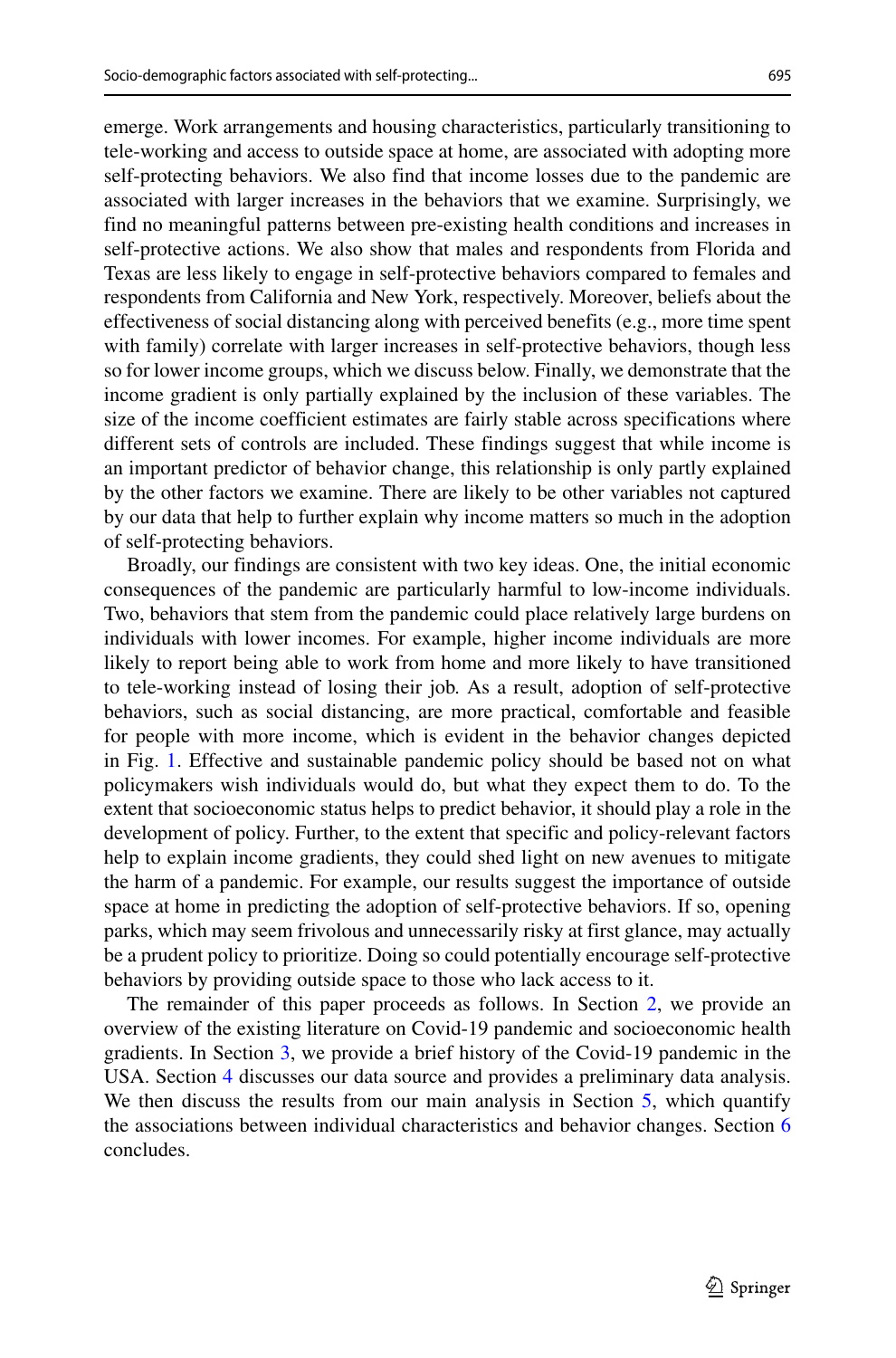#### <span id="page-5-0"></span>**2 Literature review**

This paper relates to a number of ongoing research efforts that, on a nearly daily basis, provide new information on the current pandemic and people's responses to it. To the degree our questions and findings overlap, we provide crucial replication in an era of rapid-response, hastily completed research. When questions or focus differ, we provide new information that other efforts do not. Finally, if we provide contradictory answers to similar questions, this is also important since it highlights where further research is needed.

Many studies have examined the connection between individual behaviors and the spread of disease. For example, Adda [\(2016\)](#page-44-4) examines the spread of viral diseases stemming from economic activity. Others have looked at the role of human transmission in the Covid-19 pandemic. Qiu et al. [\(2020\)](#page-46-5) document the role of human mobility in spreading Covid-19 in China. Their analysis highlights the importance of public health policies that limit mobility as a means of lowering transmission. Bonacini et al. [\(2021\)](#page-45-6) explore the case of Italy, evaluating the effectiveness of different lockdown policies, showing that the government's initial measure of closing all schools and universities was most effective at slowing the growth of Covid-19 cases in the country. The impact of human behavior on disease spread has also been documented when looking at multiple countries. For example, Milani [\(2021\)](#page-46-6) highlights the role of social networks in the transmission of Covid-19 within and across countries. Zimmermann et al. [\(2020\)](#page-47-2) reach similar conclusions about the impact of human behavior on the spread of the pandemic, arguing that the best strategy to mitigate future pandemics is to understand the human factor and move swiftly to mitigate it at the start of an outbreak. Our results are in line with this view. Our focus is on identifying which specific "human factors" related to socioeconomic status seem to predict behavior change and should thus be taken into account when responding to a public health crisis such as a pandemic.

Other studies have examined the economic impacts of the pandemic. For example, Adams-Prassl et al. [\(2020a\)](#page-44-3) conduct a nationally representative survey of the UK, US and German population on the labor market impacts of Covid-19. Their findings highlight heterogeneous impacts across countries. In particular, employees in Germany were affected less by the crisis than individuals in other countries due to a well-established unemployment insurance system. Still, the pandemic exacerbated existing inequalities within each country. Another is Béland et al.  $(2020)$  $(2020)$ , which quantifies the economic impacts on wages and employment from stay at home orders in various American states. They demonstrate that despite significant economic losses from the pandemic, these orders were cost effective when taking into account the value of a statistical-life. Other studies have focused on work arrangements such as work from home. Examples include Bonacini et al. [\(2021\)](#page-45-7), Saltiel [\(2020\)](#page-46-7), Okubo [\(2020\)](#page-46-8), and Rahman [\(2020\)](#page-46-9), which examine the types of occupations and workers that have the ability to work from home and how they have been affected by the Covid-19 pandemic in countries outside the USA. A component of our contribution is linking individual demographics to access to tele-working in the USA. Beyond this descriptive exercise, we are able to link this work arrangement to income and self-protective behaviors during the pandemic. This connection helps us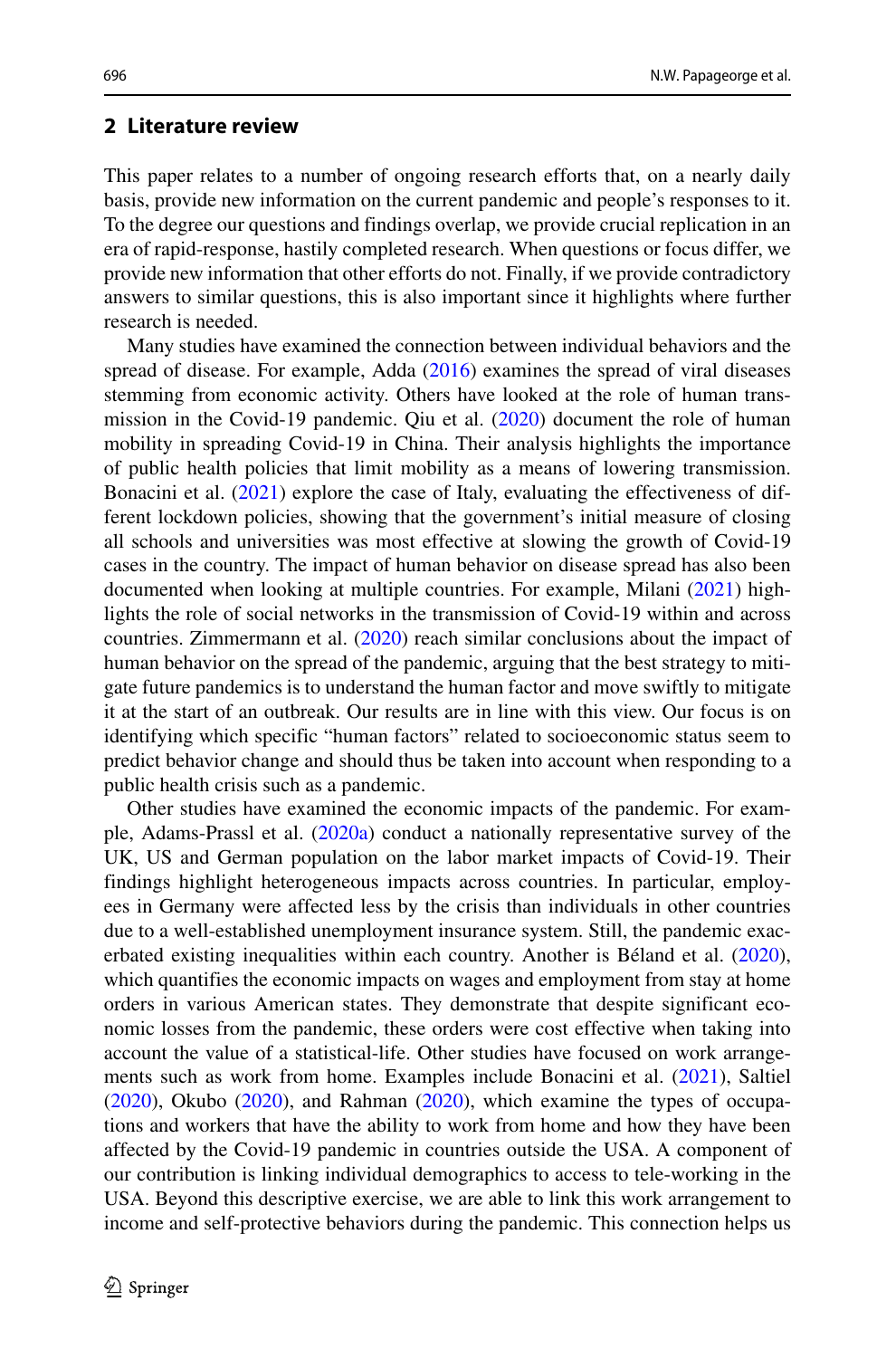highlight how the burden of measures such as social distancing fall heaviest on lower income groups.

A related set of papers provides evidence of differences in the effects of the pandemic by socioeconomic status. Mongey et al. [\(2020\)](#page-46-3) analyze the characteristics of workers in jobs that are most likely to be affected by social distancing measures. They demonstrate that these people are more economically vulnerable and live in areas that engage in less social distancing[.4](#page-6-0) Our paper makes a direct contribution to this line of literature. The data set we use in this paper was designed to capture detailed information about economic losses individuals experienced. Examples include work transitions, realized monetary losses and expected monetary losses. By directly linking economic impacts to individual behaviors, we are able to provide a clear picture of what factors predict observed behavior discrepancies, which in turn suggests policies that could encourage more widespread adoption of behaviors that slow the pandemic.

Indeed, a separate strand of the Covid-19 literature closely related to our study examines how individual characteristics and demographics predict or influence behaviors during the pandemic. For example, Ashraf [\(2020\)](#page-44-5) explores the relationship between socioeconomic factors, government policy and Covid-19 health outcomes using a rich panel data set covering 80 countries. The author finds a strong negative association between Covid-19 cases and socioeconomic conditions, which can be alleviated by government policy. Other papers, such as Andersen [\(2020\)](#page-44-6), Chiou and Tucker [\(2020\)](#page-45-8), and Wright et al. [\(2020\)](#page-47-3), rely on cell phone data to track individual behavior during the pandemic. These papers have documented that the adoption of social distancing measures varies across observable characteristics, such as average neighborhood income. These papers have the benefit of bypassing individual reporting, which may be biased, a point we return to when presenting results. Our paper generally corroborates findings using cell phone data. Additionally, our survey data permits a more granular analysis in that we can examine a richer set of individuallevel variables, such as beliefs about social distancing and detailed work transitions. Finally, Wozniak [\(2020\)](#page-47-4) uses a unique US data set, also publicly available, to relate disease exposure to decisions to work or take protective measures. She finds that people with Covid-19 exposure continue to work at similar rates as the non-exposed, and people with elevated risk for contracting the disease do not reduce work hours or take protective measures. We place greater attention on the associations between an individual's protective behaviors and their characteristics and beliefs, while she focuses more on protective behaviors through the lens of risks factors (i.e., an individual's susceptibility and potential spreading) and protective behaviors.<sup>5</sup>

<span id="page-6-0"></span><sup>4</sup>Also related, Borjas [\(2020\)](#page-45-9) illustrates socioeconomic discrepancies in access to testing in New York City, showing that those without access also tend to be people with the highest probability of a positive test.

<span id="page-6-1"></span><sup>5</sup>Wozniak [\(2020\)](#page-47-4) also provides evidence of declines in well-being due to the pandemic, which relates to Adams-Prassl et al. [\(2020b\)](#page-44-7), who document a decline in female mental health in the USA due to the lockdown measures to contain the pandemic, that are not explained by other factors such as financial or childcare stress.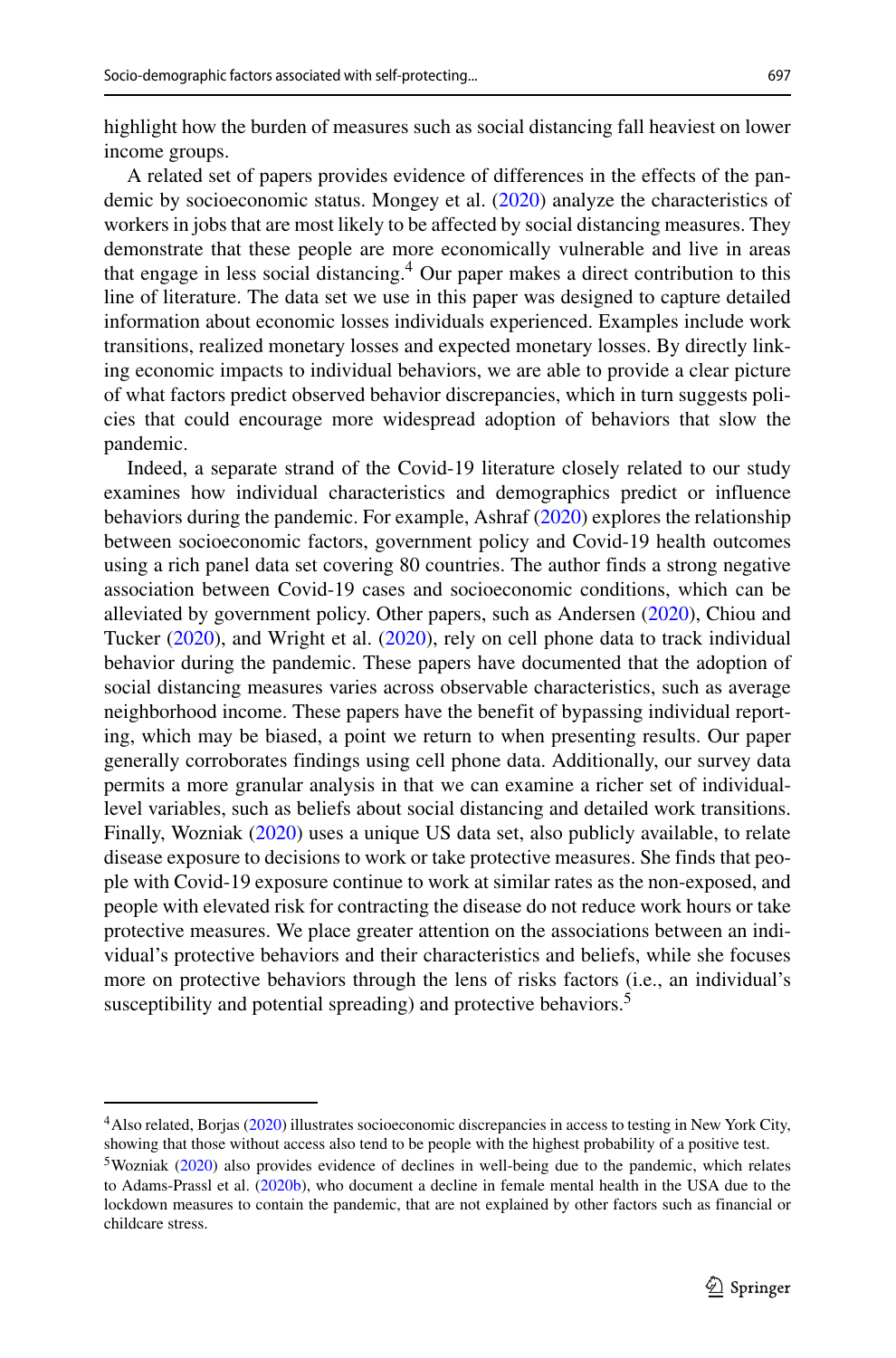In the US context, many papers have also examined links between political affiliation and self-protective behaviors. Examples include Adolph et al. [\(2020\)](#page-44-1), Allcott et al. [\(2020a\)](#page-44-8), Barrios and Hochberg [\(2020\)](#page-45-10), Painter and Qiu [\(2020\)](#page-46-10), and Simonov et al. [\(2020\)](#page-46-11). In general these studies find that individuals that identify as Republicans or who live in areas with higher levels of support for President Trump and Republican elected officials are less likely to engage in self-protective behaviors or adhere to shelter in place orders. While we lack data on political affiliations, we find similar patterns when looking at individuals located in Florida and Texas, two states that voted for Trump in 2016 and 2020 and are led by governors that are vocal supporters of President Trump and his administration.

More broadly, this paper relates to a vast literature studying how sociodemographic characteristics associate with health and health behaviors. While our contribution reports evidence in a very specific context, the Covid-19 pandemic, it is noteworthy that many of the same relationships found in other health contexts are evident here.<sup>[6](#page-7-0)</sup> In other words, well-documented socio-demographic differences in health behaviors—and resulting health disparities—extend to the current pandemic (Yancy [2020\)](#page-47-5). What we learn about behavior during a pandemic, a period when stakes are high and shifts in behavior are swift and large, can help us to understand health behavior differences more generally. As a concrete example, if we learn that certain types of work arrangements prevent social distancing, such arrangements may prevent a host of other healthy behaviors that are unrelated to the pandemic. In this way, the current pandemic can provide useful directions for future research on health behaviors and health disparities.

Finally, this paper relates to a literature examining the tension between individual behavior and public health in the presence of externalities. A key historical analogy is the HIV epidemic.<sup>7</sup> In that context, reduction of risky sex behavior not only protected individuals, but also slowed the spread of the virus, which is socially beneficial. The social benefit means there is a positive externality and thus potentially a sub-optimally low level of safer sex. In the current context, the tension between private behavior and public health is exacerbated by the fact that many of the people asked to incur the most brutal economic and social costs of protective behaviors face relatively low personal risk of serious health problems. This opens up a host of broad and general ethical questions about who should bear the greatest costs to protect public health. It also casts doubt on the sustainability of policies that presume full compliance.<sup>[8](#page-7-2)</sup>

<span id="page-7-0"></span><sup>6</sup>Cutler et al. [\(2011\)](#page-45-11) provide an excellent summary and overview of the socioeconomic status-health gradient literature.

<span id="page-7-1"></span><sup>&</sup>lt;sup>7</sup>Papageorge [\(2016\)](#page-45-12) and Chan et al. (2016) are two studies which examine the history of the HIV epidemic to make broader points about health. More generally, Cawley and Ruhm [\(2011\)](#page-45-13) provide a summary of the literature that examines cases where individuals make a trade off between controllable behaviors and health outcomes.

<span id="page-7-2"></span><sup>&</sup>lt;sup>8</sup>Many of these ideas were explored in a recent blog post by DeLuca et al. [\(2020\)](#page-45-14). The current study builds on this piece, in part by using data to test hypotheses it put forth.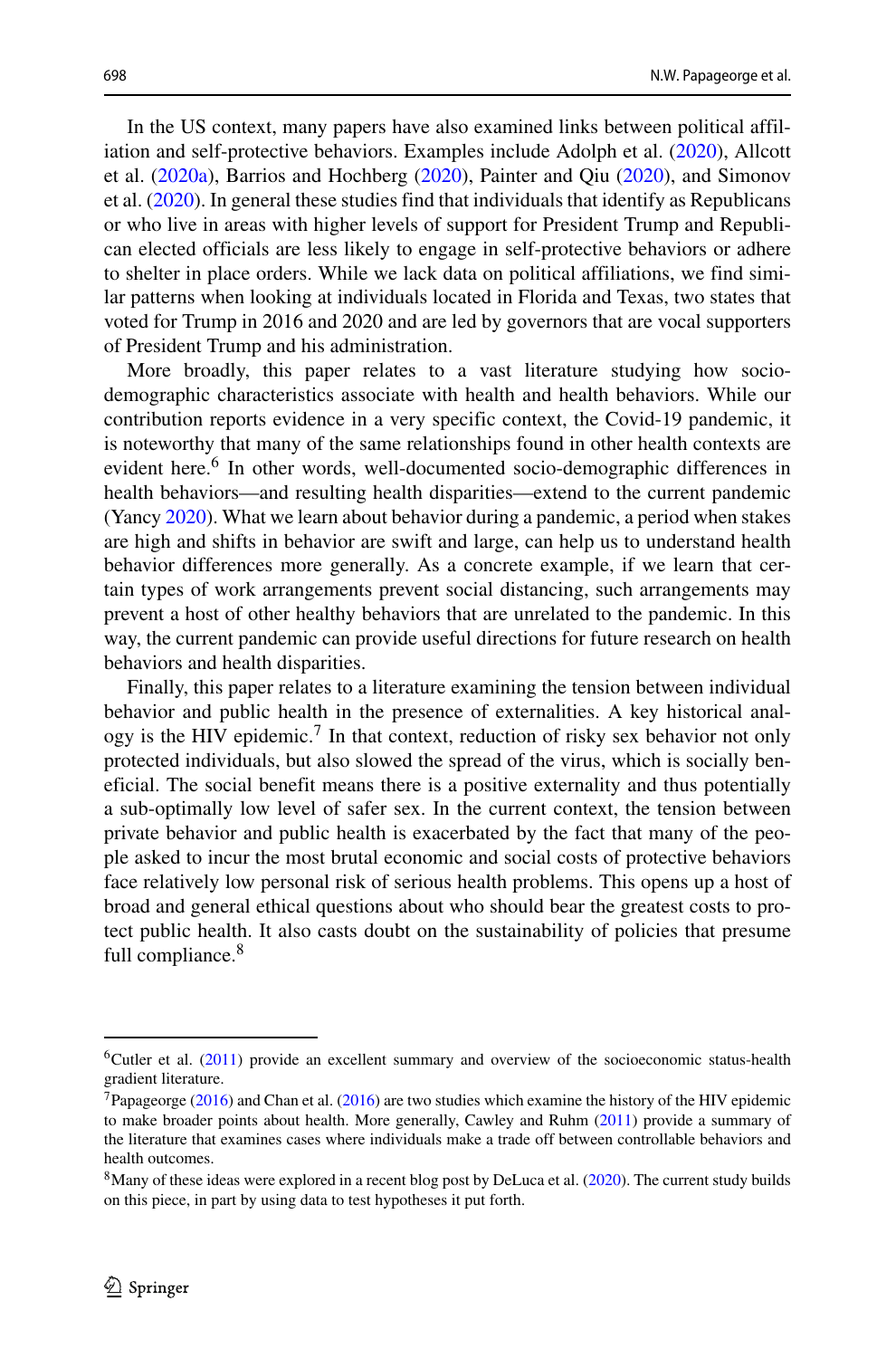### <span id="page-8-0"></span>**3 Covid-19 in the USA**

As our focus is on the response to the Covid-19 pandemic, it is useful to recall the circumstances respondents were facing at the time our data were collected (the third week of April 2020). The first confirmed Covid-19 case in the USA was announced on January 20, 2020. About a week later, the White House Coronavirus Task Force began meeting on a daily basis. Over the next 13 days, cases in the USA remained relatively low but grew in other countries. On February 2, 2020, President Trump restricted entry into the United States by non-citizens who were physically present in China. Over the month of February, cases in the USA remained relatively low but the virus was being closely monitored by the government. On February 29, 2020, Dr. Anthony Fauci stated that Americans did not need to change their daily practices and that the current risk of the virus was low, while cautioning circumstances may change. The government maintained this message for the next week and a half. For example, on March 8, 2020, Dr. Fauci encouraged the public to not wear masks and reserve them for use by healthcare professionals and those who had fallen ill (Goodman and Schulkin [2020\)](#page-45-15).

The situation took a grave turn a few days later. On March 11, 2020, the World Health Organization officially declared Covid-19 a global health pandemic. Later that day during a prime-time Oval Office address, President Trump announced additional travel restrictions to the USA from 26 European countries. Two days later, the president declared the coronavirus a national emergency. During the first two weeks of March, case counts rose steadily. By the third week of March, hospitals reported severe shortages of testing supplies, personal protective equipment and other critical supplies. Near the end of March, President Trump signed the CARES Act, a wide-ranging measure aimed at curbing the economic effects of the pandemic and procuring additional supplies to treat the disease. By this time, over 10 million Americans had filed for unemployment benefits (Goodman and Schulkin [2020\)](#page-45-15).

Towards the end of April, when our survey data were collected, cumulative cases in the USA reached nearly 1 million and Covid-19 was the leading cause of death in the country. On April 23, the final day of our data collection, Mr. Trump infamously advised citizens that the digestion of bleach may be an effective way to combat the virus (Goodman and Schulkin [2020\)](#page-45-15). This is an example of the depths of misinformation being shared with Americans about the pandemic and how to best guard themselves from infection. It is possible that the release and amplification of this content through certain media could explain observed income gradients for self-protective behaviors. For example, Simonov et al. [\(2020\)](#page-46-11) explore how regional compliance with social distancing varies with Fox News viewership. To address questions about misinformation, we include beliefs about the effectiveness of social distancing in our empirical analysis.

From the start of the pandemic, the White House largely relied on state and local governments to devise and implement public health measures to combat the virus, offering virtually no unified national strategy. This pattern is highlighted by the states included in our survey sample. As case counts rose steadily during the first two weeks of March, California was the first state to take large-scale action. On March 19, Democratic Governor Gavin Newsom ordered all 40 million Californians to stay at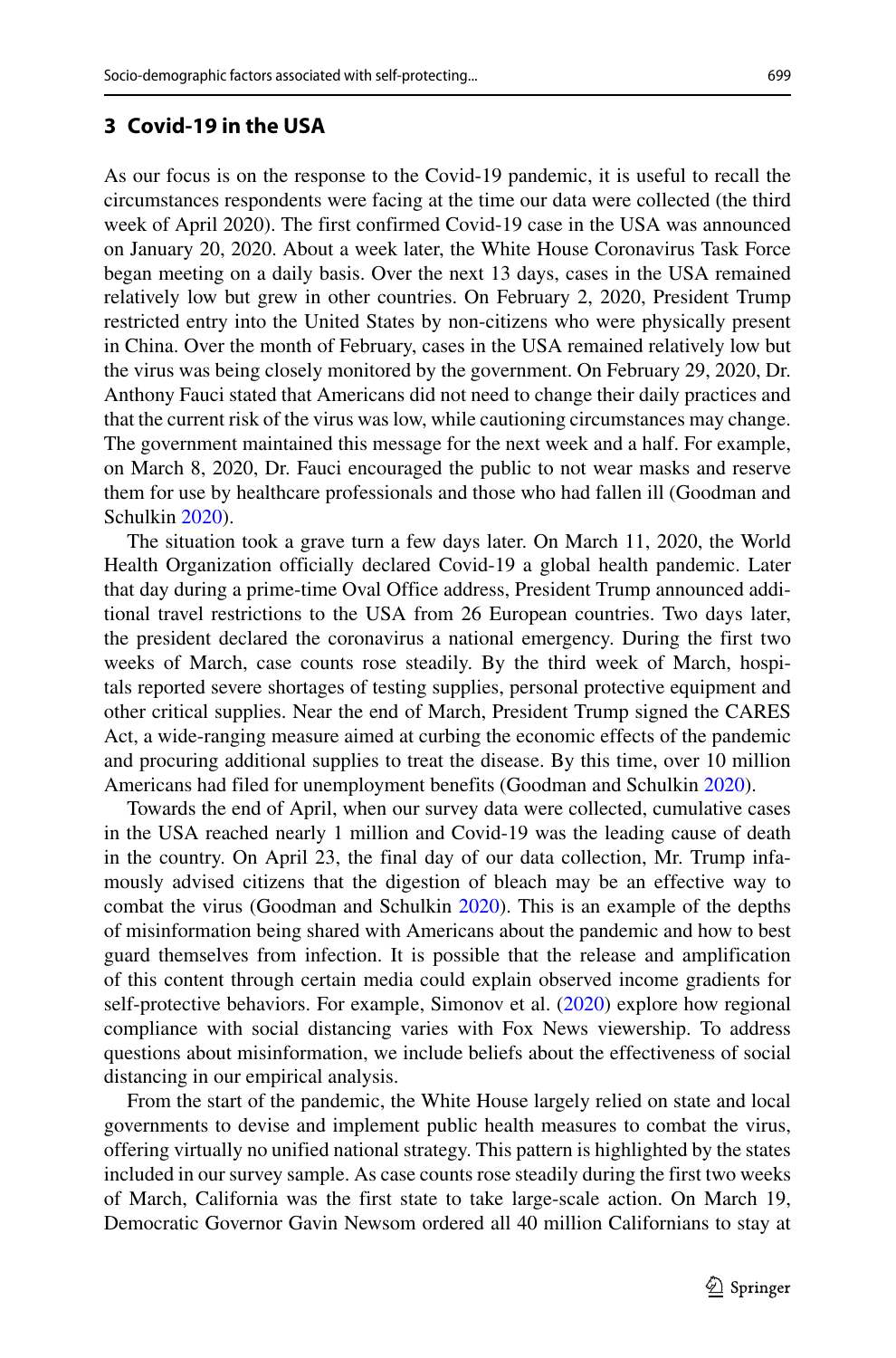home as much as possible, closing all non-essential businesses (Arango and Cowan [2020\)](#page-44-9). The next day, New York's Democratic Governor Andrew Cuomo issued a similar directive, noting that cases had risen from 0 to 2900 in just over 2 weeks (De Avila [2020\)](#page-45-16). New York would go on to become one of the most heavily affected states by the pandemic. Florida's Republican Governor Ron DeSantis did not implement any sort of lockdown order until April 1, 2020, when the number of cases surpassed 7000. In fact, the day before the measure was announced, Governor DeSantis said he had no plans to issue any statewide measure because the White House had not instructed him to do so (Barbash and Horton [2020\)](#page-45-17). Texas' Republican Governor Greg Abbott, responded somewhat faster than Florida. Governor Abbott announced a patchwork of local restrictions on March 19, 2020 (Svitek [2020a\)](#page-46-13). As cases in Texas grew, Abbott resisted calls for stronger restrictions but eventually relented, announcing a state wide stay at home order on March 31, 2020 (Svitek [2020b;](#page-46-14) [2020c\)](#page-46-15).

Similar to lockdown orders, the federal government provided no unified policy on mask wearing. Trump was not observed wearing a mask publicly until July 2020 and has equivocated on when they ought to be used (Lemire [2020\)](#page-46-16). Like social distancing, mask wearing policies were again deferred to states to implement as part of their own policy response. Governors Cuomo and Newsom were early proponents of masks and frequently encouraged their use before issuing mandates in April and June respectively (Higgins-Dunn et al. [2020;](#page-45-18) Romo [2020\)](#page-46-17). Governor Abbott followed with a mask mandate in July (Siemaszko [2020\)](#page-46-18). As of October 2020, Governor DeSantis has not mandated that masks be worn by Floridians. This summary highlights the considerable variation in the local responses to the pandemic in the states covered by our survey data.

## <span id="page-9-0"></span>**4 Data and summary statistics**

#### **4.1 Data collection**

We rely on recently collected survey data from six different countries by Belot et al. [\(2020b\)](#page-45-5). The data were collected between April 15 and April 23 in the USA, the UK, Italy, China, Japan and Korea. The sample consists of roughly 1000 individuals in each country. As stated earlier, the focus of this paper is on the US sample, which was drawn from four states: California, Florida, New York and Texas with roughly 250 people per state. The sample is nationally representative for each country according to age, gender and household income. For the US sample, the survey is also nationally representative along race. Prior to the start of data collection, approval was obtained by the ethics board at the University of Exeter.

The survey firms Lucid and dataSpring assisted with the data collection. Respondents were initially contacted by these firms via email to participate. New invitations were sent up to the point of achieving the desired representation. Participation was remunerated according to general compensation schemes defined by the companies for their survey panelists. Respondents were prevented from taking the survey multiple times and from finishing the survey too quickly. The median response time for the survey was about 14 minutes.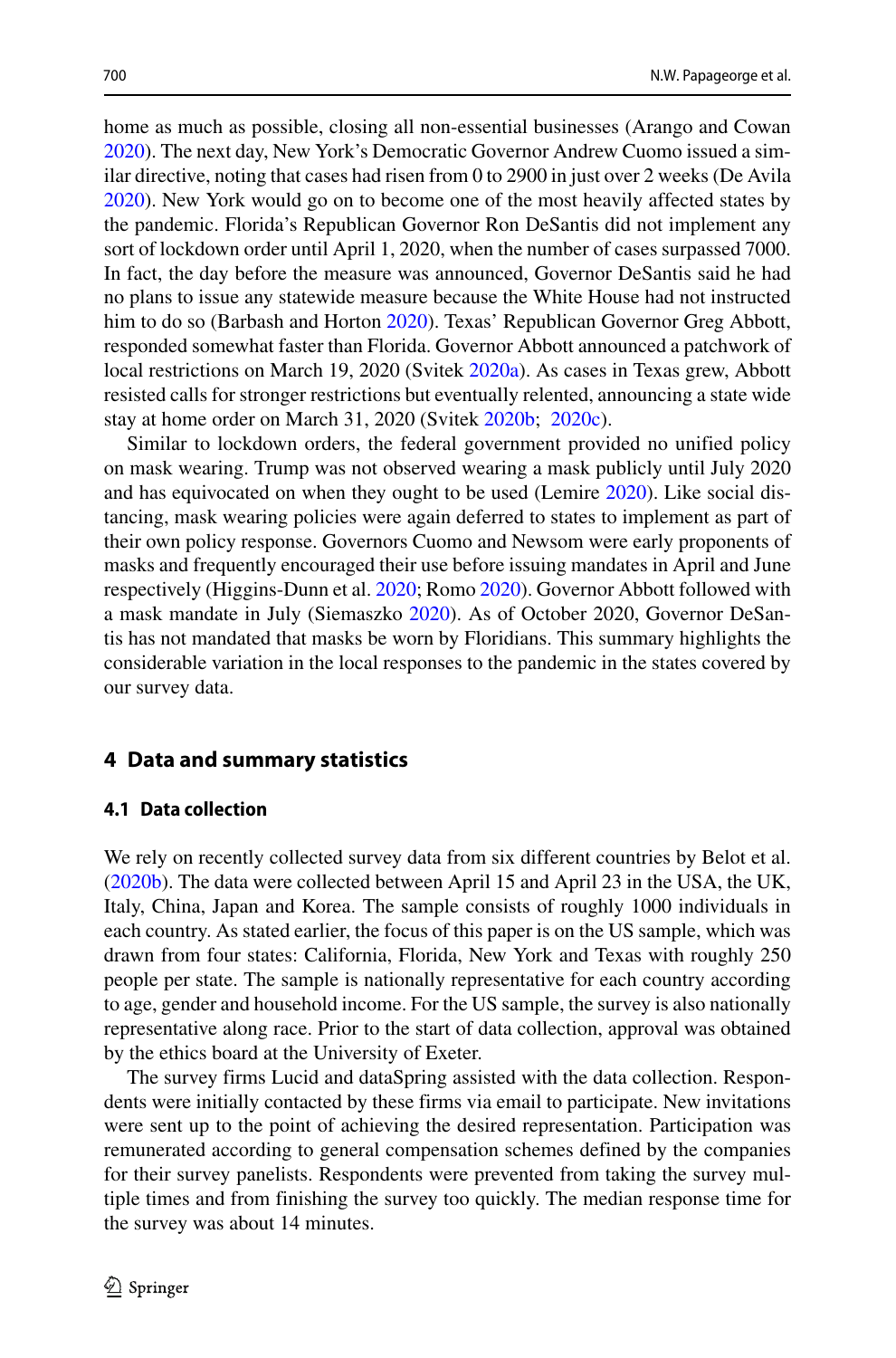Among the benefits of using this survey data set is that it contains information that is uniquely relevant to the Covid-19 pandemic. For instance, the survey collected detailed information about how a respondent's work arrangements changed (e.g., stopped working, began tele-working). Another example is that information was collected on the characteristics of a respondent's home, such as their current living arrangement (e.g., alone, roommates), exposure to elderly people and access to open air. This collection effort also captured information about individuals' beliefs on several topics, ranging from the effectiveness of social distancing to how likely it is that they get infected with the virus.

While these data are valuable and informative about the Covid-19 pandemic, there are noteworthy limitations. We would prefer to use data from an ongoing study consisting of a large and representative sample, with information collected at regular intervals from the same individuals. However, to relate socioeconomic differences to Covid-19, such data simply do not exist. Thus, we must rely on survey data collected quickly. This allows us to tailor questions asked of respondents so we can answer questions about an unprecedented worldwide shock. Yet, collecting and using data in this manner has many drawbacks. First, there was a regrettable and unintentional omission: the survey did not elicit information about educational attainment.<sup>9</sup> Second, while the survey is representative along important demographic characteristics including age, gender, income and race, it is not a random sample of people in the USA. As such our estimates must be interpreted with care. In particular, income groups may exhibit differences that do not extend to the whole population because there could be unobserved variables correlated to income that jointly predict survey participation and self-protection behaviors. Moreover, it is difficult to make causal claims, though this problem extends to large and representative data sets. The difference is that we lack the data that facilitate standard approaches to help to identify causal effects, such as additional variables we could use as controls or IVs or repeated observations allowing us to employ panel data methods. These shortcomings reflect the realities of conducting research rapidly and in a daily-changing environment. Still, the patterns we present here are robust and informative. We hope that the analyses and data presented in this paper can inform the development of longer term data collection efforts that aid us in better preparing for future public health crises.

#### **4.2 Summary statistics**

Table [1](#page-11-0) summarizes the socio-demographic characteristics and outcomes we study from the survey sample. Fifteen percent of respondents are non-white, 44% are male and about 39% are 56 years or older. Forty-five percent of respondents report at least one pre-existing health condition. While the survey data did not target pre-existing conditions for representativeness, the prevalence of pre-existing conditions in our sample closely mirrors the amount in the US population (CMS [2011;](#page-45-19) McCarthy [2020\)](#page-46-19). Approximately 70% of respondents reported being employed. Among those

<span id="page-10-0"></span><sup>&</sup>lt;sup>9</sup>As a robustness check, we use information based on a respondent's occupation as a proxy measure for educational attainment and find that main results are unaffected.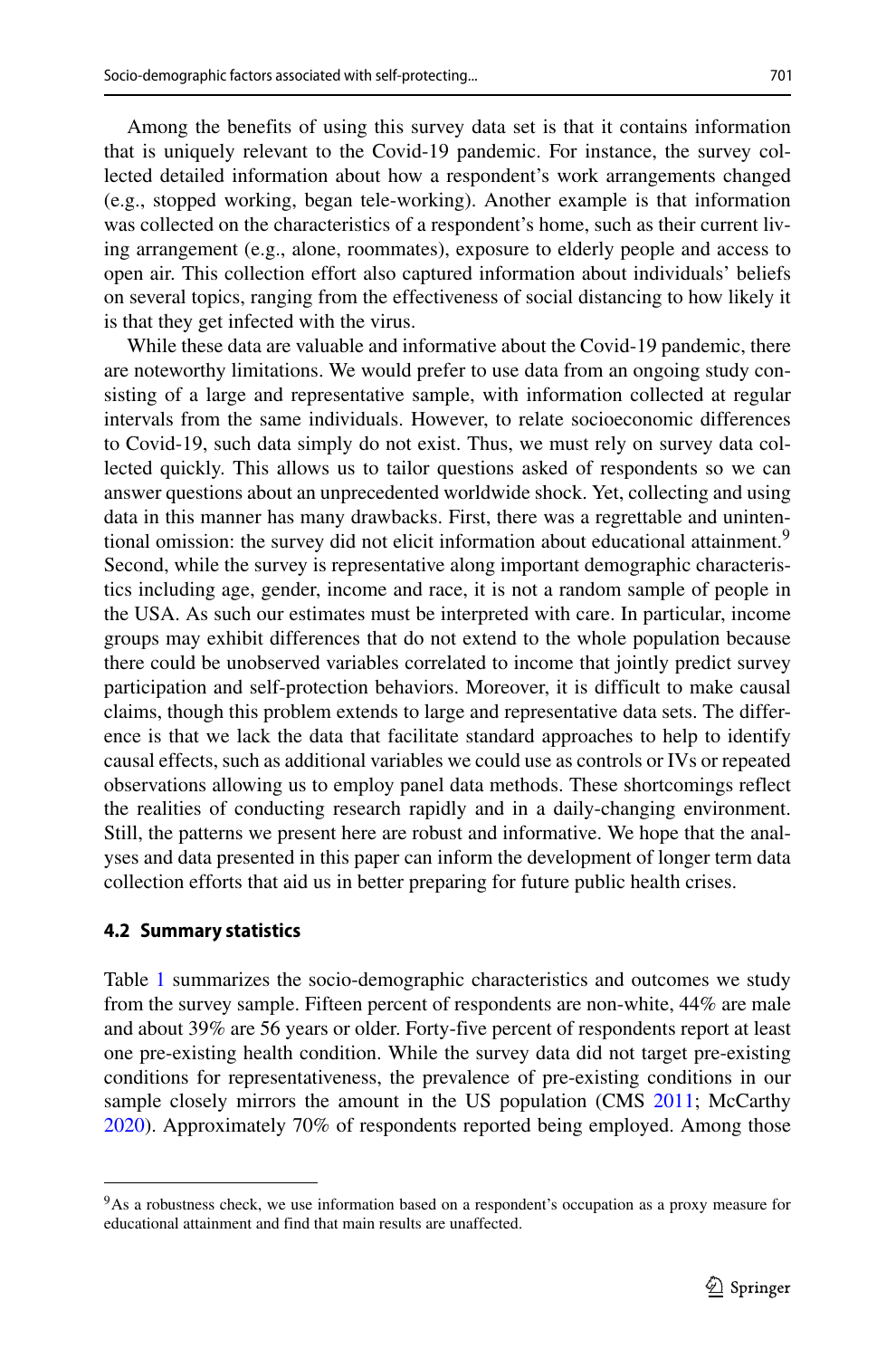#### <span id="page-11-0"></span>**Table 1** Summary statistics

| Variable                                              | Value | N    |
|-------------------------------------------------------|-------|------|
| Socio-demographics                                    |       |      |
| Non-White                                             | 0.15  | 1006 |
| Male                                                  | 0.44  | 1006 |
| New York-California                                   | 0.54  | 1006 |
| Elderly                                               | 0.39  | 1006 |
| Health                                                |       |      |
| Pre-existing condition                                | 0.45  | 1006 |
| Housing                                               |       |      |
| Urban                                                 | 0.41  | 1006 |
| Home w/o open air access                              | 0.15  | 1006 |
| Elderly exposure                                      | 0.46  | 1006 |
| Work arrangements and losses                          |       |      |
| Working                                               | 0.70  | 990  |
| Full-time   working                                   | 0.54  | 701  |
| Part-time   working                                   | 0.14  | 701  |
| Can work from home   working                          | 0.82  | 701  |
| Stopped working   working                             | 0.38  | 701  |
| Tele-working   working                                | 0.34  | 701  |
| Still working   working                               | 0.20  | 701  |
| Mean income quintile                                  | 3.11  | 1006 |
| Mean lost HH. income (\$1000)                         | 0.77  | 475  |
| Beliefs and perceptions                               |       |      |
| Mean belief social distancing effectiveness $\{1-5\}$ | 3.99  | 1006 |
| Mean local infection rate                             | 0.24  | 971  |
| Benefits from pandemic                                | 0.84  | 1006 |
| Outcomes                                              |       |      |
| Changed behavior                                      | 0.88  | 1006 |
| <b>Increased SD</b>                                   | 0.54  | 824  |
| Increased hand washing-mask wearing                   | 0.71  | 933  |
| Ν                                                     |       | 1006 |

Summary statistics for characteristics of individuals for the entire US sample. The first column lists the probability that a randomly drawn individual has the listed characteristic or the mean value of the variable from the sample. The exceptions are full-time, part-time, work from home, stopped working, tele-working, and still working, which were computed among the sample of respondents that were observed working. The second column lists the total number of observations for which that variable had a non-missing value

that reported working, nearly 54% work full-time, 14% work part-time and 82% are able to work from home at the time of the survey when the pandemic was well underway. Also among these respondents, 34% report shifting to tele-work, 38% are no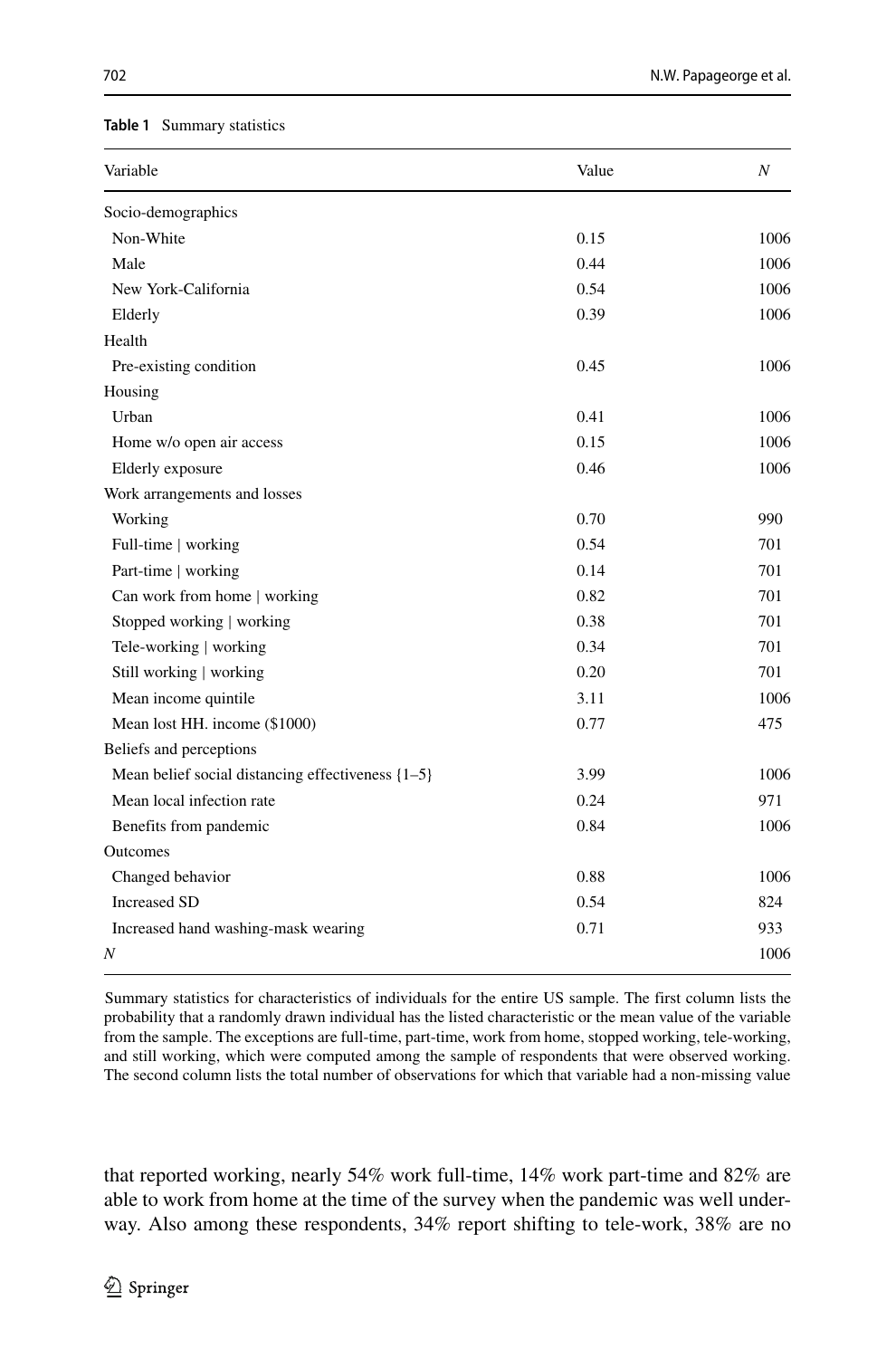longer working and 20% reported no change in their employment situation. On average, respondents lost \$770 in household income due to the pandemic. These were recorded as total household income losses during the first trimester of 2020.<sup>10</sup>

The survey contains two variables about labor status. The first asks about the current work arrangement and the second asks about changes due to the pandemic. Using these two variables, we construct a single measure that captures possible ways that the pandemic has affected individuals with different work arrangements. There are five possibilities: (i) "Never Worked" refers to individuals who were not working prior to or during the pandemic (e.g., retirees); (ii) "Stopped Working" refers to people who were working (full-time, part-time or self-employed) and stopped working due to the pandemic; (iii) "Began Tele-Working" refers to people who were employed prior to the pandemic and are still employed, but transitioned to working from home due to the pandemic; (iv) "Still Working" describes individuals who were working prior to the pandemic and whose work status has not changed; and (v) "Other" includes people who report working prior to the pandemic and also report "other" when asked how their work status has changed. We should note that 17 individuals do not fit into any of the categories above due to contradictory answers. As an example, some respondents report not working before the pandemic and also transitioning to tele-working, which is difficult to categorize.<sup>[11](#page-12-1)</sup>

Figure 5 in the Appendix summarizes this work status variable by age group and income quintile. As expected, we find that younger respondents tend to be more likely to begin tele-working whereas older workers are more likely to not be working before or during the pandemic. We also see that higher income people are more likely to transition to tele-working, while lower income people are more likely to either not be working before the pandemic or to have stopped working due to the pandemic. This pattern is telling, as tele-working likely lowers the cost of many of these selfprotective behaviors, such as social distancing. The share of respondents that were still working without any change was relatively stable across income quintiles. A deeper look into the survey finds an intuitive pattern. Those that were in lower income quintiles and reported still working belong to professions such as cashiers, packers and packagers, among others. Those in higher quintiles that reported still working included lawyers, computer programmers and managers. These professions differ substantially in what they pay, but include people who have been deemed "essential workers." This explains the lack of an income gradient for this particular category.

The survey also includes information on beliefs and perceptions. Approximately 73% believe that social distancing is either very effective or extremely effective, versus 24% who believe it is slightly or moderately effective. Only 3% of the sample believed social distancing was not effective at all. Almost 39% of respondents believed it to be extremely effective. On average, respondents believe that 24% of

<span id="page-12-0"></span><sup>&</sup>lt;sup>10</sup>Some respondents reported very large income losses. Given the difficultly in determining whether these are actual losses or survey errors, we use a dummy variable to flag these values. There are 173 of these observations. Our results are robust to the inclusion of these observations. The only difference is the magnitude on the lost income coefficient. The number in the table reflects the average of the remaining values. Conditional on having lost household income, the average loss was just above \$2100.

<span id="page-12-1"></span><sup>&</sup>lt;sup>11</sup>If we include these observations in the "Other" category, our results remain unchanged.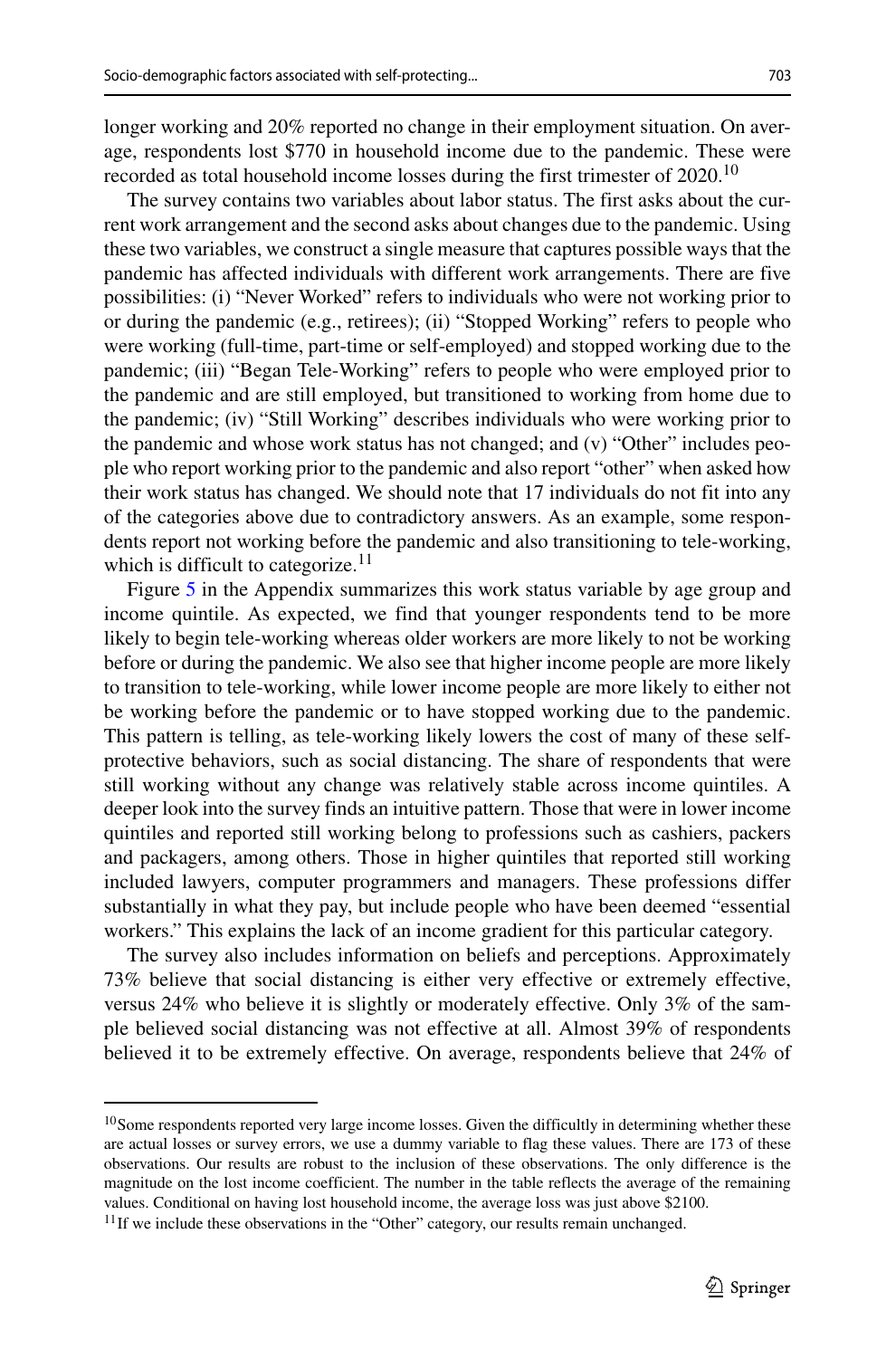the people in their area are infected. This high number is driven by a mass of respondents reporting implausibly high numbers (including some saying over 90%), which we discuss below.<sup>[12](#page-13-0)</sup> We speculate that some of these extreme beliefs could be driven by the spread of misinformation, which has been shown to have an impact on the adoption of self-protective behaviors (Simonov et al. [2020\)](#page-46-11). Finally, about 84% perceive some benefits from the pandemic (e.g., getting to spend more time with family or reducing pollution). As we show below, these perceptions predict behavior.

The survey measures behavior change in two ways. First, respondents are asked directly if they engaged in any self-protective behavior in response to the pandemic. About 88% report having done so. Second, the survey asks respondents to report how frequently they engaged in 15 different activities before the pandemic, at the start of the pandemic and a few weeks after the pandemic began. These behaviors ranged from hand washing and eating healthily to visiting large open or closed spaces and visiting friends and family. Given this data structure, we observe how the respondents changed their behaviors over time. For each behavior, respondents could answer (1) never, (2) rarely, (3) sometimes, (4) very often or (5) always. Figure [2](#page-14-0) summarizes the average frequency with which respondents engaged in some of these behaviors at each time period.<sup>[13](#page-13-1)</sup> Consistent with Fig. [3,](#page-15-0) we see an increase in the average frequency of self-protective behaviors from before the pandemic to weeks after the pandemic started. To get a sense of behavior change, we construct a count variable for each individual for the number of changes towards (or away from) self-protection from before the pandemic to a few weeks after it had begun, when the data were collected. Figure [3](#page-15-0) plots the distribution of the resulting variable for all 15 behaviors captured by our survey data. The changes are normalized such that self-protecting changes are positive, while reducing such behaviors is recorded as negative[.14](#page-13-2) The median number of changes towards self-protection is 9.

We highlight two main takeaways from Fig. [3.](#page-15-0) First, few people exhibit a net decline in self-protective behaviors. Second, most people either do not change their behavior much at all (note the spike in the distribution at zero) or make a fairly large number of changes. Figure [3](#page-15-0) also presents the densities for the lowest and highest income quintiles. We find that a greater mass of low-income people are not increasing their self-protective behaviors. We see the opposite pattern for high-income people, with a greater share of high-income people adopting more self-protective behaviors. This pattern is generally consistent for the income quintiles between these two

<span id="page-13-0"></span> $12$ In some specifications, we experiment with dropping extreme values under the assumption that they reflect respondent confusion. However, doing so does not alter our results.

<span id="page-13-1"></span><sup>&</sup>lt;sup>13</sup>One might be concerned that self-reported behaviors do not align with actual behaviors and that this bias relates systematically to income. This would be especially concerning if interviews were conducted in-person, but the survey was done on a computer. Moreover, studies specific to Covid-19 that have relied on self-reported information and data collected from devices such as cellphones have corroborated one another (Giuntella et al. [2020;](#page-45-20) Huckins et al. [2020\)](#page-45-21).

<span id="page-13-2"></span><sup>14</sup>To fix ideas, suppose an individual answered 3 (sometimes) for hand washing and 3 (sometimes) for taking public transport before the pandemic and 5 and 4, respectively, during the pandemic. The increase in hand washing accounts for 2 increases in self-protective behaviors and the increase in taking public transportation is recorded as a 1 increment *decrease* in self-protective behaviors. Taken together this results in a net effect of  $2 - 1 = 1$ .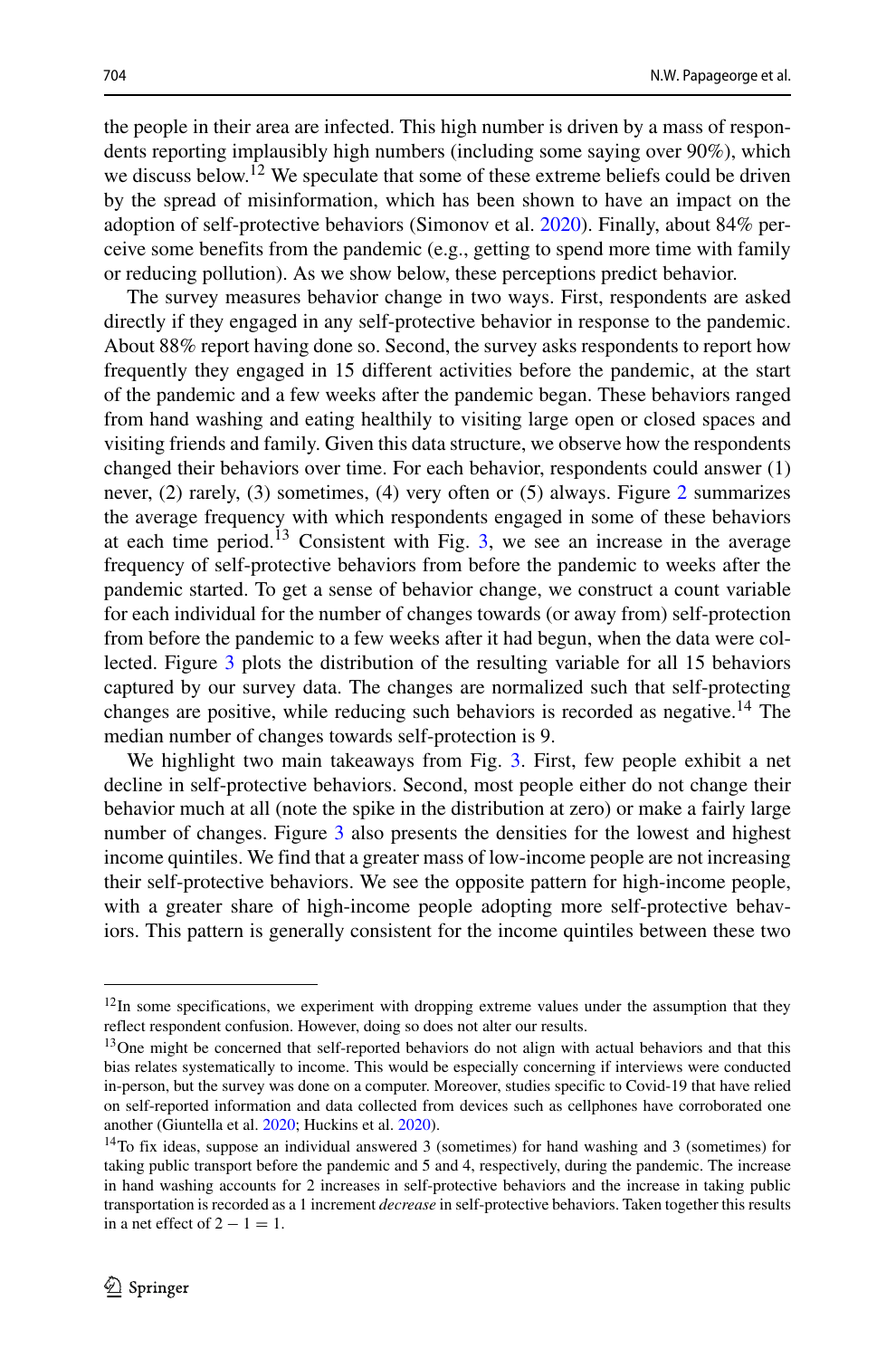<span id="page-14-0"></span>

**Fig. 2** Average frequency of select behaviors by income quintile and time period: These tabulations are the average frequency respondents within an income group reported doing each listed activity. Possible responses were 1 (never), 2 (rarely), 3 (sometimes), 4 (very often), and 5 (always). These are calculated for the time period before the pandemic, at the start of the pandemic and a few weeks into the pandemic

groups. For example, if we were to plot the distribution for the third quintile, its peaks would be nested between the peaks for the first and fifth income quintiles. A goal of this paper is to understand what factors explain these different behavioral responses.

In our subsequent analysis, we focus on three measures of behavior change. The first is from the aforementioned question asking respondents directly if they changed their behavior in response to the pandemic. The second is a composite behavior variable for social distancing. We focus on: visiting large open spaces, visiting large closed spaces, attending large social gatherings, and visiting with friends or family. As we are mainly interested in how behaviors change, we look at how this social distancing composite changes over time. An increase in social distancing is defined as an above-median increase in the number of self-protecting improvements for the four behaviors of interest. The third measure focuses on changes in hand washing and wearing a mask. Each of these measures provides insight into how individual behaviors are changing during the pandemic and cover a range of costs. Changing any behavior and increasing hand washing or masks wearing are relatively low-cost shifts. Increasing social distancing behaviors is more costly and may be harder for some groups of people to do.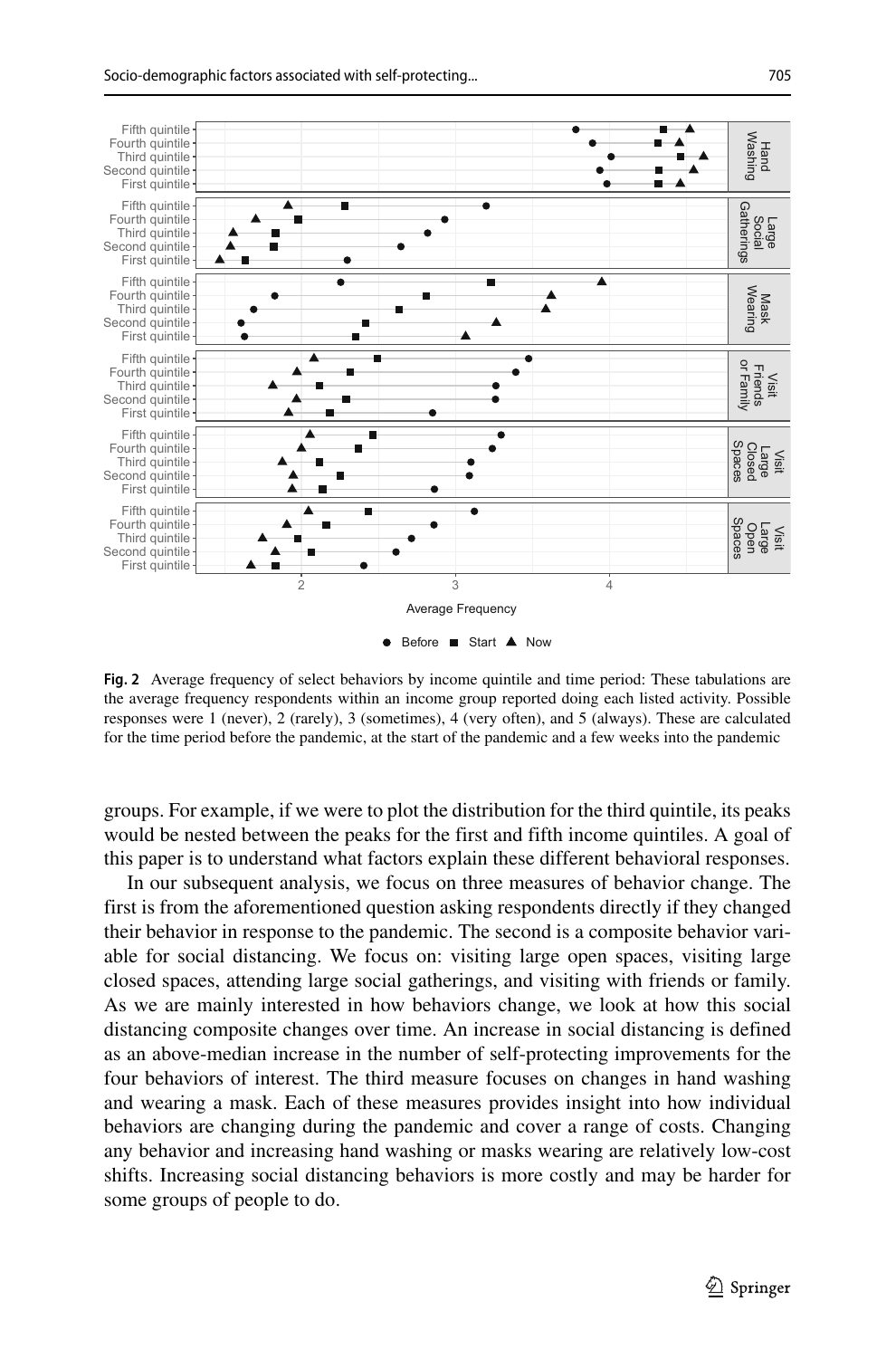<span id="page-15-0"></span>

**Fig. 3** Distribution of behavior changes: Distribution of behavior changes from before the pandemic to a few weeks after the pandemic started for all 15 behaviors included in our survey data. Changes are normalized such that self-protecting changes are positive and reductions in these behaviors are negative. The densities for the lowest and highest income quintiles are broken out separately. The dashed line represents the mean number of behavior changes across all income quintiles

We make four types of drops from the full US survey sample for our analyses. First, we drop respondents who did not report an income quintile or gender (15 observations). Second, as discussed previously, our composite behavior dependent variables examine increases in behaviors. We drop respondents who reported always engaging in these behaviors and who thus had no ability to increase further (40 observations for social distancing and 73 for hand washing-mask wearing). The third set of drops are the outliers in local infection rate beliefs (36 observations). Finally, we drop 17 respondents whose work status is unclear. For each dependent variable, we hold the analysis sample constant across specifications to facilitate comparisons. Thus for each outcome, we take the maximum number of observations that remain after these sets of drops.

While we are looking at changes in behaviors, it is important to note that we observe differences in the levels of engagement in these behaviors across income quintiles before the pandemic. For example, in Fig. [2](#page-14-0) we can see that people in the fifth income quintile reported attending large social gatherings at a higher rate than those in the lowest income quintile. The level of other pre-Covid behaviors, such as hand washing and mask wearing, are more similar across income quintiles. This pattern suggests that higher income individuals may necessarily need to adopt more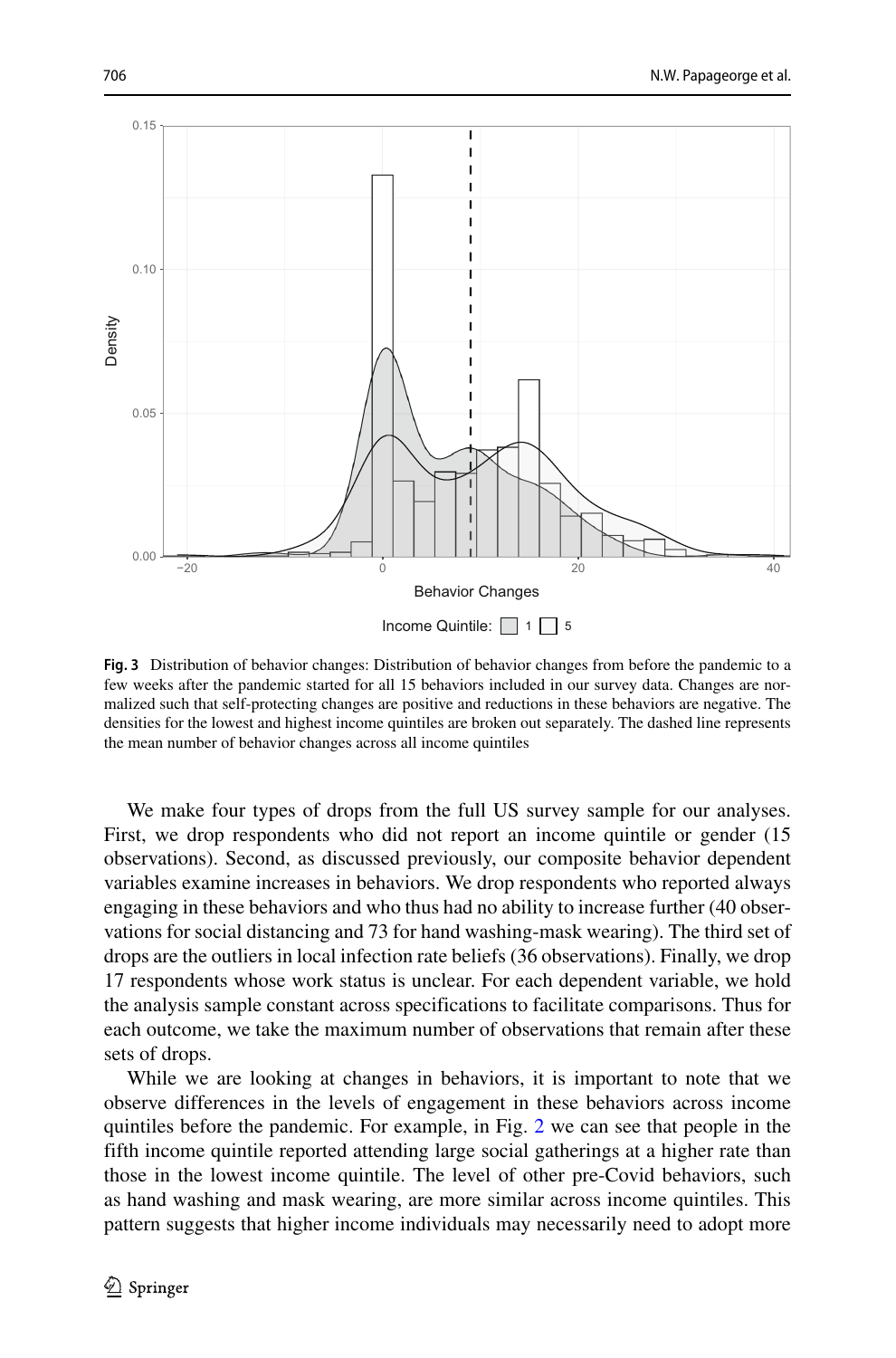self-protective behaviors than lower income people, who only need to make relatively minor adjustments after the outbreak of the pandemic.<sup>15</sup> Despite these larger behavior changes, higher income people may be engaging in these behaviors at a higher rate at the end of the sample than lower income individuals.

We need to be mindful of this pattern in our analysis. For instance, if we do not account for the initial levels at which respondents engaged in these behaviors, we categorize people as not increasing their social distancing behaviors when, given our definition, it was not possible for them to do so. Any findings under this approach could be biased, potentially reflecting differences by income in pre-pandemic behavior versus pandemic-induced adoption of self-protective behavior. Thus, to account for the level of activities before the pandemic started, we remove individuals for whom it was not possible to exhibit an above-median increase in social distancing behaviors.[16](#page-16-2) This results in a drop of 137 individuals from our analysis sample. Moreover, we find evidence that keeping these individuals in the sample does bias results towards finding stronger income gradients since dropped individuals tend to be in lower income quintiles (in part reflecting that they are older). Having dropped these individuals, we are left with an analysis sample consisting of respondents who were engaged in enough social activities that they could have an above-median shifts in behavior in response to the pandemic. We argue that the costliness of adopting these behaviors varies across income and other observed socioeconomic factors. In the next section, we demonstrate that people in lower income quintiles do indeed face substantial burdens that make behaviors such as social distancing more costly relative to members of higher income quintiles, which helps to explain why they adopt them less often.

## <span id="page-16-0"></span>**5 Results**

#### **5.1 Connecting socio-demographic characteristics to income**

The first panel of Table [2](#page-17-0) summarizes the difference in means of several characteristics by income groups. Here, we have defined high income as the top three quintiles and low income as the bottom two quintiles. We find significant differences for most of these characteristics between high-income and low-income respondents. For example, non-white respondents were more likely to be low income than white respondents. Low-income respondents were slightly less likely to have a pre-existing health condition than those with high incomes. Of note, we find no significant income differences for beliefs in the effectiveness of social distancing. We also see that lower income people have a significantly smaller probability of increasing two of the selfprotective behaviors we consider at the 5% level, while the other is significant at the

<sup>15</sup>We kindly thank a referee for pointing out this concern.

<span id="page-16-2"></span><span id="page-16-1"></span><sup>&</sup>lt;sup>16</sup>This is one way to address pre-pandemic activity levels. We explored others, including different behavior change thresholds and restricting the sample to not include the lowest or highest income quintiles. Generally, our findings were similar under these approaches.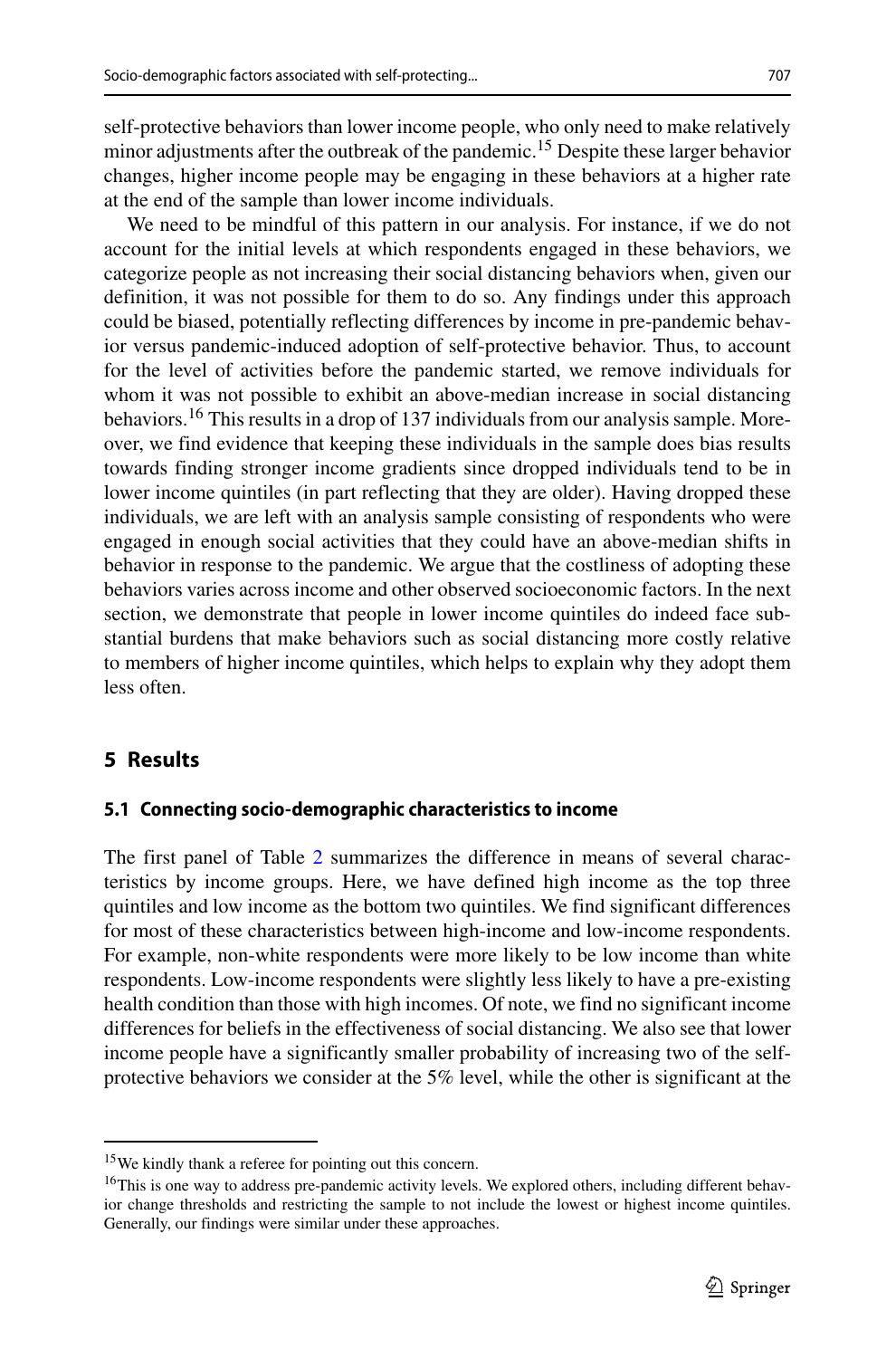| Beliefs and perceptions                                                                                                                                                                                                                                                                                                                                                         |      |                               |
|---------------------------------------------------------------------------------------------------------------------------------------------------------------------------------------------------------------------------------------------------------------------------------------------------------------------------------------------------------------------------------|------|-------------------------------|
| Social distancing effectiveness                                                                                                                                                                                                                                                                                                                                                 |      | $0.70 \quad 0.75 \quad -0.05$ |
| Local infection rate                                                                                                                                                                                                                                                                                                                                                            |      | $0.36$ $0.44$ $-0.08$         |
| Benefits from pandemic                                                                                                                                                                                                                                                                                                                                                          |      | $0.76$ $0.89$ $-0.13$         |
| Outcomes                                                                                                                                                                                                                                                                                                                                                                        |      |                               |
| Changed behavior                                                                                                                                                                                                                                                                                                                                                                |      | $0.81$ $0.92$ $-0.11$         |
| Increased SD                                                                                                                                                                                                                                                                                                                                                                    |      | $0.50 \quad 0.57 \quad -0.07$ |
| Increased hand washing-mask wearing $0.63$ $0.76$ $-0.13$                                                                                                                                                                                                                                                                                                                       |      |                               |
| Ν                                                                                                                                                                                                                                                                                                                                                                               | 1006 |                               |
| This table contains the results from difference of means tests for<br>means are for the proportion of people that are low income vs<br>income. For the first panel low income is defined as the botto<br>is defined as the top three quintiles. For the second panel, mide<br>and high income the fifth quintile. The "Diff." column is the d<br>associated with the difference |      |                               |
| 10% level. The second panel compares the different<br>of the third income quintile and the fifth quintile. I<br>between income groups in the first panel persist her                                                                                                                                                                                                            |      |                               |

<span id="page-17-0"></span>**Table 2** Differences in means by characteristic and income group

Characteristic 1 2

|                                     | Low  | High Diff. |               |                   | $p$ value Middle High Diff. |      |                   | $p$ value   |
|-------------------------------------|------|------------|---------------|-------------------|-----------------------------|------|-------------------|-------------|
| Socio-demographics                  |      |            |               |                   |                             |      |                   |             |
| Non-White                           | 0.20 | 0.12       |               | $0.08$ 0.00       | 0.13                        | 0.11 | $0.02 \quad 0.51$ |             |
| Male                                | 0.31 | 0.52       | $-0.20\ 0.00$ |                   | 0.40                        | 0.68 | $-0.28$ 0.00      |             |
| New York-California                 | 0.47 | 0.57       | $-0.11$ 0.00  |                   | 0.44                        | 0.69 | $-0.25$ 0.00      |             |
| Elderly                             | 0.47 | 0.35       |               | $0.12 \quad 0.00$ | 0.43                        | 0.22 | $0.21$ 0.00       |             |
| Health                              |      |            |               |                   |                             |      |                   |             |
| Pre-existing condition              | 0.43 | 0.46       | $-0.03$ 0.40  |                   | 0.48                        | 0.42 | $0.06$ 0.21       |             |
| Housing                             |      |            |               |                   |                             |      |                   |             |
| Urban                               | 0.37 | 0.43       | $-0.06$ 0.05  |                   | 0.29                        | 0.62 | $-0.34$ 0.00      |             |
| Home w/o open air access            | 0.24 | 0.10       | 0.15          | 0.00              | 0.12                        | 0.10 | $0.02$ 0.48       |             |
| Elderly exposure                    | 0.49 | 0.44       | $0.05$ 0.11   |                   | 0.51                        | 0.37 | 0.14 0.01         |             |
| Work arrangements and losses        |      |            |               |                   |                             |      |                   |             |
| Working                             | 0.59 | 0.77       | $-0.18$ 0.00  |                   | 0.69                        | 0.85 | $-0.16$ 0.00      |             |
| Full-time   working                 | 0.23 | 0.66       | $-0.43$ 0.00  |                   | 0.54                        | 0.82 | $-0.29$ 0.00      |             |
| Part-time   working                 | 0.20 | 0.11       |               | $0.09$ 0.00       | 0.15                        | 0.09 |                   | $0.06$ 0.12 |
| Can work from home   working        | 0.76 | 0.84       | $-0.08$ 0.01  |                   | 0.76                        | 0.91 | $-0.15$ 0.00      |             |
| Stopped working   working           | 0.58 | 0.30       |               | $0.28$ 0.00       | 0.40                        | 0.15 | $0.25$ 0.00       |             |
| Tele-working   working              | 0.11 | 0.44       | $-0.33$ 0.00  |                   | 0.27                        | 0.58 | $-0.3$            | 0.00        |
| Still working   working             | 0.24 | 0.18       |               | $0.06$ 0.07       | 0.22                        | 0.16 | 0.05              | 0.22        |
| Mean lost HH. income (\$1000)       | 0.40 | 0.51       | $-0.11$ 0.00  |                   | 0.46                        | 0.55 | $-0.09$ 0.07      |             |
| Beliefs and perceptions             |      |            |               |                   |                             |      |                   |             |
| Social distancing effectiveness     | 0.70 | 0.75       | $-0.05$ 0.10  |                   | 0.73                        | 0.78 | $-0.05$ 0.27      |             |
| Local infection rate                | 0.36 | 0.44       | $-0.08$ 0.01  |                   | 0.32                        | 0.51 | $-0.18$ 0.00      |             |
| Benefits from pandemic              | 0.76 | 0.89       | $-0.13$ 0.00  |                   | 0.85                        | 0.90 | $-0.05$ 0.12      |             |
| <b>Outcomes</b>                     |      |            |               |                   |                             |      |                   |             |
| Changed behavior                    | 0.81 | 0.92       | $-0.11$ 0.00  |                   | 0.89                        | 0.95 | $-0.06$ 0.02      |             |
| <b>Increased SD</b>                 | 0.50 | 0.57       | $-0.07$ 0.06  |                   | 0.56                        | 0.58 | $-0.02$ 0.75      |             |
| Increased hand washing-mask wearing | 0.63 | 0.76       | $-0.13$ 0.00  |                   | 0.77                        | 0.77 | $0.00\ 0.98$      |             |
| Ν                                   | 1006 |            |               |                   | 406                         |      |                   |             |
|                                     |      |            |               |                   |                             |      |                   |             |

or the listed characteristics. The calculated high income and medium income vs high m two income quintiles and high income dle income is defined as the third quintile difference of these means and the  $p$  value

ence in means between members Many of the differences that exist re. However, unlike the first panel,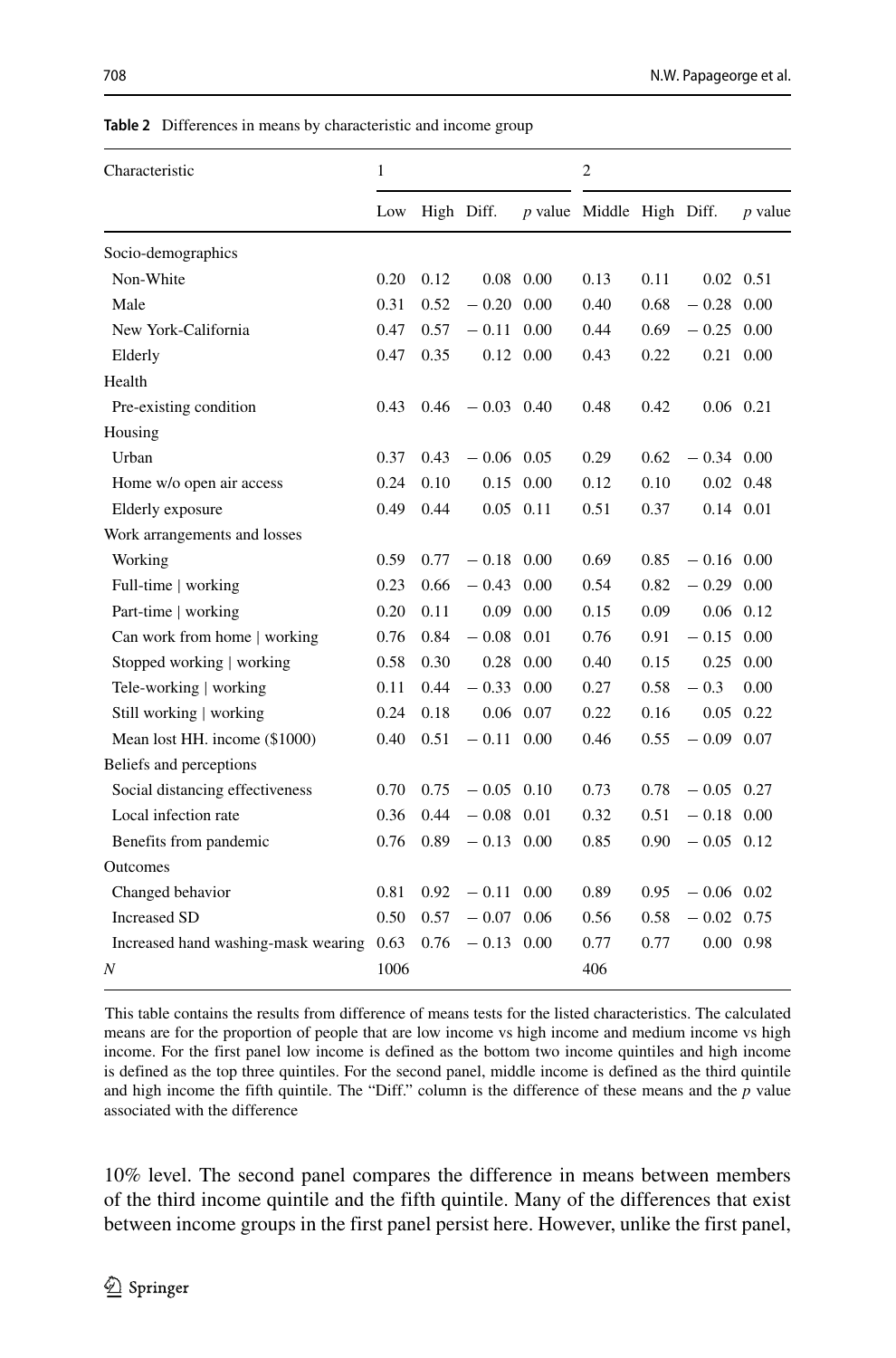we no longer see significant differences along individual characteristics such as race, access to open air at home, working part-time, continuing to work and lost income. When looking at behaviors we find no significant difference between middle- and high-income people increasing social distancing and increased hand washing or mask wearing behaviors. We still see a difference in the amount of people in each group changing any behavior. This is consistent with our discussion of the relationship between income and behavior in Fig. [1.](#page-3-0) We draw two conclusions from this table. First, there are significant demographic and behavioral differences between low- and high-income individuals in our sample. Second, while there are fewer differences between middle- and high-income respondents, significant differences along some demographics and one of our behaviors persist. These findings suggest that policymakers need to pay attention to lower income populations to ensure they engage in self-protective behaviors. Addressing income or job losses could be useful ways to encourage more widespread adoption of self-protective behaviors.

Figure 6 in the Appendix explores expected losses to labor and household income by labor status and income quintile. Expected losses to labor income are a much larger share of income for low-income respondents. For example, people in the first income quintile reported expected labor income losses of over 10% while respondents in the fifth income quintile expected losses of no more than 5%. We observe a similar pattern when looking at expected household income losses. First quintile expected losses range from nearly 20% to about 25% while fifth quintile losses range from 10% to just under 15%. We also find that the difference between the mean expected labor income loss for the first and fifth income quintile is statistically significant. Figure [4](#page-19-0) assesses losses that have already occurred. We observe a similar relationship between income quintile and the magnitude of income losses in the first panel. The second panel examines changes in work status. We see that transitions to tele-working rise with income. We observe the reverse pattern for low-income people, who were most likely to have stopped working altogether. The third panel further examines job losses due to the pandemic. We find that the lowest income respondents had the least amount of job security and the highest probability of temporary unemployment. An interesting pattern is that higher income individuals were the most likely to permanently lose their jobs, despite also having the highest level of job security across all income quintiles. This may reflect selection: higher income jobs are more secure in general so a job loss reflects a large and permanent shift, e.g., a bankruptcy. Similar to expected income losses, the difference between mean household income losses for the first and fifth income quintile was statistically significant. Taken together, these figures demonstrate how the burdens of the pandemic have fallen especially hard on the lower income quintiles. These are the people who have lost relatively more income and employment, which may make it harder for them to engage in self-protective behaviors.

Next, we consider work arrangements by income. Figure 7 in the Appendix consists of two panels, which plot labor status (full-time, part-time, self-employed or not working) and how well they can work from home, respectively. According to the figure, full-time employment and the ability to work from home rise with income. Lower income people are more likely to report either that they stopped working or that they experienced no change in work status (which includes not having switched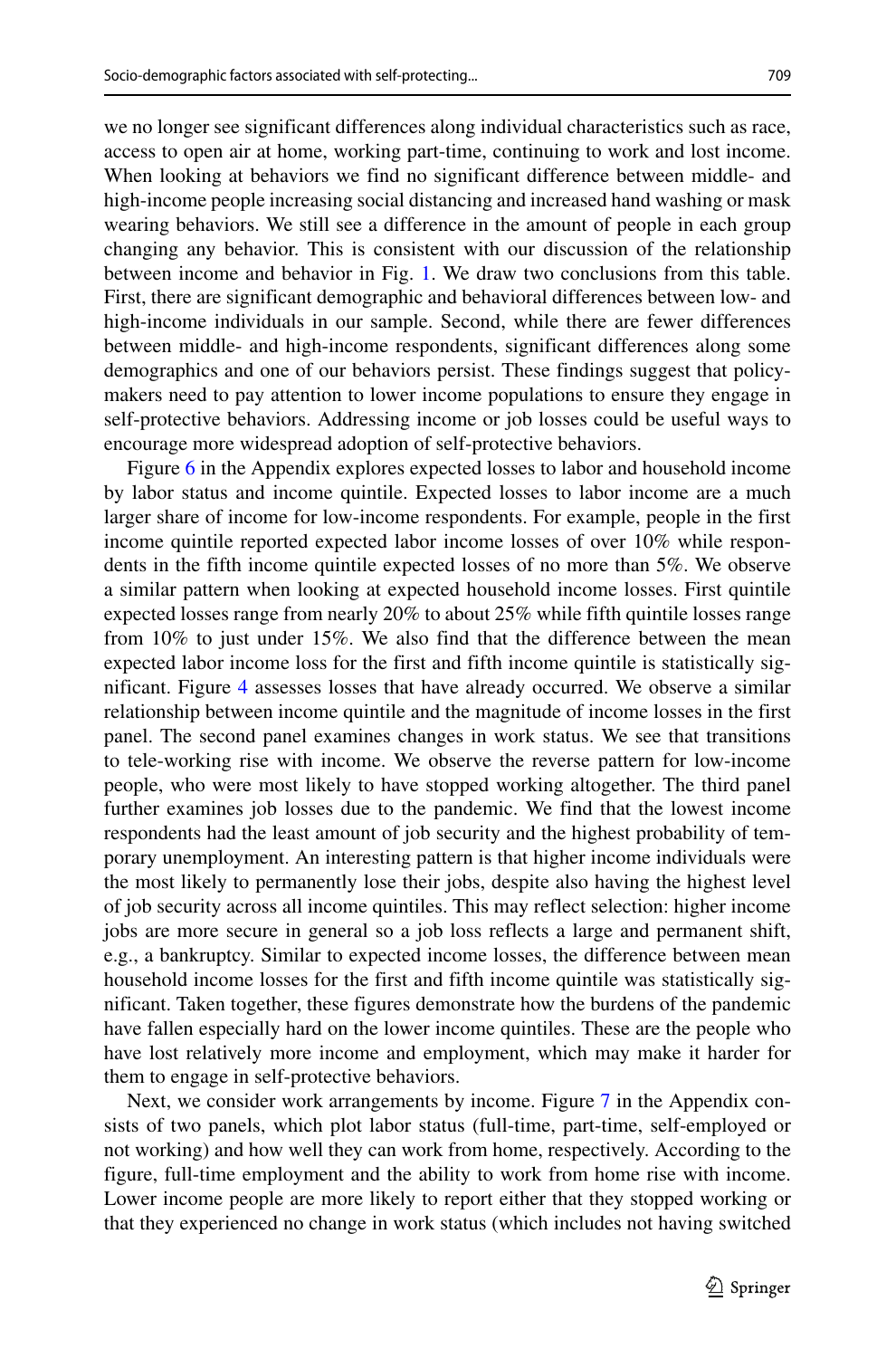<span id="page-19-0"></span>

**Fig. 4** Realized losses and labor market changes by income: Realized income losses by income quintile. Income losses are normalized by the mean income of the respondent's quintile. Changes in work status are the proportion of respondents within an income quintile that were observed working within the sample. Job losses are proportions of each type of labor transition within an income quintile. To improve readability, we have omitted the markers for the quintile means and display the linear trend. These trends were tested for statistical significance

to tele-working). For example, nearly 75% of respondents in the fifth income quintile are working full-time. About the same percentage of respondents in the first quintile are not working. From the center panel of Fig. [4,](#page-19-0) we see that more than 50% of respondents in the fifth income quintile reported transitioning to tele-work postpandemic, whereas only 10% of those in the first quintile did so. This pattern appears consistent with the fact that nearly 40% of low-income respondents report being unable to work from home.<sup>[17](#page-19-1)</sup>

The other broad categories of socio-demographic characteristics that are potentially associated with income and behavior changes are pre-existing health conditions, household features and beliefs related to the pandemic. From Table [1](#page-11-0) we know that 45% of survey respondents reported having a pre-existing health condition such as diabetes, high blood pressure, heart disease, or asthma. Table [3](#page-20-0) breaks down the prevalence of specific pre-existing conditions by income quintile. Given strong income-health gradients found in other literature, it is surprising that we do not find

<span id="page-19-1"></span><sup>&</sup>lt;sup>17</sup>We also ran a multinomial logit model where the outcome variable is our work status variable to study which factors predict which types of work changes and find that these patterns hold. These results are available in the Supplemental Appendix of Papageorge et al. [\(2020\)](#page-46-20).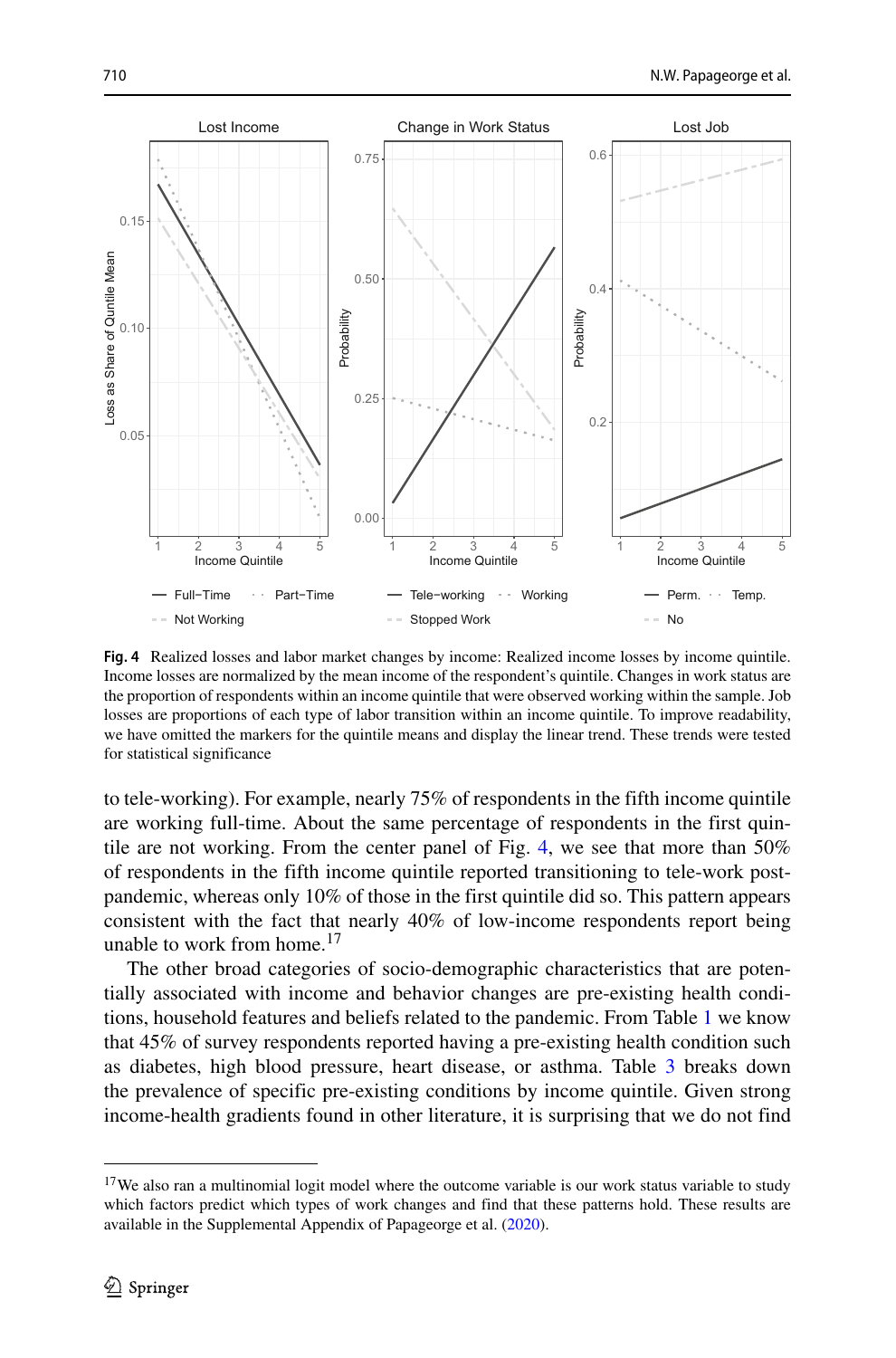| Income          | <b>Diabetes</b> | High blood pressure | Heart disease | Asthma |
|-----------------|-----------------|---------------------|---------------|--------|
| First quintile  | 0.14            | 0.30                | 0.06          | 0.13   |
| Second quintile | 0.14            | 0.32                | 0.05          | 0.12   |
| Third quintile  | 0.19            | 0.32                | 0.05          | 0.14   |
| Fourth quintile | 0.16            | 0.28                | 0.05          | 0.15   |
| Fifth quintile  | 0.25            | 0.21                | 0.05          | 0.14   |

<span id="page-20-0"></span>**Table 3** Pre-existing health conditions by income

This table summarizes the share of respondents with various pre-existing health conditions that fall into each income quintile for the US sample. Respondents may have multiple conditions

a meaningful relationship between income and most health conditions. For instance, we find higher proportions of diabetes among higher income people in our sample. This may reflect that the sample is not representative of the USA in terms of the relationship between income and health.

In contrast, housing is strongly related to income. As seen in Table [4,](#page-21-0) higher income respondents are far more likely to live in urban areas (versus suburban or rural), homes (versus apartments), and have access to open air where they reside compared to lower income respondents. These housing characteristics influence the cost of self-protective behaviors. For example, larger home types or having access to open air can make it easier to maintain social distancing. This is an area where policy actions now could alleviate the harm from future pandemics. Increasing access to open air in public housing or parks could be effective ways to address the behavior discrepancies we observe between low- and high-income respondents. As we noted earlier, we do not observe a pattern between income and beliefs in the effectiveness of social distancing[.18](#page-20-1) Across all income quintiles, 70–78% of respondents believe social distancing is either very effective or extremely effective. This suggests policymakers have been successful in sharing some information about the pandemic. However, we will later discuss that there is a gap between these beliefs and the adoption of self-protective behaviors across income groups.

The survey data also contain respondents' beliefs about various rates related to the disease such as infection rates, likelihood of contracting the disease, and so on. However, it is difficult to interpret responses. For example, consider beliefs about the local infection rate. The distribution of these beliefs is presented in Fig. [8.](#page-34-0) We can see that many respondents report implausibly small and large numbers. This could reflect several factors, including misinformation about the spread of illness, difficulties with probabilistic thinking, which is well documented in the literature (see, e.g., Barth et al. [2020;](#page-45-22) Lillard and Willis [2001;](#page-46-21) Delavande et al. [2006\)](#page-45-23), fatalistic beliefs

<span id="page-20-1"></span><sup>&</sup>lt;sup>18</sup>We measure a respondent's belief in social distancing as the average of their beliefs about the effectiveness of shutting down non-essential businesses, limiting mobility outside the home, and forbidding mass gatherings.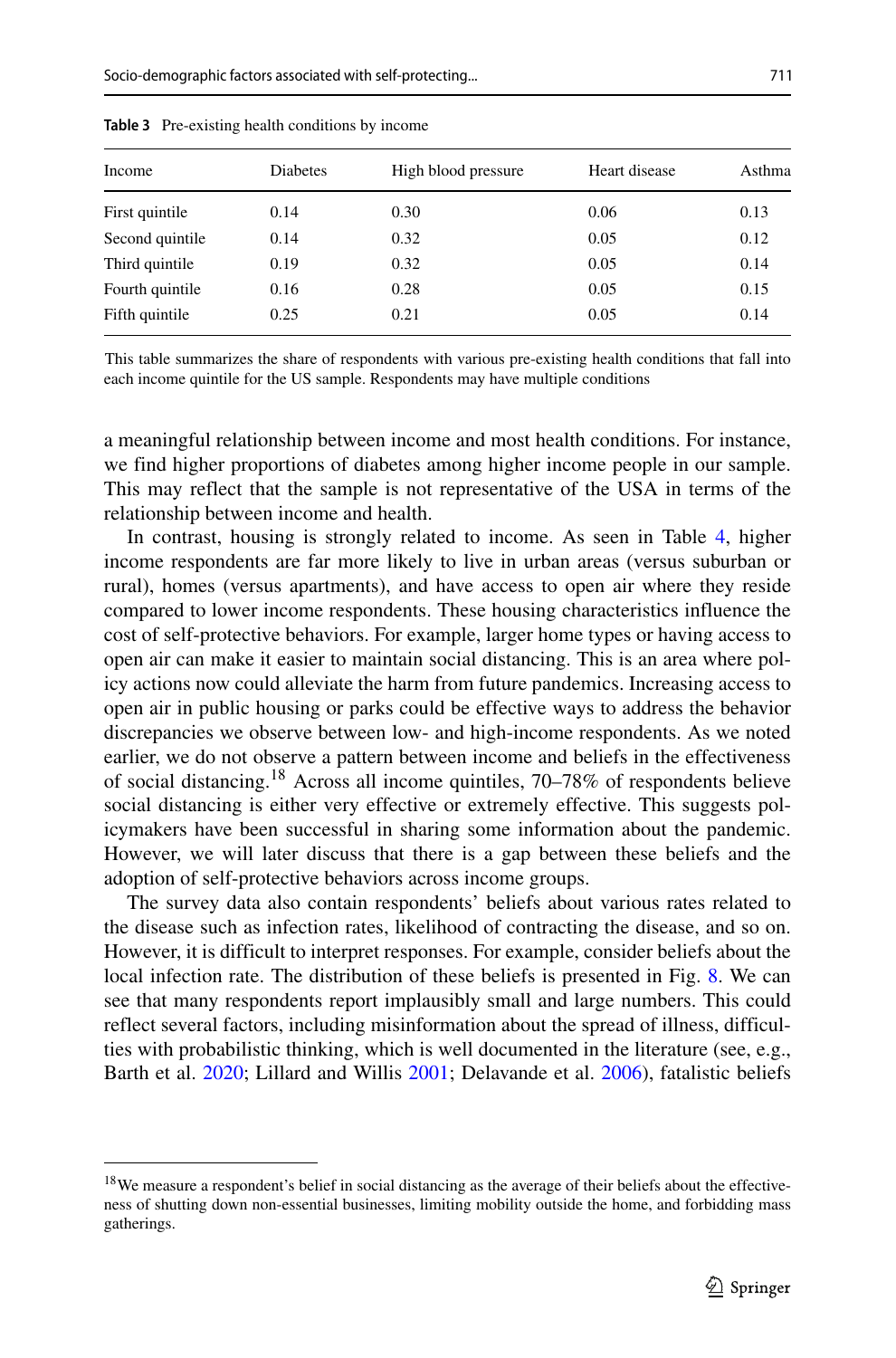<span id="page-21-0"></span>

| <b>Table 4</b> Home characteristics by income |       |        |       |        |       |  |  |  |  |  |
|-----------------------------------------------|-------|--------|-------|--------|-------|--|--|--|--|--|
| Variable                                      | First | Second | Third | Fourth | Fifth |  |  |  |  |  |
| Current home area                             |       |        |       |        |       |  |  |  |  |  |
| Urban                                         | 0.41  | 0.33   | 0.29  | 0.41   | 0.62  |  |  |  |  |  |

| Urban                  | 0.41 | 0.33 | 0.29 | 0.41 | 0.62 |
|------------------------|------|------|------|------|------|
| Semi-urban/residential | 0.41 | 0.52 | 0.60 | 0.49 | 0.35 |
| Countryside            | 0.18 | 0.15 | 0.11 | 0.10 | 0.03 |
| Total                  | 168  | 190  | 210  | 243  | 196  |
| Current home type      |      |      |      |      |      |
| House                  | 0.43 | 0.56 | 0.63 | 0.78 | 0.77 |
| Apartment              | 0.39 | 0.29 | 0.24 | 0.15 | 0.18 |
| Condominium            | 0.03 | 0.07 | 0.07 | 0.04 | 0.05 |
| Trailer                | 0.10 | 0.07 | 0.04 | 0.01 |      |
| Shelter                | 0.02 |      |      |      |      |
| Other                  | 0.03 | 0.02 | 0.01 | 0.02 | 0.01 |
| Total                  | 168  | 190  | 210  | 243  | 196  |
| No open air access     |      |      |      |      |      |
| Not selected           | 0.67 | 0.83 | 0.88 | 0.92 | 0.9  |
| Selected               | 0.33 | 0.17 | 0.12 | 0.08 | 0.1  |
| Total                  | 168  | 190  | 210  | 243  | 196  |
|                        |      |      |      |      |      |

This table summarizes the share of respondents within each income quintile broken out by different categories of home characteristics for the US sample. Shares are calculated within each of the three categories. The total values are the total number of respondents within each income quintile

(e.g., Akesson et al.  $2020$ ), optimism about herd immunity, etc.<sup>19</sup> Another possibility is that misinformation about the pandemic initially spread by the federal government and news media may have "spoiled" the way people link less direct beliefs to outcomes. This in part motivates why we opt to include beliefs about the effectiveness of social distancing to ensure that people who believe these behaviors are effective are also the people engaging in them more frequently. In any case, these interpretational difficulties will limit conclusions we can draw using some of the beliefs variables.

## **5.2 Factors associated with behavior change**

Our analysis until now shows that several factors are related to income. These factors could potentially help to explain differences across income groups in self-protective behaviors depicted in Fig. [1.](#page-3-0) In this section, we explore which socio-demographic

<span id="page-21-1"></span><sup>&</sup>lt;sup>19</sup>Indeed, we must leave open the possibility that, due to our lack of knowledge about the illness, high answers are correct. As of November 2020, this scenario seems increasingly unlikely given yet another surge in cases and hospitalizations in the USA following well-publicized outbreaks in April and July (Madrigal and Kissane [2020\)](#page-46-22).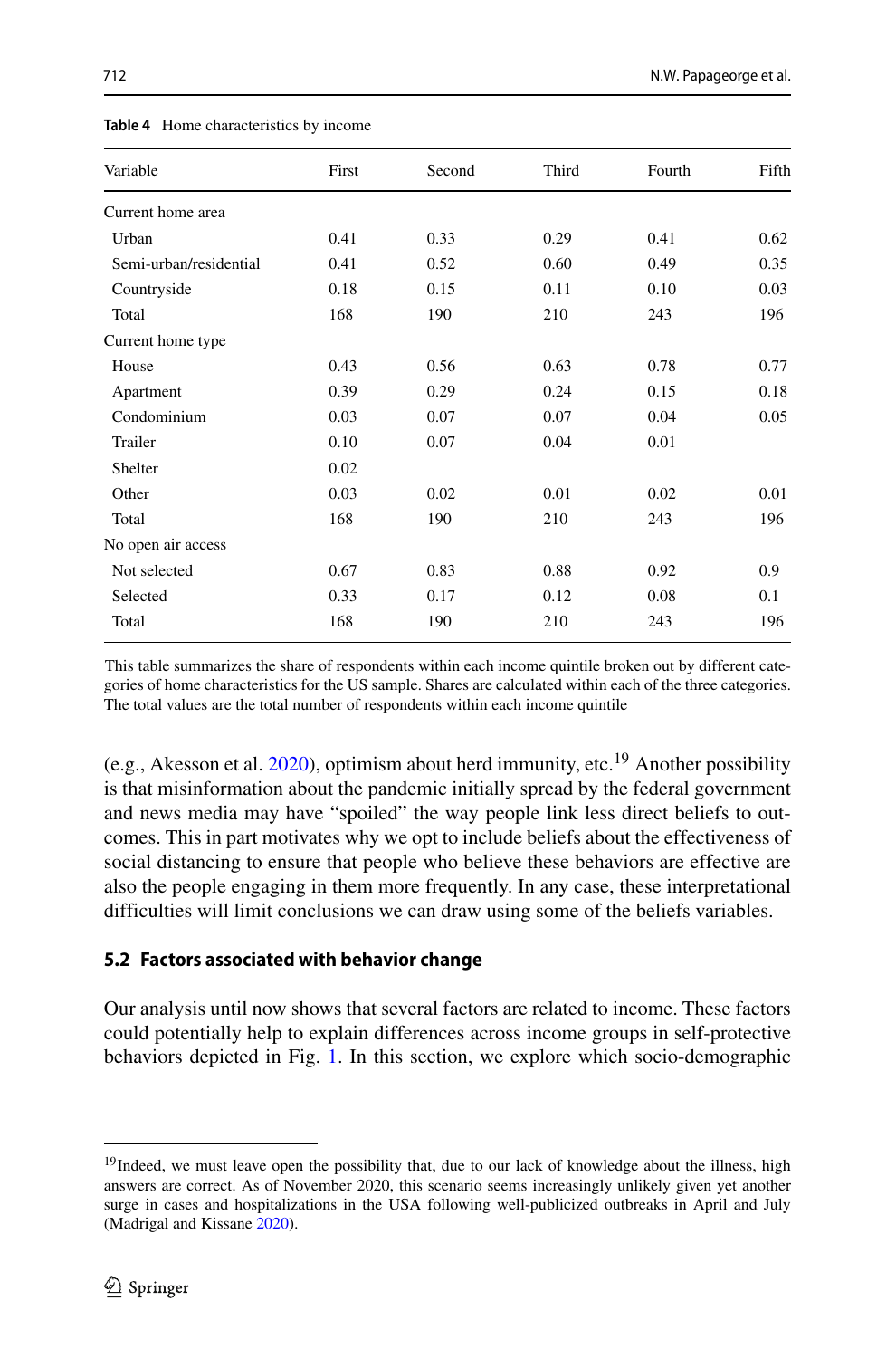characteristics are associated with behavior changes. We begin by providing summary statistics and then discuss and analyze findings from our main estimates from regressions of behavior change onto different sets of explanatory variables.

Table [5](#page-23-0) summarizes the difference in means across various characteristics for those who increased social distancing behavior according to our metric. We find significant differences between males and females and between those who believe in the effectiveness of social distancing. These findings suggest that women are more likely than men to increase social distancing as are those who believe strongly in the effectiveness of social distancing. We see a significant difference between those who increased social distancing behaviors and work statuses. Specifically, we see that respondents who continued to work (as opposed to stopping work or transitioning to tele-work) engaged in increased social distancing at a lower rate than those who had transitioned to another work arrangement. We also see that respondents in New York and California were more likely to increase social distancing behaviors than individuals from Texas or Florida, which may be explainable by political factors. Older respondents also increased social distancing more than younger respondents. This pattern appears consistent with the elevated risk elderly people face from Covid-19. Another significant difference can be seen between respondents without access to open air at home, which we view as a barrier towards adopting this self-protective behavior. We do not find significant differences across other individual characteristics. Finally, we also see that people increasing social distancing behaviors have a significantly larger probability of increasing other self-protective behaviors. This finding is reassuring, as we would expect to see co-movement among the various measures we consider.

For our main analysis, we examine three outcomes: any behavior change, social distancing, and mask wearing or hand washing. As mentioned earlier, while we examine three different outcomes, we are testing one main hypothesis: whether sociodemographic factors predict the adoption of self-protective behaviors. We view using three measures of behavior as important. First, each of these behaviors impose a different cost for individuals. Different types of people may be more responsive to low-cost behaviors such as changing behaviors or hand washing-mask wearing as opposed to more costly behaviors such as social distancing. Second, as these behaviors are correlated with one another, common findings across each of these behaviors serves as a form of robustness for the demographic patterns we identify.

For each outcome, we estimate linear probability models as a function of income and different sets of explanatory variables. We use heteroskedastic robust standard errors. Our main findings are summarized in Table [6.](#page-24-0) We discuss these results and other findings in greater detail in the following subsections. In general, we find that income, work arrangements such as tele-working, lost income and beliefs about the effectiveness of social distancing are significantly associated with the self-protective measures we examine. Detailed results are presented in Tables 7, 8 and 9 in the Appendix. In each table, all columns include income quintiles as explanatory variables. Column (1) includes only income, column (2) adds in socio-demographic characteristics, column (3) adds in pre-existing health conditions, column (4) brings in housing characteristics, column (5) introduces work arrangements and economic loss characteristics, and column (6) adds in beliefs about social distancing and local infection rates and perceived benefits from the pandemic. Finally, in column (7) we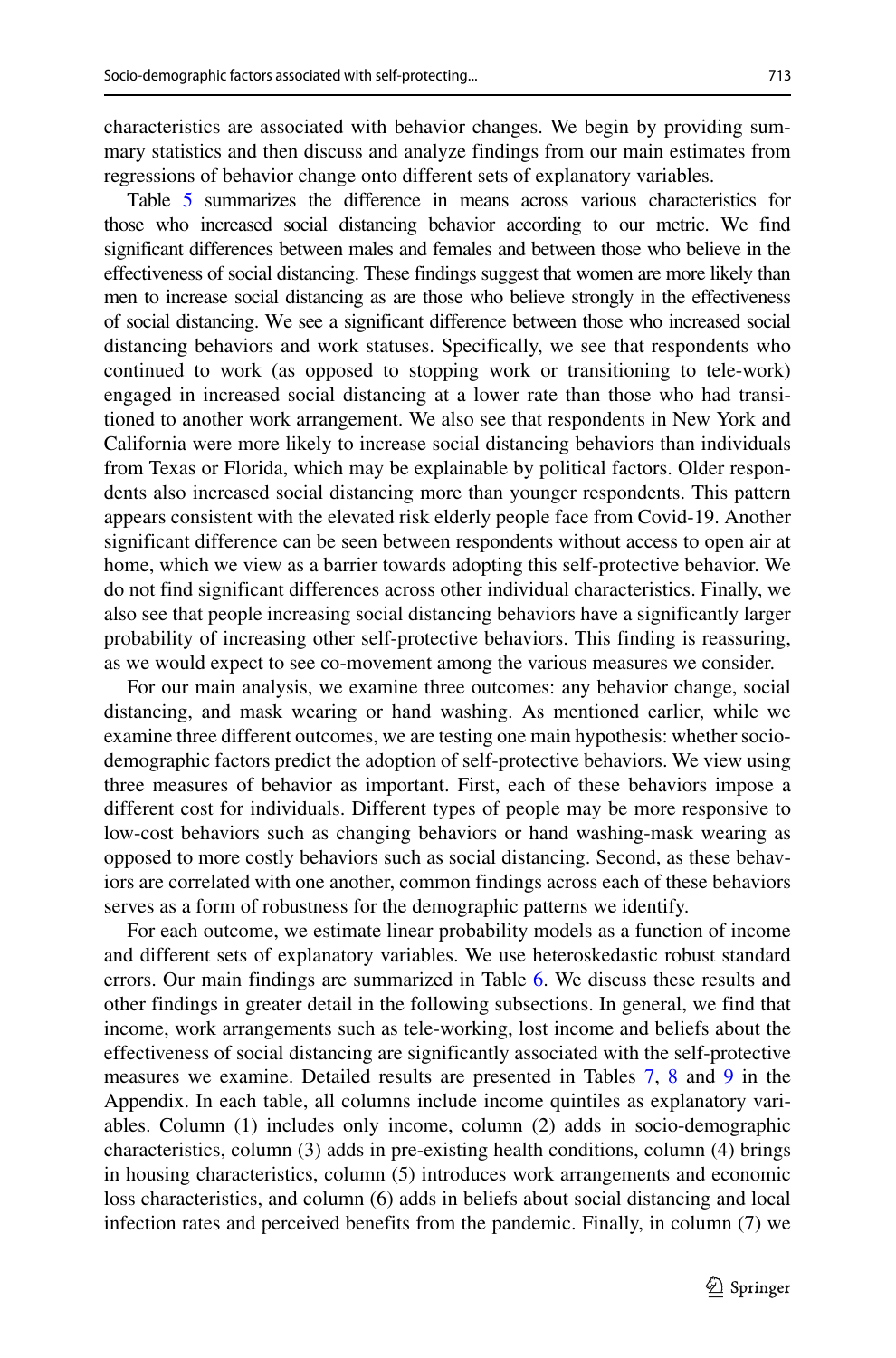| Characteristic                      | Yes  | N <sub>0</sub> | Diff.   | $p$ value |
|-------------------------------------|------|----------------|---------|-----------|
| Socio-demographics                  |      |                |         |           |
| Non-White                           | 0.13 | 0.16           | $-0.03$ | 0.26      |
| Male                                | 0.36 | 0.53           | $-0.18$ | 0.00      |
| New York-California                 | 0.58 | 0.49           | 0.10    | 0.00      |
| Elderly                             | 0.43 | 0.34           | 0.10    | 0.00      |
| Health                              |      |                |         |           |
| Pre-existing condition              | 0.43 | 0.44           | $-0.01$ | 0.87      |
| Housing                             |      |                |         |           |
| Urban                               | 0.37 | 0.43           | $-0.06$ | 0.11      |
| Home w/o open air access            | 0.08 | 0.17           | $-0.08$ | 0.00      |
| Elderly exposure                    | 0.49 | 0.43           | 0.06    | 0.08      |
| Work arrangements and losses        |      |                |         |           |
| Working                             | 0.68 | 0.76           | $-0.08$ | 0.01      |
| Full-time   working                 | 0.52 | 0.57           | $-0.05$ | 0.26      |
| Part-time   working                 | 0.15 | 0.13           | 0.03    | 0.33      |
| Can work from home   working        | 0.81 | 0.82           | $-0.01$ | 0.74      |
| Stopped working   working           | 0.39 | 0.36           | 0.03    | 0.49      |
| Tele-working   working              | 0.38 | 0.33           | 0.05    | 0.24      |
| Still working   working             | 0.14 | 0.24           | $-0.1$  | 0.00      |
| Mean income quintile                | 0.48 | 0.43           | 0.05    | 0.16      |
| Mean lost HH. income (\$1000)       | 0.49 | 0.51           | $-0.02$ | 0.63      |
| Beliefs and perceptions             |      |                |         |           |
| Social distancing effectiveness     | 0.84 | 0.64           | 0.20    | 0.00      |
| Local infection rate                | 0.35 | 0.45           | $-0.11$ | 0.00      |
| Benefits from pandemic              | 0.87 | 0.85           | 0.03    | 0.27      |
| <b>Outcomes</b>                     |      |                |         |           |
| Changed behavior                    | 0.95 | 0.85           | 0.10    | 0.00      |
| Increased hand washing-mask wearing | 0.92 | 0.53           | 0.39    | 0.00      |
| Ν                                   | 824  |                |         |           |

<span id="page-23-0"></span>**Table 5** Difference in means by characteristic for increased social distancing

This table contains the results from difference of means tests for the listed characteristics. The calculated means are for the proportion of people that increased social distancing behaviors versus those that did not increase these behaviors. The Yes column is the average value of the characteristic for those that increased social distancing. The No column is the average value of the characteristic among those who did not increase social distancing. The "Diff." column is the difference of these means and the *p* value associated with the difference

include all of these sets of controls in a single specification. We will discuss each of these columns in the following subsections.<sup>[20](#page-23-1)</sup>

<span id="page-23-1"></span><sup>&</sup>lt;sup>20</sup>We examined other characteristic associations beyond what is presented in the paper. Table 10 in the Appendix lists some of the other associations we explored.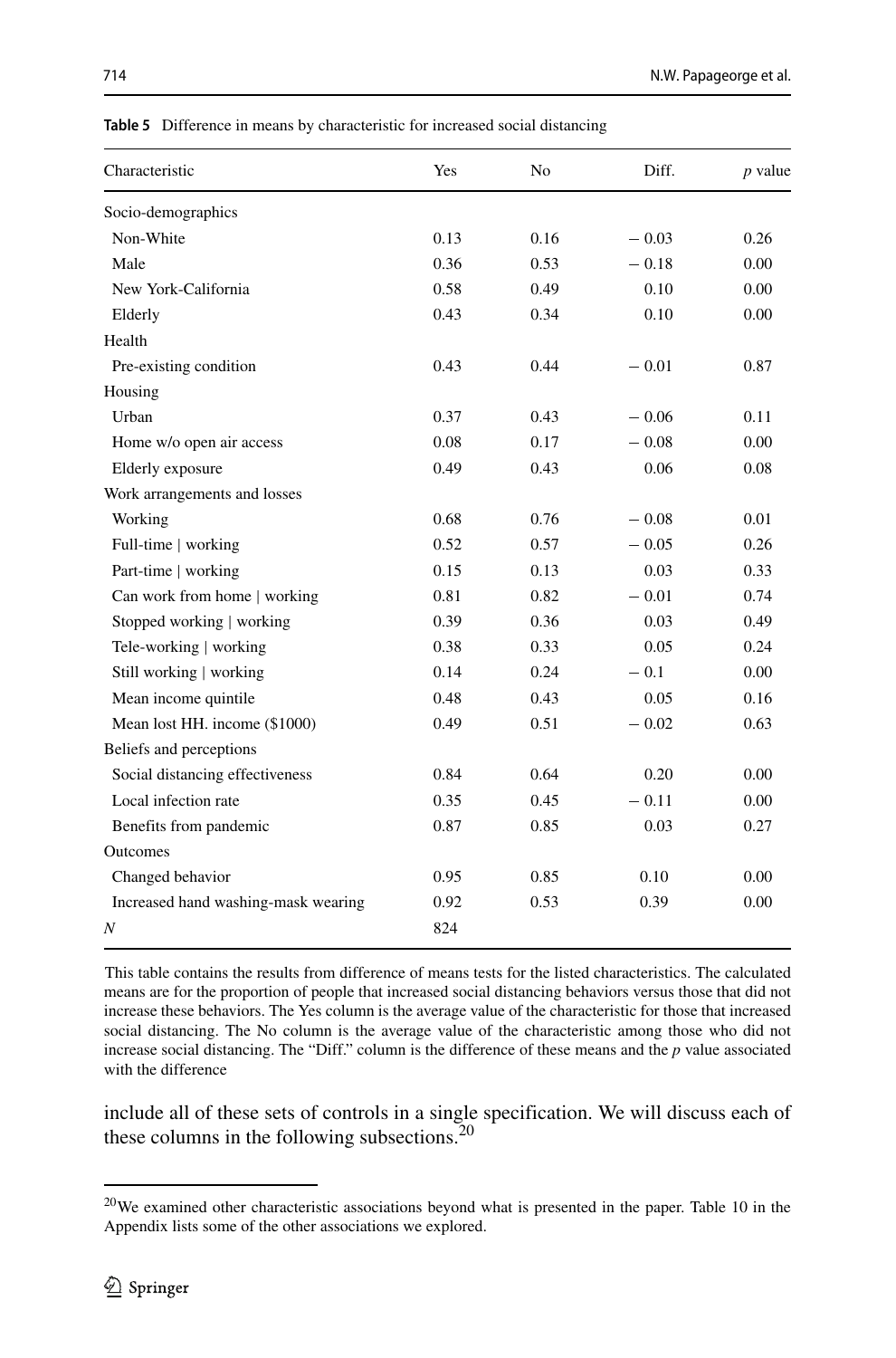| Significant $X \times X$                                                |
|-------------------------------------------------------------------------|
| Sign <b>NA NA NA</b>                                                    |
| Significant $X \times X$                                                |
| Sign NA - NA                                                            |
| Significant $X \times Y$                                                |
| $Sign$ NA NA +                                                          |
| Significant $\checkmark$ $\checkmark$ $\checkmark$                      |
| $+$                                                                     |
| Significant $X \times X$ Not working pre-Covid Significant $X \times X$ |
| $Sign$ $NA + NA$                                                        |
| Significant $\checkmark$ $\checkmark$ $\checkmark$                      |
| $Sign$ + + +                                                            |
| Significant $\checkmark$ $\checkmark$ $\checkmark$                      |
| $\ddot{}$                                                               |
| Significant $X \quad V \quad V$                                         |
| Sign $NA - -$                                                           |
| Significant $\checkmark$ $\checkmark$ $\checkmark$                      |
| $\ddot{}$                                                               |
| $Sign + +$<br>$Sign + +$                                                |

<span id="page-24-0"></span>**Table 6** Summary of factors associated with self-protective behaviors

This table summarizes the findings from linear probability models examining the association between socio-demographic characteristics and three different self-protective behaviors. Detailed tables with coefficient estimates, standard errors, significance levels and other controls can be found in the Appendix. "CB" stands for changed behaviors, "SD" stands for increased social distancing behaviors, and "WM" stands for increased hand washing or mask wearing

#### **5.2.1 Income**

Across all three of our dependent variables we find strong, statistically significant associations with income. Higher income individuals are more likely to engage in the behaviors we examine. To fix ideas, relative to the first income quintile, a member of the fifth income quintile is 10–15 percentage points more likely to change their behaviors, 11–24 percentage points more likely to increase social distancing behaviors, and 17–25 percentage points more likely to increase hand washing or mask wearing. Put another way, when all controls are included, a member of the fifth income quintile is 13% more likely to change their behaviors, 32% more likely to increase social distancing and 30% more likely to increase hand washing or mask wearing. We find that these income effects are fairly robust to the inclusion of controls. From the baseline to the case where we include all of our controls, the size of the coefficient estimates remain fairly stable as we add additional variables, which means that these other factors do not fully explain the income gradient. The slight exception is for the increased social distancing outcome. When all of our controls are added, we only see a significant difference between the fifth and the first income quintiles,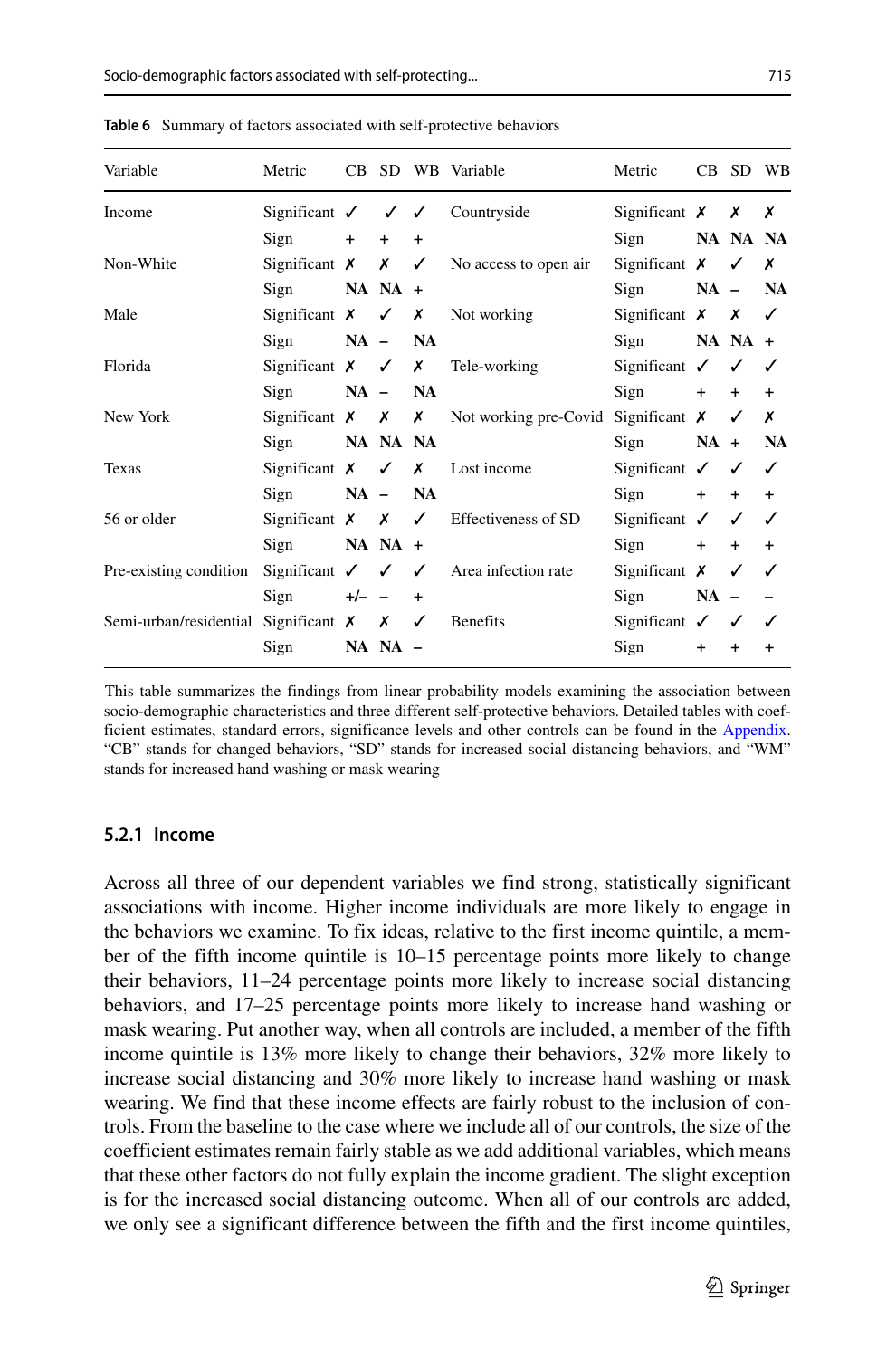suggesting that our explanatory variables help to explain the relationship between income and what appears to be the a costly self-protective measure. In general, the income gradients presented here strongly suggest that the adoption of self-protective behaviors is a costly prospect, one that is easier for people with more income. While providing cash transfer could help, the income gradients alone do not provide very much policy guidance. Thus, we now consider whether additional factors associated with self-protective behavior adoption.

#### **5.2.2 Gender, age, race and location**

The next set of control variables we examine are gender, age, race and state. We do not find many significant associations between these factors and the change behaviors outcome. In the baseline case we see negative associations between males, people 56 years or older, and some regional effects. Some of these relationships lose significance when other variables are added to the analysis, though we find more robust patterns when examining increases in social distancing behavior. We find strong negative associations between males, and respondents from Florida and Texas, which maintain significance once other controls are added. To fix ideas, we find that males are 23% less likely than females to increase social distancing. This could be evidence that the pandemic is driving women into "traditional" care taker roles—staying at home to maintain the household—while males continue to work in person and are unable to adopt social distancing behaviors. Similarly, we find that relative to respondents from California, people in Texas and Florida tended to be 21% and 22% less likely to increase social distancing, respectively. These results may presage the surges in Covid-19 cases that happened in these two states that began towards the end of June 2020. This finding complements recent work that has found a significant relationship between political affiliation and beliefs about the Covid-19 pandemic and the adoption of social distancing behaviors. These are states led by governors who were less responsive to the outbreak of the pandemic, which may have had an influence on behavior. Finally, we find positive significant associations between race and people 56 years or older for the hand washing-mask wearing outcome. Specifically, we find that Black respondents are 19% more likely than white respondents to increase hand washing or mask wearing.<sup>21</sup> We find a similarly sized relationship for those 56 years or older. It is interesting that find these effects for increased hand washing or mask wearing. This may reflect the fact that of the three activities we examine, this one is a relatively low-cost way to self-protect for people who face risks, but are unable to engage in higher cost, less practical activities, such as social distancing.

#### **5.2.3 Health**

We also examine various pre-existing health conditions, including diabetes, high blood pressure, heart disease, asthma, allergies, and other conditions. Overall, and

<span id="page-25-0"></span><sup>&</sup>lt;sup>21</sup>A data set that over-samples non-white individuals would potentially reveal other differences by race or ethnicity in the likelihood of engaging in self-protective behaviors.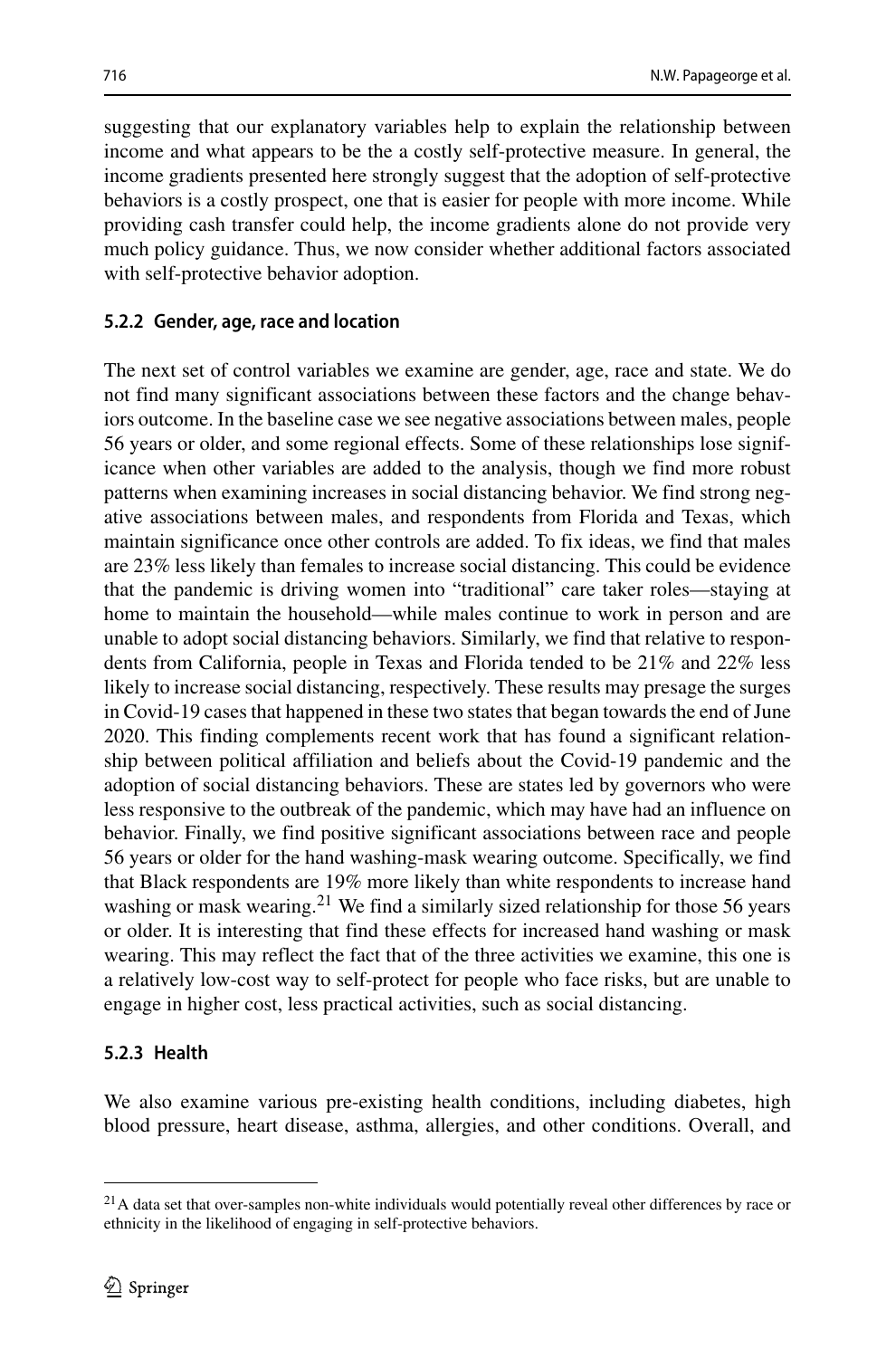surprisingly, these variables are not strongly correlated to behavior change. Oddly, we find a strong *negative* association between heart disease and increased social distancing, which may reflect that people with heart disease are generally unhealthy and thus less likely to engage in self-protective behaviors. Yet, it is surprising that health conditions more strongly associated with serious illness (e.g., diabetes, asthma, or high blood pressure) are not associated with behavior change. An exception is that we find a robust significant association between allergies and increases in hand washing and mask wearing. Allergies would presumably be less likely to be associated with unobserved factors capturing an unwillingness or inability to engage in selfprotective behaviors. Another possibility that people with allergies could feel they are becoming ill even if they are not and thus be more willing to take precautions. More generally, the lack of a health gradient could be a byproduct of our non-representative sample. As mentioned previously, pre-existing conditions were not targeted for representativeness either in the data collection process. As our understanding of Covid-19 grows, future data collection efforts may want to target specific health conditions to determine if an association with self-protective behaviors exists.

## **5.2.4 Housing**

Next we examine housing characteristics. We find a negative significant relationship between respondents in the countryside and changing behaviors but this association becomes indistinguishable from zero as other controls are added. We find a robust negative association for having no access to open air space at home and increased social distancing behavior. In our full control case, we find that respondents that live in homes without open air access are 20% less likely to increase social distancing behaviors. We find this to be an intuitive result. People who are more comfortable sheltering-in-place are more likely to do it. Policies aiming to slow the pandemic should take these factors into account as they suggest cramped and uncomfortable housing can potentially undermine efforts to "flatten the curve." This result could also guide the design of future housing policy as government prepare for future pandemics. For example, communities could increase the size and availability of public parks to accommodate social distancing. Governments could also prioritize the opening of parks or other open public spaces during a pandemic, though of course the risks in terms of increased exposure would need to be weighed against the benefits in terms of higher rates of social distancing among low-income people. Another, longer run possibility would be to incorporate some open air spaces such as balconies or community gardens into the designs for public housing, which would help facilitate social distancing behavior. Finally, we find similar patterns for the two other outcome variables, though estimates are less precise in the final specification.

#### **5.2.5 Work arrangements and losses**

We also consider work arrangements and economic losses. In general we find fairly consistent results across all three of our outcome variables. People who transitioned into tele-working are more likely to change behaviors, increase social distancing, and increase hand washing-mask wearing. This association ranges from roughly 9–15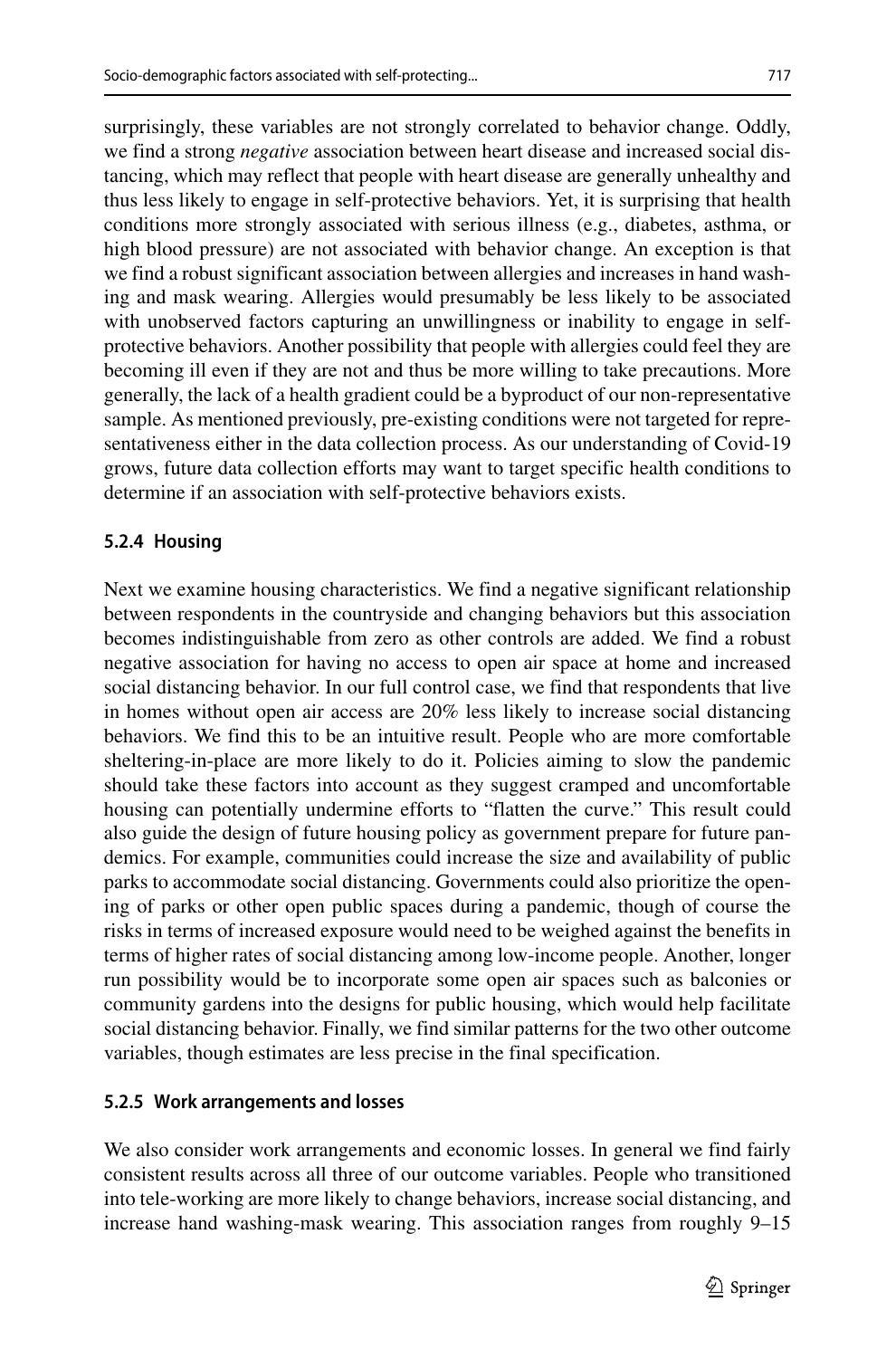percentage points relative to somebody who continued to work. When all controls are included, a person that transitions to tele-work is 20 to 28% more likely to increase these self-protective behaviors. This effect is robust to the inclusion of other controls. We find a similarly sized effect for those that stopped working or never worked but significance was retained with less consistency. This result is intuitive. People who can work from home are more likely to abide by stay at home orders. Factors related to work arrangements, which vary across socio-demographic groups, can determine the sustainability and effectiveness of policies aiming to prevent the spread of ill-ness.<sup>[22](#page-27-0)</sup> From a policy perspective, governments could offer incentives or resources for firms to increase the availability of tele-work to their employees. Beyond preparing for future pandemics, this policy may also help firms compete for talent along non-monetary dimensions. For example, it appears that tele-medicine may remain after the Covid pandemic (Smith et al. [2020\)](#page-46-23). Of course, this type of policy has its limits as some work, by its nature, requires physical contact.

We also find that realized household income losses have a significant positive association with each of these behaviors. After controlling for extreme lost income values, we find that for every \$1,000 lost a respondent is 1–4 percentage points more likely to adjust each of the behaviors we examined. People who have experienced these losses have already been harmed by the pandemic. As a result, they may be more careful than others and view contracting the disease as a higher risk. Another possibility is that these people have fewer monetary resources and may not have money to cover medical expenses if they were to contract the disease. This speaks to the importance of polices that provide direct monetary relief to people during a pandemic. Our results suggest that policies such as the CARES Act, which featured direct compensation to all citizens is an effective way to promote the adoption of self-protective behaviors. Other studies of the CARES Act have shown it was a useful short-term policy to help people smooth their consumption during the pandemic (Carroll et al. [2020\)](#page-45-24).

#### **5.2.6 Beliefs and perceptions**

The final set of variables we examined were beliefs and perceptions about the pandemic. Reassuringly, we find a fairly consistent effect for beliefs in the effectiveness of social distancing across the three behaviors we included. These findings are strongest for the changed behaviors and increase social distancing variables. We find similar results but with weaker significance for increased hand washing-mask wearing. Yet, there is a disconnect between these beliefs and individual behavior. For example, approximately 97% of respondents in the first and fifth income quintiles believe social distancing is effective. However, 80% of people in the first income quintile reported changing any behavior while 93% people in the fifth income quintile reported any behavior change. We see a similar discrepancy when looking at increases in social distancing behaviors: 45% of respondents in the first quintile and

<span id="page-27-0"></span><sup>&</sup>lt;sup>22</sup>These estimates can be converted into moments perhaps usable in an epidemiological model. For example, across income quintiles, the probability that an average respondent would increase social distancing behavior if they began tele-working ranged from about 50 to 66%.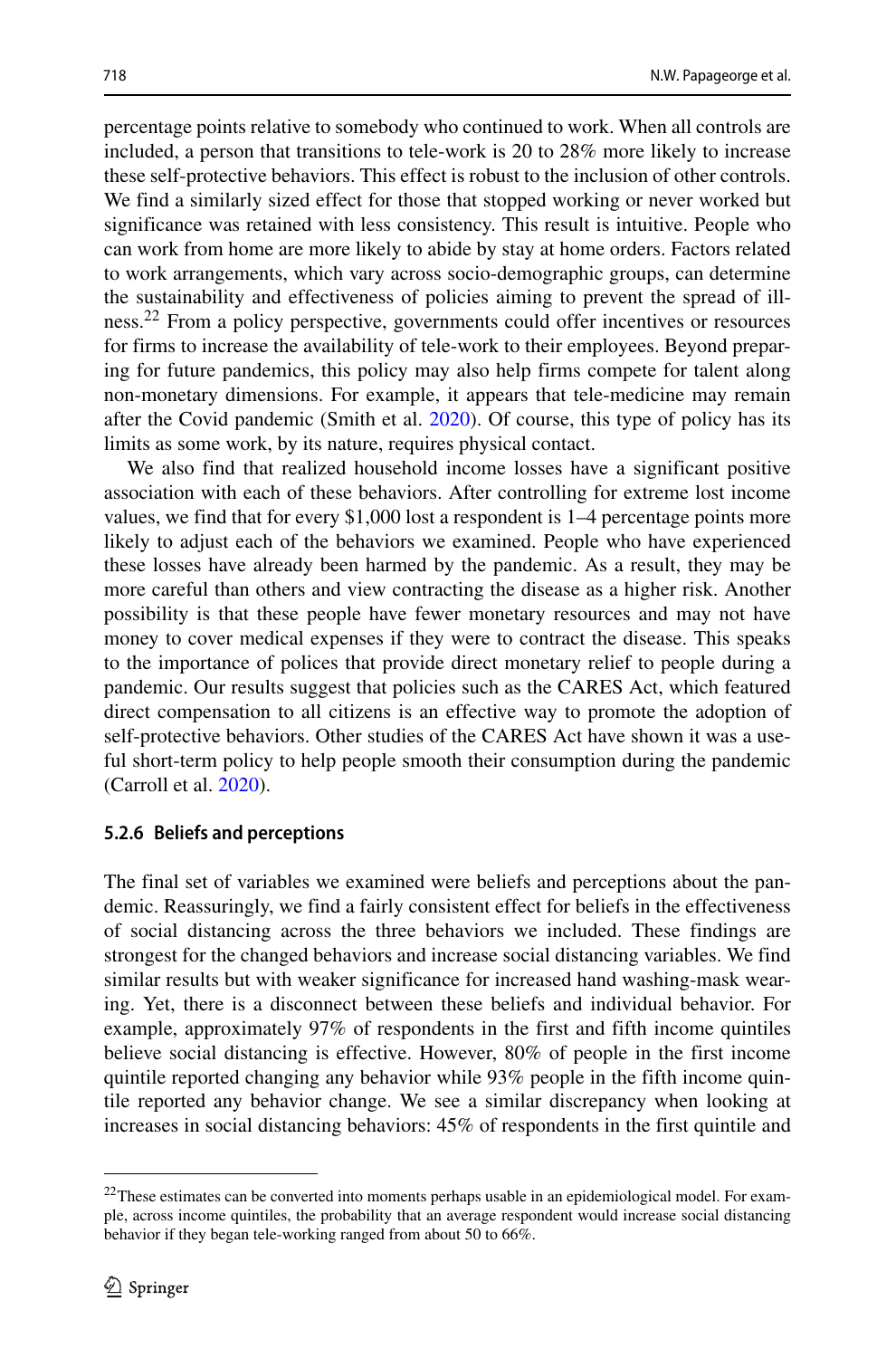57% in the fifth income quintile. This leads us to the somewhat depressing conclusion that is, however, entirely in line with our results: many people from lower income groups recognize the effectiveness of self-protective measures, but do not adopt them, suggesting different costs of doing so compared to higher income people. For example, low-income people tend to not have access to tele-working, which affords people the opportunity to maintain social distancing without having to sacrifice labor income.

One finding that surprised us was the negative association between beliefs about local infection rates and increases in self-protecting behaviors. As discussed previously, the distribution of respondent beliefs about local infection rates has significant mass at the low and high end, which are difficult to reconcile with reality. In Figs. [9,](#page-34-1) [10,](#page-35-0) and [11](#page-35-1) we present Lowess smoother results for three behavioral outcomes of interest and this belief.<sup>[23](#page-28-0)</sup> In each case, people who reported an infection rate of  $20\%$ or fewer exhibit the expected response: a rise in perceived infection rates is associated with more protective behavior. Thus, negative coefficient estimates are driven by people with implausibly high perceptions of infection rates. This could reflect respondent confusion. It could also reflect a sort of fatalism, i.e., people believe infection rates are so high that they are bound to become infected, too, and thus don't bother to engage in protective behaviors. Fatalism is a well-documented phenomenon in several fields (see, e.g., Akesson et al. [2020;](#page-44-10) Ferrer and Klein [2015;](#page-45-25) Shapiro and Wu [2011\)](#page-46-24). These findings suggest that pockets of misinformation persist within the population. It is crucial that policymakers provide accurate and complete information about the risks of the pandemic and how people can best protect themselves from infection.

We also find some positive associations between perceived benefits from the pandemic and increases in our behaviors of interest. Less pollution and more family time were two that came out as significant and tended to retain significance as other controls were added. In Appendix Table [11,](#page-44-11) we present cross-tabulations of the survey data which indicate most of the people identifying these benefits belonged to higher income quintiles.

### **5.3 Robustness checks**

We conduct a series of robustness checks to these specifications. The results for these analyses are available in the Supplemental Appendix of Papageorge et al. [\(2020\)](#page-46-20). First we consider whether a respondent was engaging in these self-protective behaviors at all following the start of the pandemic. We also look at whether there were distinct behavior differences between those that had experienced a loss due to the pandemic and the pooled sample. In another test examine each state individually and pooled groups of states. In general, these analyses align with our main results. We also consider the intensive margin for increased social distancing and hand washing or mask wearing behaviors. A respondent's income and beliefs about the effectiveness of social distancing did not have a significant association with larger increases

<span id="page-28-0"></span><sup>&</sup>lt;sup>23</sup> Similar figures using the lpoly smoother are available in the Supplemental Appendix of Papageorge et al. [\(2020\)](#page-46-20).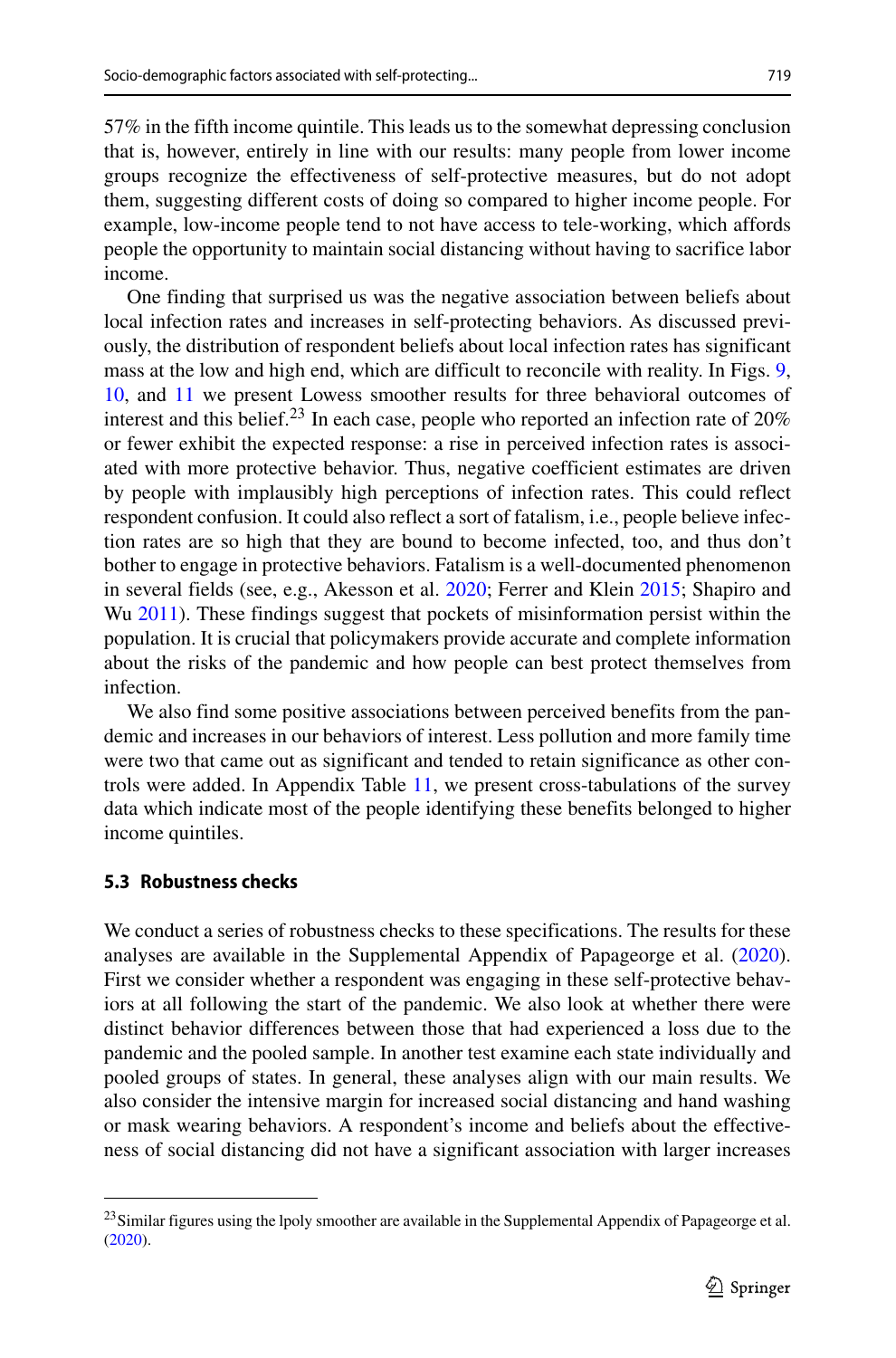in either of these self-protecting behaviors. Other effects are consistent with our main analysis. Finally, as mentioned previously, the data collected by Belot et al. [\(2020b\)](#page-45-5) do not contain information on educational attainment. We use information on a respondent's profession to construct a proxy for whether they have a college degree and incorporate it into our specifications.<sup>24</sup> We find that education is positively associated with increases in self-protective behaviors. The inclusion of this variable does not appreciably alter our other findings.

## <span id="page-29-0"></span>**6 Conclusion**

The Covid-19 pandemic has shaken the world. The USA in particular has struggled with its response immensely and is engaged in a contentious debate about the best path forward. The debate often focuses on the strictness of safety measures to balance public health concerns with economic costs. Often absent from the debate is that any policy will have unequal consequences for different socioeconomic groups and, moreover, that different groups respond differently to incentives. In this paper we examined how socio-demographic factors predict the adoption of protective behaviors during the Covid-19 pandemic in the USA using unique survey data collected during the third week of April 2020 by Belot et al. [\(2020b\)](#page-45-5). This collection effort was specifically tailored to the pandemic, enabling us to incorporate unique variables such as work status changes and beliefs into our analysis.

We examined three different self-protective behaviors (i) whether the respondent changed any behavior, (ii) whether the respondent increased social distancing behaviors and (iii) whether the respondent increased hand washing or mask wearing behaviors. While these behaviors varied in terms of the costs imposed on individuals, they are all correlated and informative about which types of people are responding to the pandemic. We find that income, work arrangements such as tele-working, lost income and beliefs about the effectiveness of social distancing are significantly associated with the self-protective measures we examine. These findings are generally robust to the inclusion of several controls and sample adjustments. Our results highlight the heaviest burden of these measures are placed on those who are already suffering the most from the pandemic. For instance, members of the first income quintile, who have endured substantial monetary losses, are less likely to have access to tele-working, forcing them to choose between their health and a paycheck. More broadly, we have demonstrated that many of the socioeconomic health gradients present in other settings are also present during the Covid-19 outbreak. This information provides crucial insights into the real world implications of the current pandemic and ought to inform policymakers as they respond to the latest resurgence of the disease.

<span id="page-29-1"></span><sup>&</sup>lt;sup>24</sup> According to this variable, 30% of the sample is college educated and the average income is 3.88 for the college educated and 2.78 for people without a college education.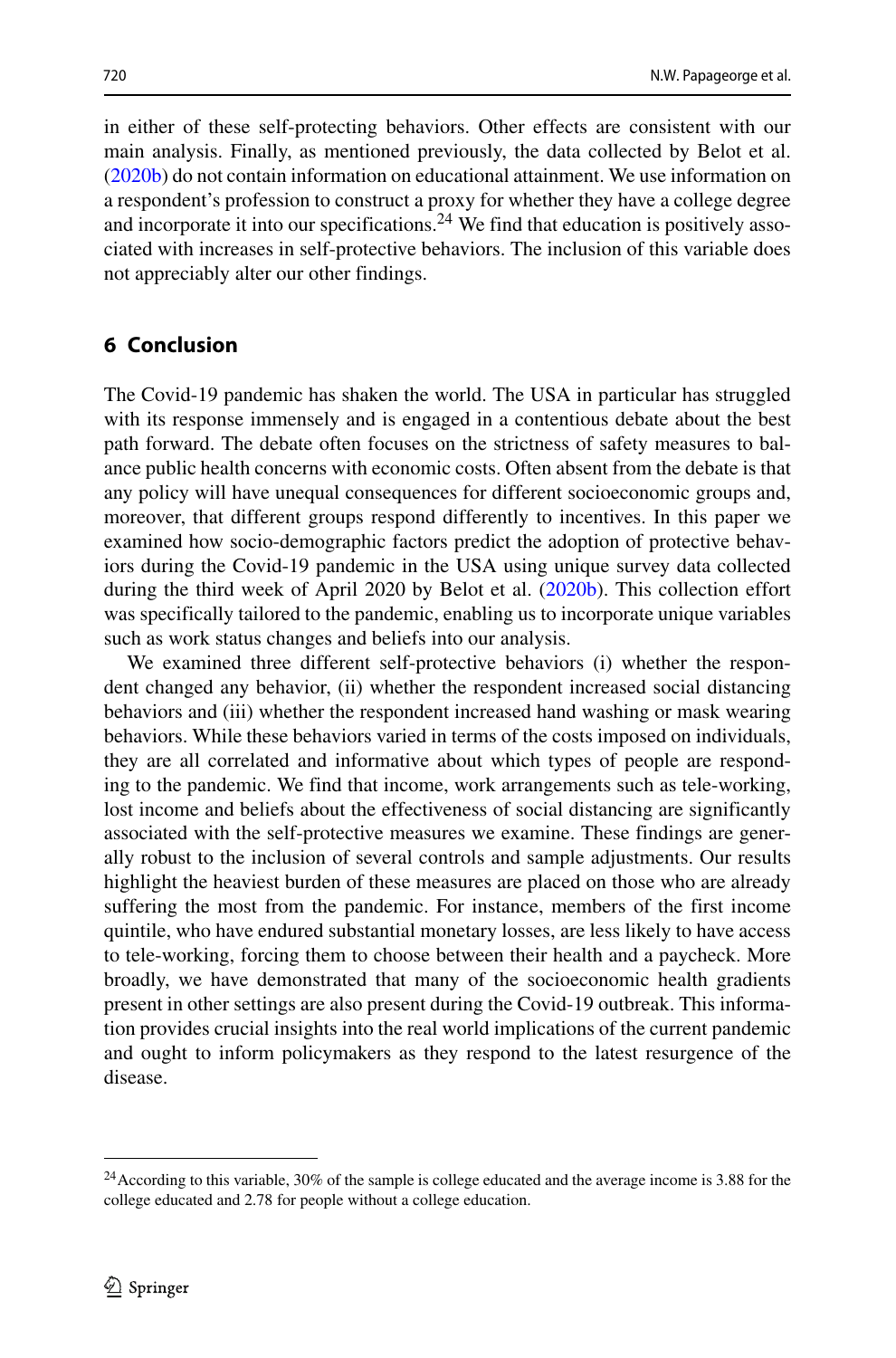Our analyses highlight many areas for policymakers to address behavioral differences and prepare for future pandemics. First, increasing access to open air could reduce the cost of adopting behaviors such as social distancing. One way to achieve this end could be the prioritization of opening more public parks either before a pandemic or when designing lockdown measures. Another is to revisit the design of public housing to include open air spaces such as balconies or community gardens. Second, increasing access to tele-work for more employees will lower the burden of self-protective behaviors. Governments could either incentivize firms to offer this work arrangement or provide them with resources to make it available. Firms may also benefit from this measure as it improves their ability to attract talent in labor markets. Third, governments can offer direct monetary relief to citizens to ease the burdens of the pandemic. This policy can insulate people from seeking additional work that may prevent them from following self-protective behaviors. Finally, existing long-term data collection efforts should incorporate questions with an eye towards future public health crises. This could take many forms but some examples include information about work arrangements and beliefs in government experts and institutions.

While many of the questions raised and discussed in this paper focus on a specific point in time, the Covid-19 pandemic will eventually run its course. However, it would be shortsighted and naive to think that another virus, perhaps an even more damaging one, will not come about in the future. Indeed, some specialists believe that this virus will be cyclical, returning annually. If so, the questions we are addressing now will be important not only as we move through the current crisis, but also as we begin to prepare for the next one. Social scientists who study behavior—and the policies that affect it—must play a critical role in these efforts. One way is through the collection and analysis of new survey data, which shed light on what behavior can be expected of different segments of the population during a pandemic given heterogeneity in the incentives, constraints and circumstances people face. These data could be used not only to describe behavior, but also in more targeted research projects, such as: examining how information is transmitted and beliefs about the pandemic are formed and affect behavior, analyzing location-specific policy responses and their relative merit, and calibrating epidemiologically grounded models relating variation in individual behavior to the spread of illness, among many others.

**Acknowledgments** The authors would like to thank the anonymous referees for helpful comments and suggestions. We are grateful for helpful comments from Stefanie DeLuca, Barton Hamilton and Emma Kalish. We also thank the editor, Klaus F. Zimmermann, for thoughtful comments and suggestions. Regarding author ordering, Papageorge and Zahn led this particular effort and are thus listed first. The remaining authors contributed equally and are listed in alphabetical order.

**Funding** This study was supported by funding from the Creative-Pioneering Researchers Program at Seoul National University (Syngjoo Choi) and from the European University Institute (Michele Belot). `

**Data availability** The data collected by Belot et al. [\(2020b\)](#page-45-5) are available to the public on [OSF.](https://osf.io/aubkc/)

**Code availability** The code that generates the analyses and figures presented in this paper are available upon request.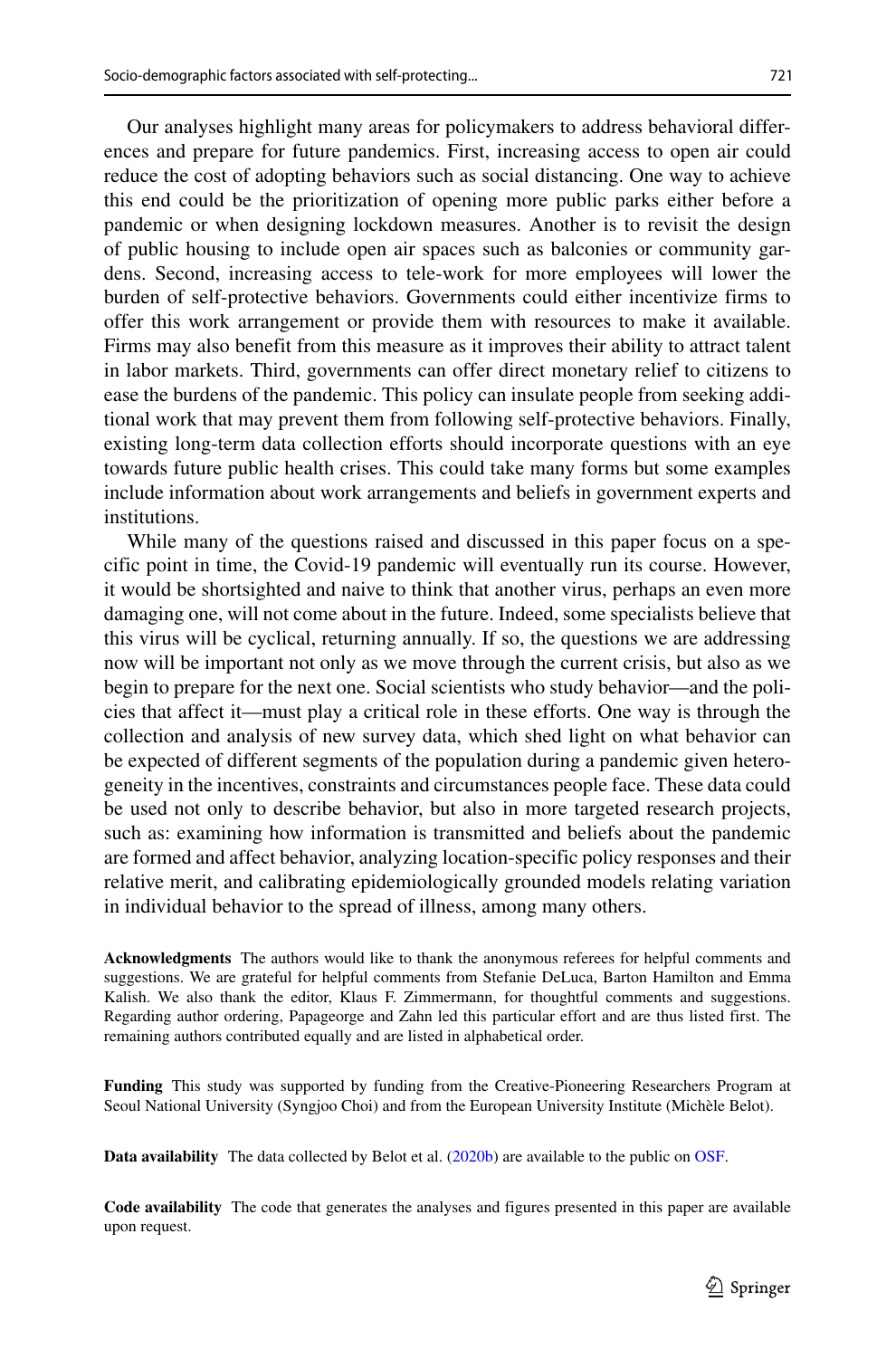#### **Compliance with ethical standards**

**Conflict of interest** The authors declare that they have no conflict of interest.

## **Appendix. Additional figures and tables**

## **A.1 Figures**



**Fig. 5** Probability of work arrangement by age group and income quintile: Proportion of respondents within an age group or income quintile that are classified into our work arrangements variable. To improve readability, we have omitted the markers for the quintile means and display the linear trend. These trends were tested for statistical significance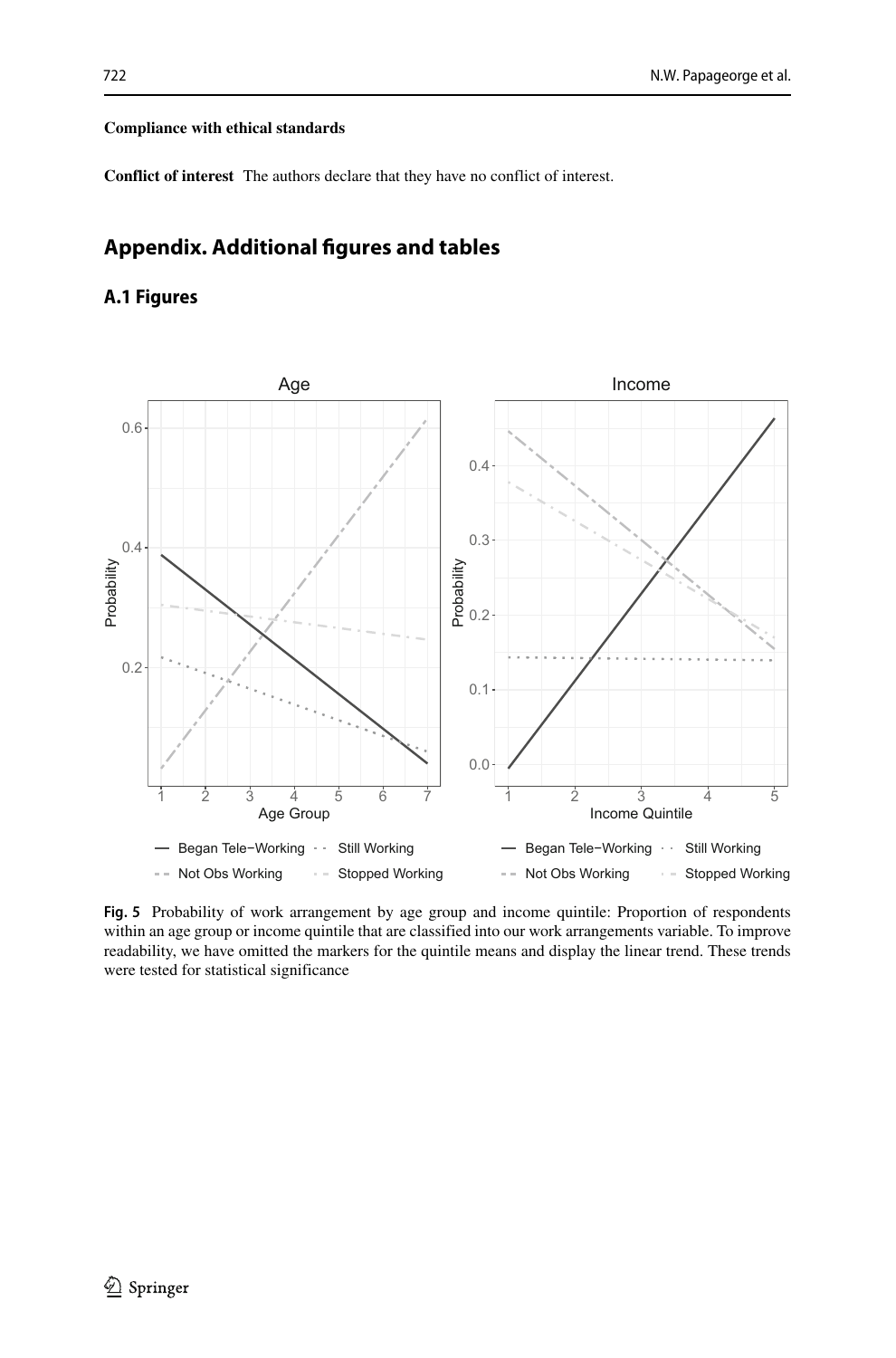

**Fig. 6** Expected income losses by income and labor status: The left panel summarizes expected labor income losses across income quintiles and labor statuses (i.e., working full-time, part-time, self-employed, or not working at all). The right panel summarizes expected household income losses along the same two dimensions. In both panels, expected losses are normalized by the mean income of the respondent's quintile. To improve readability, we have omitted the markers for the quintile means and display the linear trend. These trends were tested for statistical significance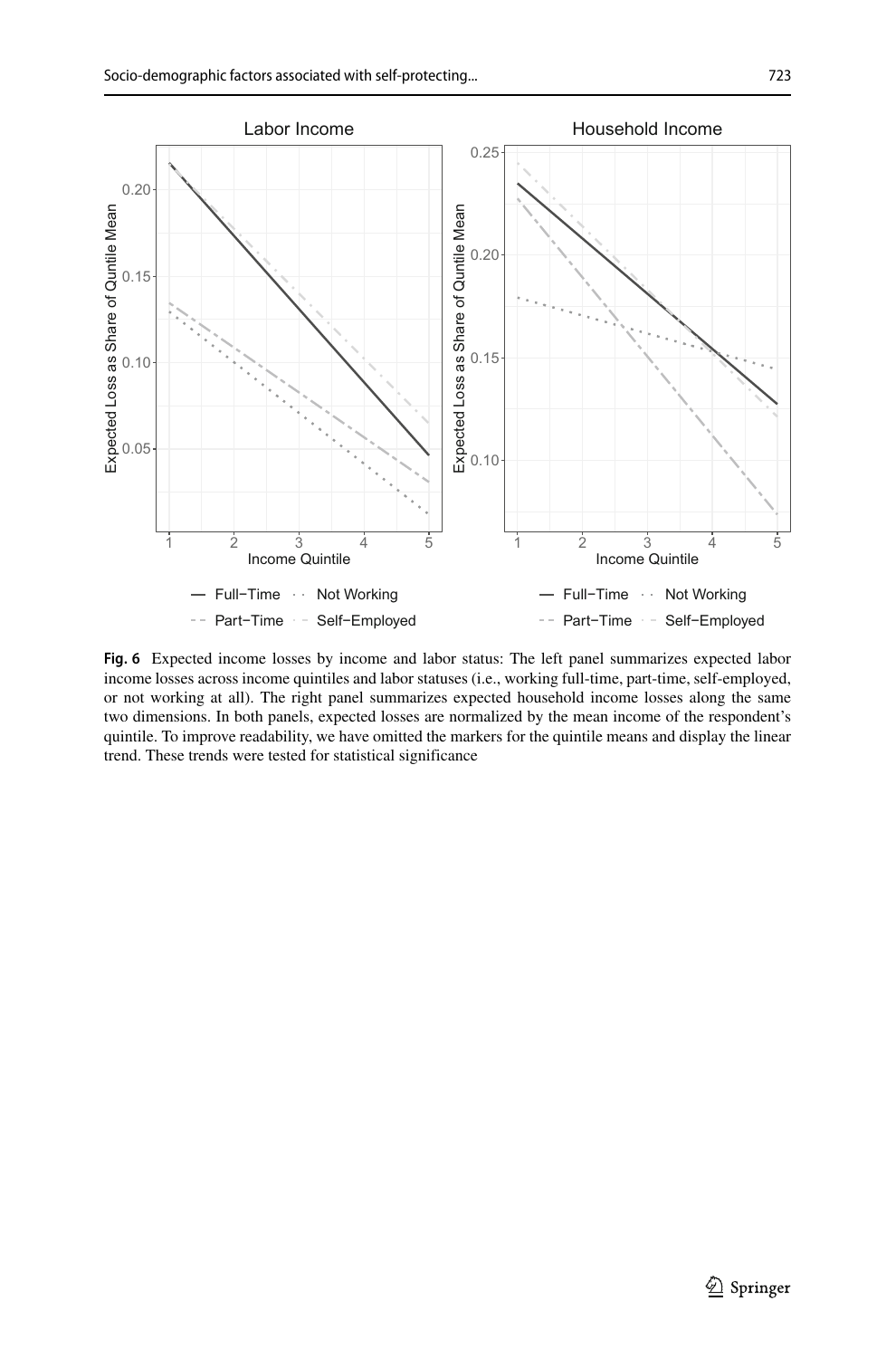

**Fig. 7** Probability of labor characteristic by income quintile: This figure shows the proportion of respondents within each income quintile that have different labor market characteristics. The left panel shows the work status of respondents (i.e., working full-time, part-time, self-employed, or not working at all). The right panel depicts how well a respondent can work from home. The share of respondents that are not working (and thus unable to work from home altogether) are omitted. To improve readability, we have omitted the markers for the quintile means and display the linear trend. These trends were tested for statistical significance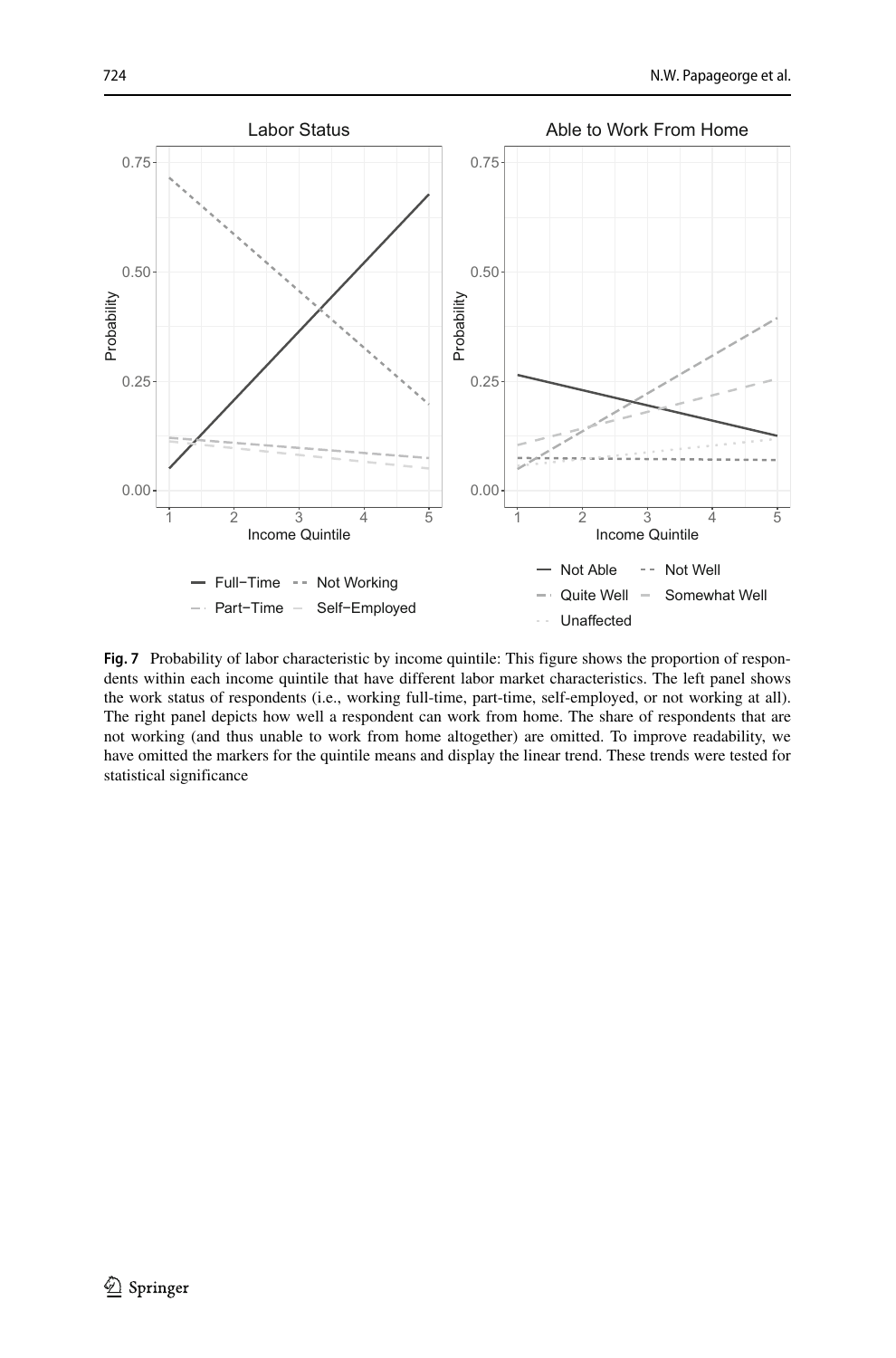<span id="page-34-0"></span>

**Fig. 8** Distribution of beliefs about local infection rates: Distribution of the reported beliefs of respondents about the rate of infections within their local community. The raw data are presented in the bars, while the density of these beliefs is overlaid. The dashed line represents the median value for the local infection rate

<span id="page-34-1"></span>

**Fig. 9** Lowess smoother changed behaviors: Plots the application of the Lowess smoother to the relationship between the binary changed behaviors outcome and beliefs about the local infection rate for the US analysis sample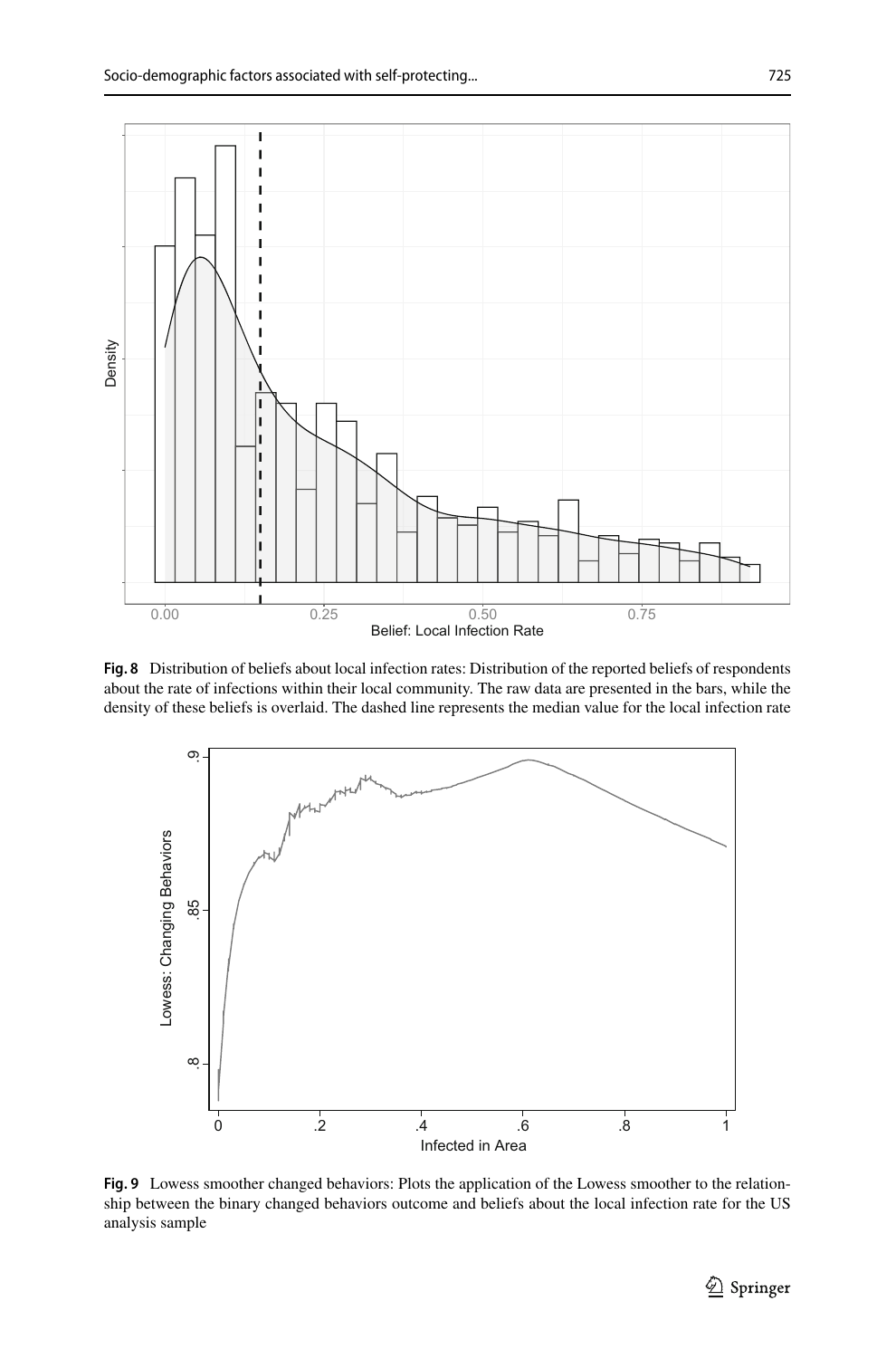<span id="page-35-0"></span>

**Fig. 10** Lowess smoother increased social distancing: Plots the application of the Lowess smoother to the relationship between the binary increased social distancing outcome variable and beliefs about the local infection rate for the US analysis sample. Increased social distancing is defined as an above-median increase in self-protective behaviors (e.g., visiting public spaces, visiting friends and family) from before the pandemic to a few weeks after it started

<span id="page-35-1"></span>

**Fig. 11** Lowess smoother increased hand washing-mask wearing: Plots the application of the Lowess smoother to the relationship between the binary increased hand washing-mask wearing outcome variable and beliefs about the local infection rate for the US analysis sample. Increased hand washing-mask wearing is defined as an above-median increase in hand washing or mask wearing behavior from before the pandemic to a few weeks after it started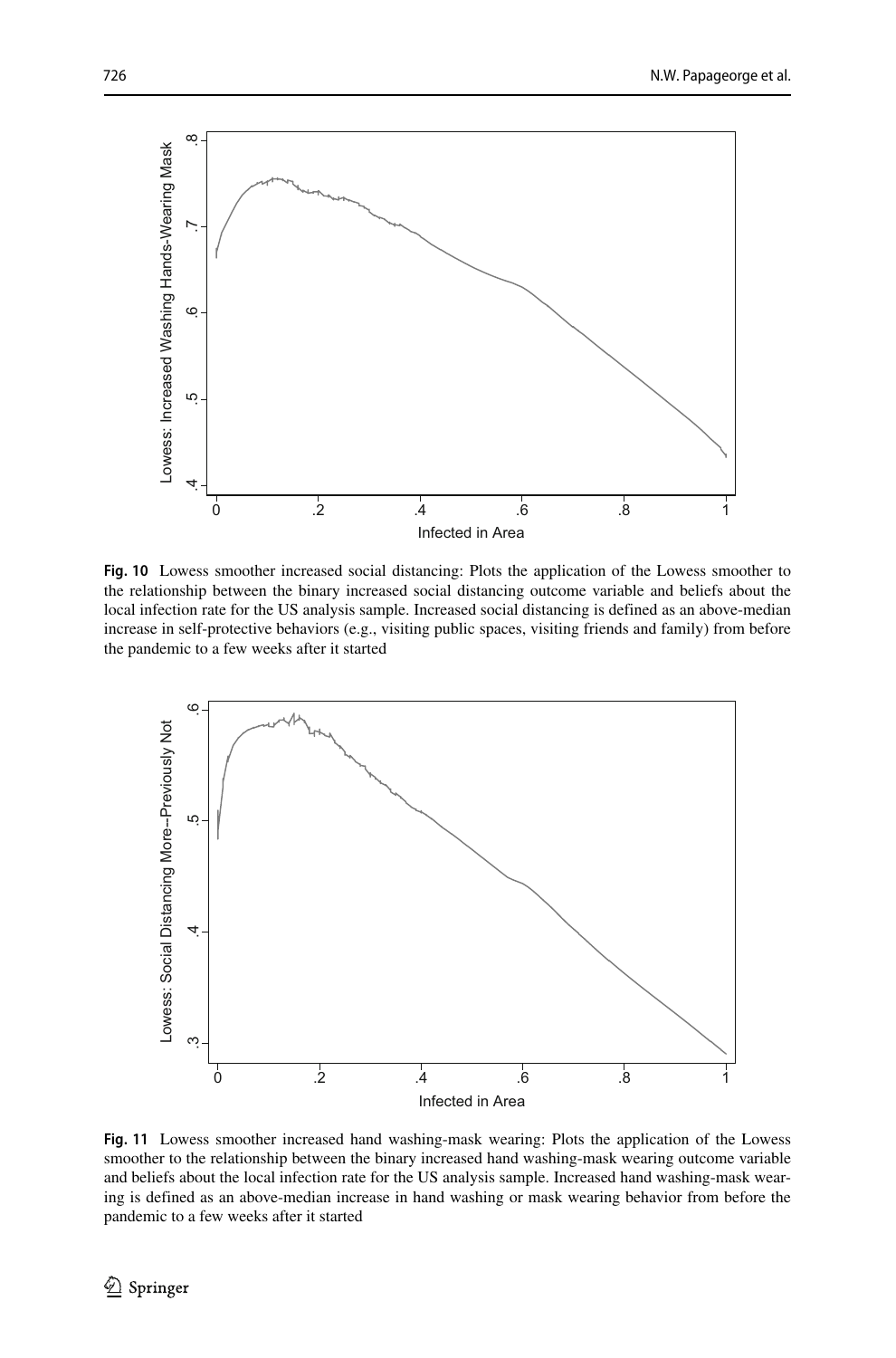## **A.2 Tables**

|                     | (1)       | (2)       | (3)       | (4)       | (5)       | (6)       | (7)       |
|---------------------|-----------|-----------|-----------|-----------|-----------|-----------|-----------|
| Income              |           |           |           |           |           |           |           |
| Second quintile     | $-0.00$   | $-0.00$   | $-0.01$   | $-0.01$   | $-0.01$   | 0.00      | $-0.00$   |
|                     | (0.04)    | (0.04)    | (0.04)    | (0.04)    | (0.04)    | (0.04)    | (0.04)    |
| Third quintile      | $0.09**$  | $0.09**$  | $0.09**$  | $0.08**$  | $0.07*$   | $0.08**$  | $0.07*$   |
|                     | (0.04)    | (0.04)    | (0.04)    | (0.04)    | (0.04)    | (0.04)    | (0.04)    |
| Fourth quintile     | $0.11***$ | $0.12***$ | $0.11***$ | $0.10***$ | $0.09***$ | $0.10***$ | $0.09**$  |
|                     | (0.04)    | (0.04)    | (0.04)    | (0.04)    | (0.04)    | (0.04)    | (0.04)    |
| Fifth quintile      | $0.14***$ | $0.15***$ | $0.15***$ | $0.12***$ | $0.11***$ | $0.12***$ | $0.10***$ |
|                     | (0.04)    | (0.04)    | (0.04)    | (0.04)    | (0.04)    | (0.03)    | (0.04)    |
| Socio-demographics  |           |           |           |           |           |           |           |
| <b>Black</b>        |           | $-0.04$   |           |           |           |           | $-0.02$   |
|                     |           | (0.04)    |           |           |           |           | (0.04)    |
| Other               |           | $-0.04$   |           |           |           |           | $-0.05$   |
|                     |           | (0.05)    |           |           |           |           | (0.05)    |
| Male                |           | $-0.06**$ |           |           |           |           | $-0.03$   |
|                     |           | (0.02)    |           |           |           |           | (0.02)    |
| Florida             |           | 0.01      |           |           |           |           | $-0.00$   |
|                     |           | (0.03)    |           |           |           |           | (0.03)    |
| New York            |           | $-0.03$   |           |           |           |           | $-0.04$   |
|                     |           | (0.03)    |           |           |           |           | (0.03)    |
| Texas               |           | $-0.05$   |           |           |           |           | $-0.04$   |
|                     |           | (0.03)    |           |           |           |           | (0.03)    |
| 56 or older         |           | $-0.05**$ |           |           |           |           | $-0.02$   |
|                     |           | (0.02)    |           |           |           |           | (0.03)    |
| Health              |           |           |           |           |           |           |           |
| Diabetes            |           |           | $-0.05$   |           |           |           | $-0.05*$  |
|                     |           |           | (0.03)    |           |           |           | (0.03)    |
| High blood pressure |           |           | $-0.03$   |           |           |           | $-0.01$   |
|                     |           |           | (0.03)    |           |           |           | (0.03)    |
| Heart disease       |           |           | 0.03      |           |           |           | 0.02      |
|                     |           |           | (0.05)    |           |           |           | (0.05)    |
| Asthma              |           |           | 0.04      |           |           |           | 0.04      |
|                     |           |           | (0.03)    |           |           |           | (0.03)    |
| Allergies           |           |           | 0.04      |           |           |           | 0.02      |
|                     |           |           | (0.02)    |           |           |           | (0.02)    |
| Other condition     |           |           | $0.06**$  |           |           |           | $0.06**$  |
|                     |           |           | (0.03)    |           |           |           | (0.03)    |

**Table 7** Factors associated with changing behaviors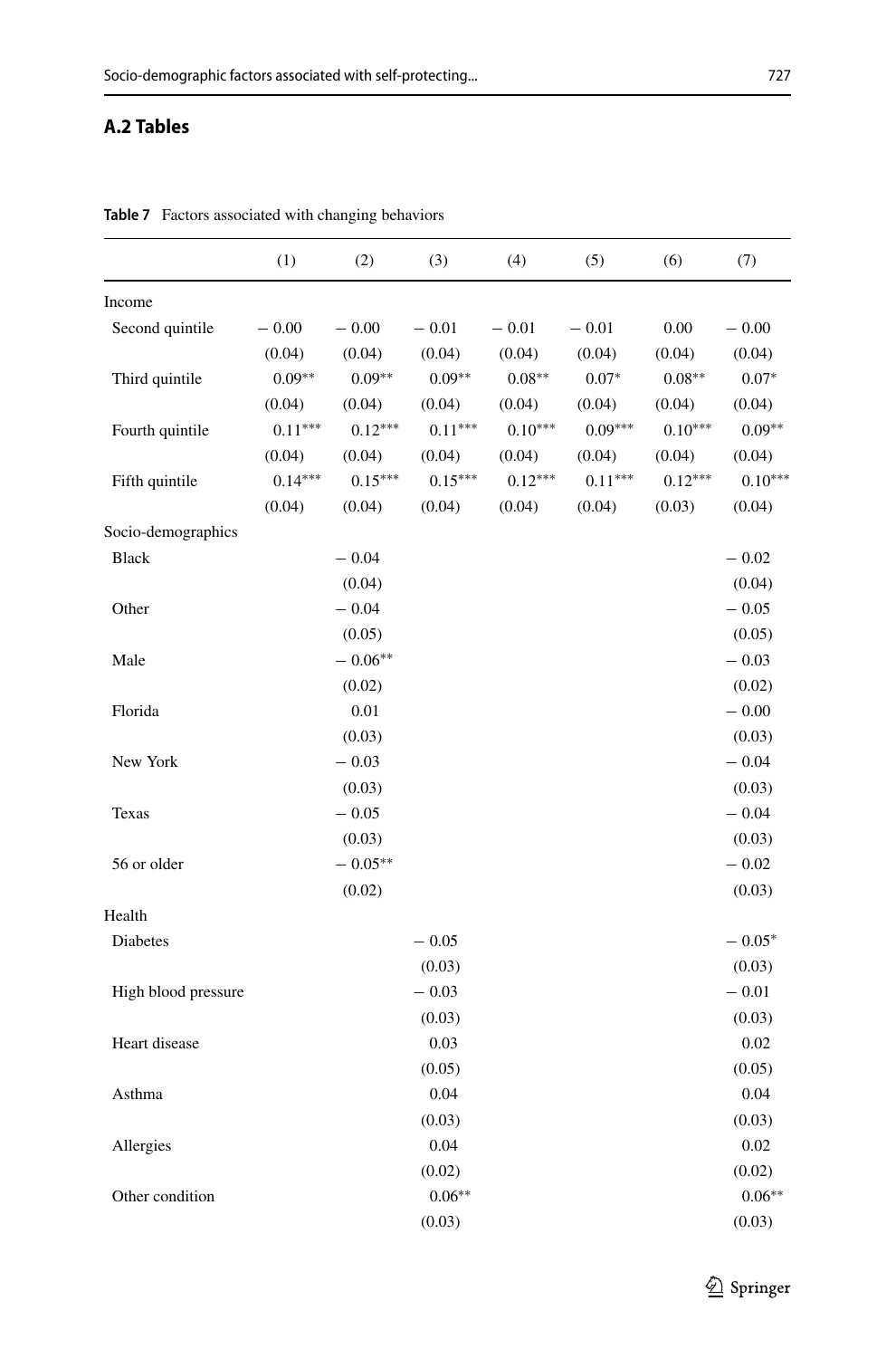## **Table 7** (continued)

|                                   | (1) | (2) | (3) | (4)       | (5)       | (6)       | (7)       |
|-----------------------------------|-----|-----|-----|-----------|-----------|-----------|-----------|
|                                   |     |     |     |           |           |           |           |
| Housing<br>Semi-urban/residential |     |     |     | $-0.03$   |           |           | $-0.03$   |
|                                   |     |     |     | (0.02)    |           |           | (0.02)    |
| Countryside                       |     |     |     | $-0.08**$ |           |           | $-0.05$   |
|                                   |     |     |     | (0.04)    |           |           | (0.04)    |
| No access to open air             |     |     |     | $-0.04$   |           |           | 0.00      |
|                                   |     |     |     | (0.03)    |           |           | (0.03)    |
| Work arrangements-losses          |     |     |     |           |           |           |           |
| Stopped working                   |     |     |     |           | $0.10**$  |           | 0.07      |
|                                   |     |     |     |           | (0.04)    |           | (0.04)    |
| Began tele-working                |     |     |     |           | $0.12***$ |           | $0.09**$  |
|                                   |     |     |     |           | (0.04)    |           | (0.04)    |
| Not observed working              |     |     |     |           | $0.07*$   |           | $0.04\,$  |
|                                   |     |     |     |           | (0.04)    |           | (0.04)    |
| Other                             |     |     |     |           | $0.18***$ |           | $0.13***$ |
|                                   |     |     |     |           | (0.04)    |           | (0.04)    |
| Flag extreme lost income          |     |     |     |           | $-0.05**$ |           | $-0.03$   |
|                                   |     |     |     |           | (0.03)    |           | (0.03)    |
| Lost HH Inc./\$1000 Orig          |     |     |     |           | $-0.00$   |           | 0.00      |
|                                   |     |     |     |           | (0.00)    |           | (0.00)    |
| Lost HH Inc./\$1000 Adj.          |     |     |     |           | $0.02***$ |           | $0.01**$  |
|                                   |     |     |     |           | (0.01)    |           | (0.01)    |
| Beliefs-perceptions               |     |     |     |           |           |           |           |
| Slightly effective                |     |     |     |           |           | $0.24***$ | $0.23**$  |
|                                   |     |     |     |           |           | (0.10)    | (0.10)    |
| Moderately effective              |     |     |     |           |           | $0.25***$ | $0.24**$  |
|                                   |     |     |     |           |           | (0.10)    | (0.10)    |
| Very effective                    |     |     |     |           |           | $0.33***$ | $0.32***$ |
|                                   |     |     |     |           |           | (0.09)    | (0.09)    |
| Extremely effective               |     |     |     |           |           | $0.37***$ | $0.34***$ |
|                                   |     |     |     |           |           | (0.09)    | (0.09)    |
| Infected in area                  |     |     |     |           |           | 0.04      | 0.01      |
|                                   |     |     |     |           |           | (0.04)    | (0.04)    |
| More free time                    |     |     |     |           |           | 0.02      | $0.01\,$  |
|                                   |     |     |     |           |           | (0.02)    | (0.02)    |
| More family time                  |     |     |     |           |           | $0.05**$  | $0.04*$   |
|                                   |     |     |     |           |           | (0.02)    | (0.02)    |
| Less pollution                    |     |     |     |           |           | $0.06***$ | $0.06**$  |
|                                   |     |     |     |           |           | (0.02)    | (0.02)    |
| Less noise                        |     |     |     |           |           | $-0.03$   | $-0.03$   |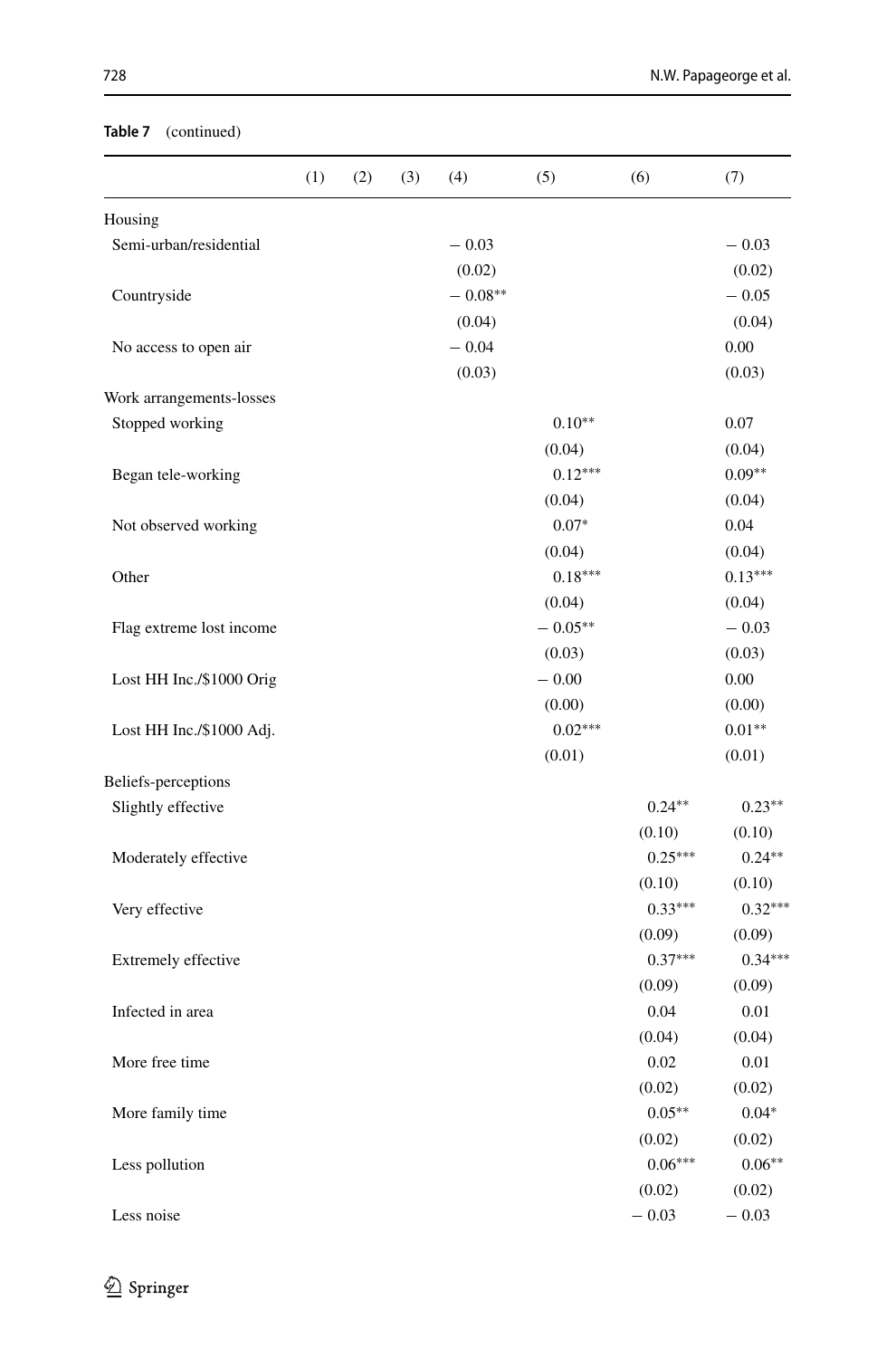| $i$ and $i$ (communical) |       |       |       |       |       |        |        |  |  |
|--------------------------|-------|-------|-------|-------|-------|--------|--------|--|--|
|                          | (1)   | (2)   | (3)   | (4)   | (5)   | (6)    | (7)    |  |  |
|                          |       |       |       |       |       | (0.02) | (0.02) |  |  |
| Other                    |       |       |       |       |       | 0.02   | 0.00   |  |  |
|                          |       |       |       |       |       | (0.05) | (0.05) |  |  |
| <b>Observations</b>      | 955   | 955   | 955   | 955   | 955   | 955    | 955    |  |  |
| $R^2$                    | 0.033 | 0.049 | 0.046 | 0.040 | 0.064 | 0.099  | 0.138  |  |  |
|                          |       |       |       |       |       |        |        |  |  |

**Table 7** (continued)

This table presents estimates from regressions of whether a respondent changed any behavior after the pandemic started and various individual characteristics. Column (1) only considers income. Column (2) adds socio-demographics to income. Column (3) adds pre-existing health conditions to income. Column (4) adds housing characteristics to income. Column (5) adds work arrangement and losses to income. Column (6) adds beliefs and perceptions about the pandemic to income. Column (7) includes all of these controls in a single specification

Heteroskedastic robust standard errors in parentheses

∗*p <* 0.1, ∗∗*p <* 0.05, ∗∗∗*p <* 0.01

**Table 8** Factors associated with social distancing more—previously not

|                    | (1)      | (2)        | (3)      | (4)     | (5)       | (6)      | (7)        |
|--------------------|----------|------------|----------|---------|-----------|----------|------------|
| Income             |          |            |          |         |           |          |            |
| Second quintile    | 0.07     | 0.09       | 0.06     | 0.03    | 0.08      | 0.04     | 0.05       |
|                    | (0.06)   | (0.06)     | (0.06)   | (0.06)  | (0.06)    | (0.06)   | (0.06)     |
| Third quintile     | $0.12*$  | $0.15***$  | $0.11*$  | 0.07    | $0.13**$  | 0.07     | 0.08       |
|                    | (0.06)   | (0.06)     | (0.06)   | (0.06)  | (0.06)    | (0.06)   | (0.06)     |
| Fourth quintile    | $0.10*$  | $0.14**$   | 0.10     | 0.06    | $0.14**$  | $0.09*$  | 0.10       |
|                    | (0.06)   | (0.06)     | (0.06)   | (0.06)  | (0.06)    | (0.05)   | (0.06)     |
| Fifth quintile     | $0.16**$ | $0.24***$  | $0.16**$ | $0.11*$ | $0.20***$ | $0.13**$ | $0.15***$  |
|                    | (0.06)   | (0.06)     | (0.06)   | (0.06)  | (0.06)    | (0.06)   | (0.07)     |
| Socio-demographics |          |            |          |         |           |          |            |
| <b>Black</b>       |          | $-0.03$    |          |         |           |          | 0.01       |
|                    |          | (0.06)     |          |         |           |          | (0.06)     |
| Other              |          | $-0.03$    |          |         |           |          | $-0.10$    |
|                    |          | (0.08)     |          |         |           |          | (0.07)     |
| Male               |          | $-0.19***$ |          |         |           |          | $-0.14***$ |
|                    |          | (0.04)     |          |         |           |          | (0.04)     |
| Florida            |          | $-0.12**$  |          |         |           |          | $-0.14***$ |
|                    |          | (0.05)     |          |         |           |          | (0.05)     |
| New York           |          | $-0.05$    |          |         |           |          | $-0.02$    |
|                    |          | (0.05)     |          |         |           |          | (0.04)     |
| Texas              |          | $-0.15***$ |          |         |           |          | $-0.13***$ |
|                    |          | (0.05)     |          |         |           |          | (0.05)     |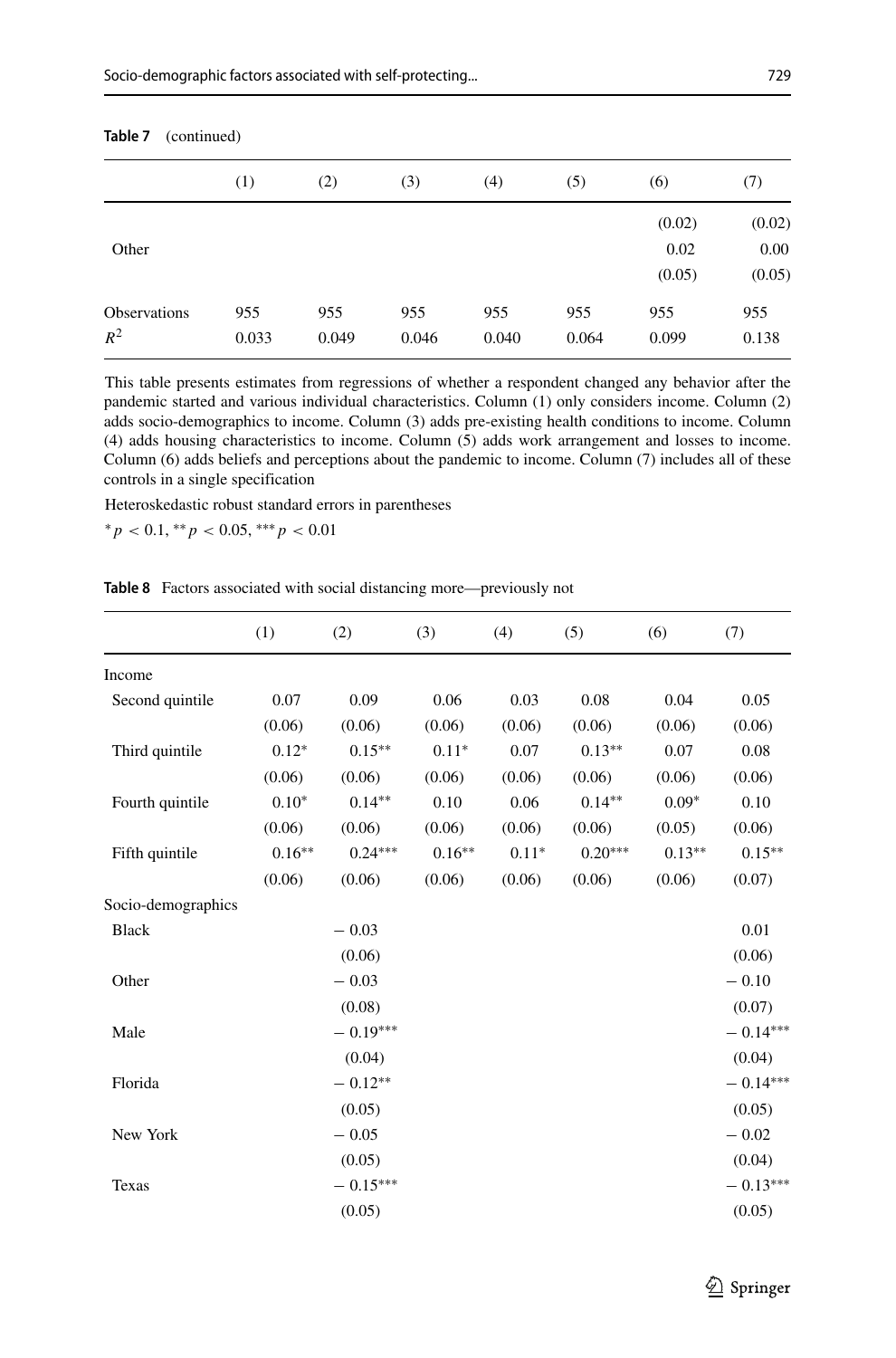|                          | (1) | (2)      | (3)       | (4)        | (5)       | (6)  | (7)       |
|--------------------------|-----|----------|-----------|------------|-----------|------|-----------|
| 56 or older              |     | $0.08**$ |           |            |           |      | 0.06      |
|                          |     | (0.04)   |           |            |           |      | (0.04)    |
| Health                   |     |          |           |            |           |      |           |
| <b>Diabetes</b>          |     |          | 0.02      |            |           |      | 0.06      |
|                          |     |          | (0.05)    |            |           |      | (0.05)    |
| High blood pressure      |     |          | 0.00      |            |           |      | $-0.02$   |
|                          |     |          | (0.04)    |            |           |      | (0.04)    |
| Heart disease            |     |          | $-0.22**$ |            |           |      | $-0.19**$ |
|                          |     |          | (0.10)    |            |           |      | (0.09)    |
| Asthma                   |     |          | 0.02      |            |           |      | $-0.00$   |
|                          |     |          | (0.05)    |            |           |      | (0.05)    |
| Allergies                |     |          | 0.05      |            |           |      | 0.02      |
|                          |     |          | (0.04)    |            |           |      | (0.04)    |
| Other condition          |     |          | 0.09      |            |           |      | 0.03      |
|                          |     |          | (0.06)    |            |           |      | (0.06)    |
| Housing                  |     |          |           |            |           |      |           |
| Semi-urban/residential   |     |          |           | 0.04       |           |      | 0.01      |
|                          |     |          |           | (0.04)     |           |      | (0.04)    |
| Countryside              |     |          |           | $-0.00$    |           |      | $-0.05$   |
|                          |     |          |           | (0.06)     |           |      | (0.06)    |
| No access to open air    |     |          |           | $-0.16***$ |           |      | $-0.09*$  |
|                          |     |          |           | (0.06)     |           |      | (0.05)    |
| Work arrangements-losses |     |          |           |            |           |      |           |
| Stopped working          |     |          |           |            | $0.16***$ |      | 0.07      |
|                          |     |          |           |            | (0.06)    |      | (0.06)    |
| Began tele-working       |     |          |           |            | $0.15***$ |      | $0.11*$   |
|                          |     |          |           |            | (0.06)    |      | (0.06)    |
| Not observed working     |     |          |           |            | $0.24***$ |      | $0.12**$  |
|                          |     |          |           |            | (0.06)    |      | (0.06)    |
| Other                    |     |          |           |            | $0.20**$  |      | 0.08      |
|                          |     |          |           |            | (0.09)    |      | (0.08)    |
| Flag extreme lost income |     |          |           |            | 0.04      |      | 0.08      |
|                          |     |          |           |            | (0.06)    |      | (0.05)    |
| Lost HH Inc./\$1000 Orig |     |          |           |            | $-0.00$   |      | $-0.00$   |
|                          |     |          |           |            | (0.00)    |      | (0.00)    |
| Lost HH Inc./\$1000 Adj. |     |          |           |            | $0.04***$ |      | $0.03**$  |
|                          |     |          |           |            | (0.01)    |      | (0.01)    |
| Beliefs-perceptions      |     |          |           |            |           |      |           |
| Slightly effective       |     |          |           |            |           | 0.12 | 0.07      |

#### **Table 8** (continued)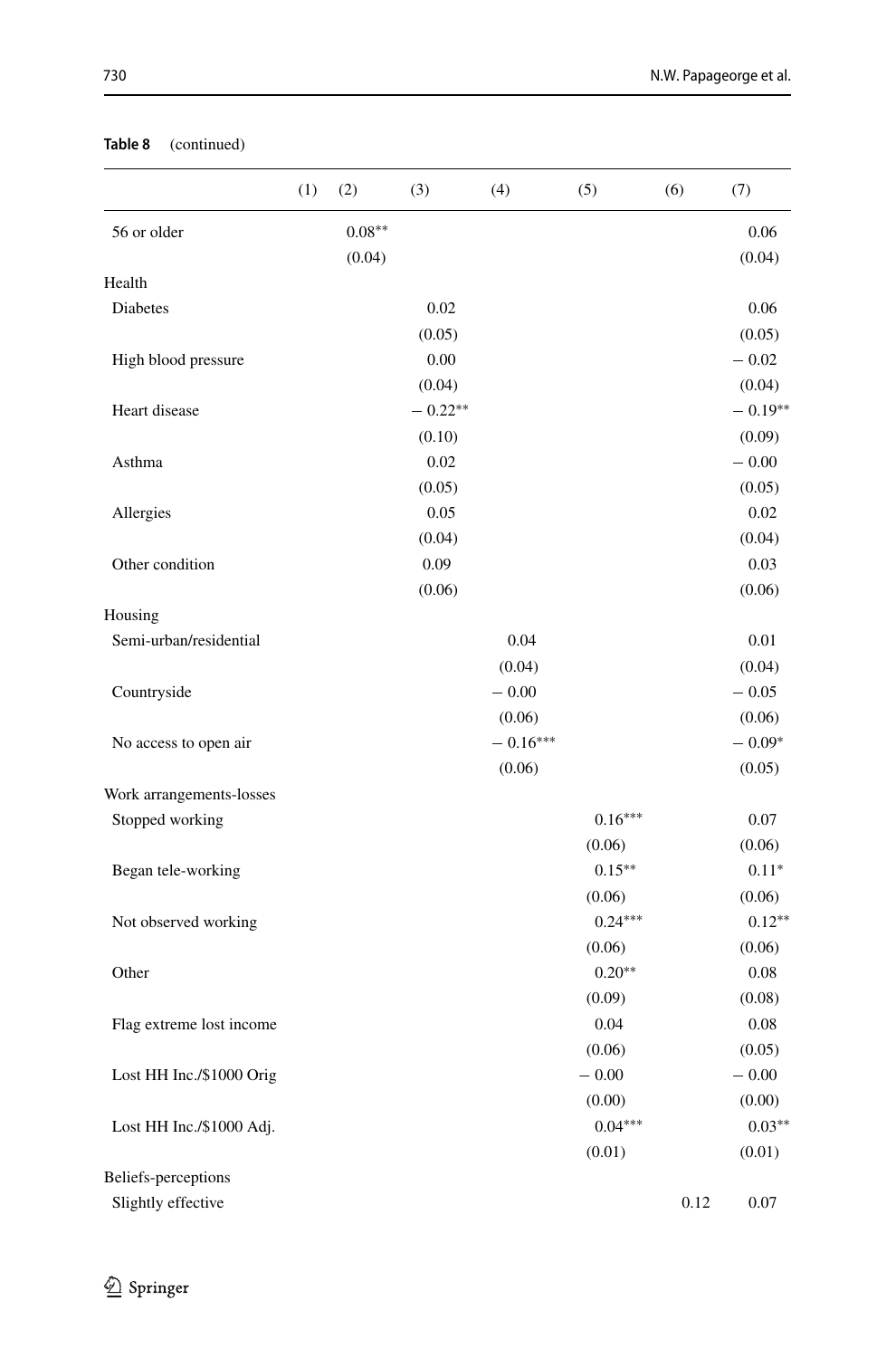|                      | (1)   | (2)   | (3)   | (4)   | (5)   | (6)        | (7)            |
|----------------------|-------|-------|-------|-------|-------|------------|----------------|
|                      |       |       |       |       |       | (0.13)     | (0.15)         |
| Moderately effective |       |       |       |       |       | 0.08       | 0.03           |
|                      |       |       |       |       |       | (0.12)     | (0.14)         |
| Very effective       |       |       |       |       |       | $0.29**$   | $0.24*$        |
|                      |       |       |       |       |       | (0.12)     | (0.14)         |
| Extremely effective  |       |       |       |       |       | $0.36***$  | $0.27*$        |
|                      |       |       |       |       |       | (0.12)     | (0.14)         |
| Infected in area     |       |       |       |       |       | $-0.24***$ | $-0.21***$     |
|                      |       |       |       |       |       | (0.07)     | (0.08)         |
| More free time       |       |       |       |       |       | $-0.00$    | 0.01           |
|                      |       |       |       |       |       | (0.03)     | (0.03)         |
| More family time     |       |       |       |       |       | $0.07**$   | $0.10^{***}\,$ |
|                      |       |       |       |       |       | (0.03)     | (0.04)         |
| Less pollution       |       |       |       |       |       | $0.16***$  | $0.14***$      |
|                      |       |       |       |       |       | (0.04)     | (0.04)         |
| Less noise           |       |       |       |       |       | 0.04       | 0.03           |
|                      |       |       |       |       |       | (0.04)     | (0.04)         |
| Other                |       |       |       |       |       | $0.24***$  | $0.20**$       |
|                      |       |       |       |       |       | (0.09)     | (0.09)         |
| <b>Observations</b>  | 781   | 781   | 781   | 781   | 781   | 781        | 781            |
| $R^2$                | 0.009 | 0.067 | 0.020 | 0.022 | 0.053 | 0.132      | 0.202          |

#### **Table 8** (continued)

This table presents estimates from regressions of whether a increased social distancing behaviors after the pandemic started and various individual characteristics. Column (1) only considers income. Column (2) adds socio-demographics to income. Column (3) adds pre-existing health conditions to income. Column (4) adds housing characteristics to income. Column (5) adds work arrangement and losses to income. Column (6) adds beliefs and perceptions about the pandemic to income. Column (7) includes all of these controls in a single specification

Heteroskedastic robust standard errors in parentheses

∗*p <* 0.1, ∗∗*p <* 0.05, ∗∗∗*p <* 0.01

**Table 9** Factors associated with increased washing hands-wearing mask

|                 | (1)       | (2)       | (3)       | (4)       | (5)       | (6)       | (7)       |
|-----------------|-----------|-----------|-----------|-----------|-----------|-----------|-----------|
| Income          |           |           |           |           |           |           |           |
| Second quintile | 0.07      | 0.07      | 0.06      | 0.05      | 0.07      | 0.06      | 0.05      |
|                 | (0.05)    | (0.05)    | (0.05)    | (0.05)    | (0.05)    | (0.05)    | (0.05)    |
| Third quintile  | $0.19***$ | $0.21***$ | $0.19***$ | $0.17***$ | $0.20***$ | $0.17***$ | $0.17***$ |
|                 | (0.05)    | (0.05)    | (0.05)    | (0.05)    | (0.05)    | (0.05)    | (0.05)    |
| Fourth quintile | $0.13***$ | $0.15***$ | $0.13**$  | $0.10*$   | $0.15***$ | $0.13***$ | $0.11***$ |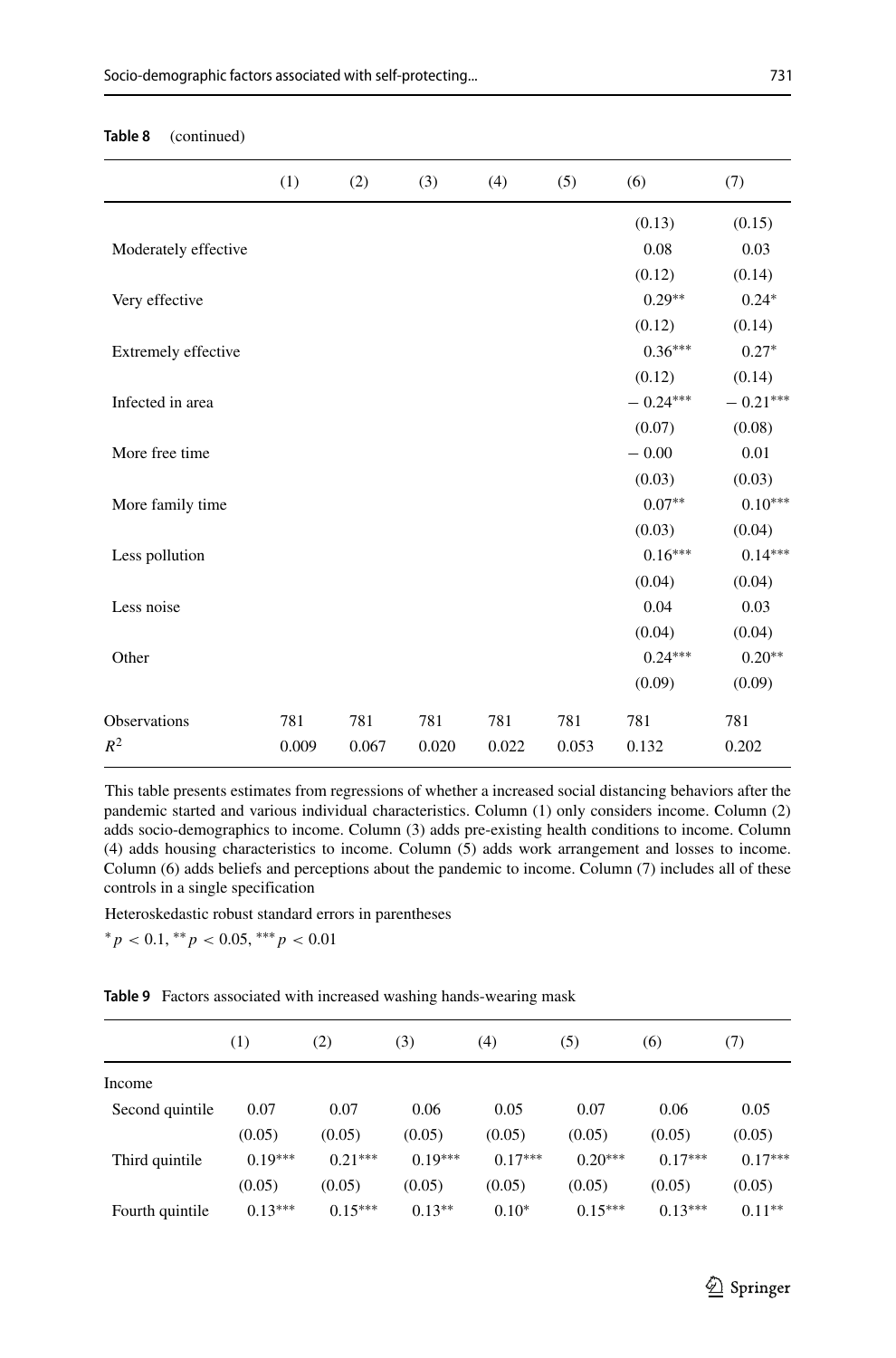|                          | (1)       | (2)       | (3)       | (4)       | (5)       | (6)       | (7)       |
|--------------------------|-----------|-----------|-----------|-----------|-----------|-----------|-----------|
|                          | (0.05)    | (0.05)    | (0.05)    | (0.05)    | (0.05)    | (0.05)    | (0.05)    |
| Fifth quintile           | $0.20***$ | $0.25***$ | $0.22***$ | $0.17***$ | $0.24***$ | $0.20***$ | $0.19***$ |
|                          | (0.05)    | (0.05)    | (0.05)    | (0.05)    | (0.05)    | (0.05)    | (0.06)    |
| Socio-demographics       |           |           |           |           |           |           |           |
| <b>Black</b>             |           | $0.09*$   |           |           |           |           | $0.13***$ |
|                          |           | (0.05)    |           |           |           |           | (0.05)    |
| Other                    |           | $0.08\,$  |           |           |           |           | 0.06      |
|                          |           | (0.07)    |           |           |           |           | (0.07)    |
| Male                     |           | $-0.06*$  |           |           |           |           | $-0.01$   |
|                          |           | (0.03)    |           |           |           |           | (0.03)    |
| Florida                  |           | 0.02      |           |           |           |           | $-0.00$   |
|                          |           | (0.04)    |           |           |           |           | (0.04)    |
| New York                 |           | 0.04      |           |           |           |           | 0.05      |
|                          |           | (0.04)    |           |           |           |           | (0.04)    |
| Texas                    |           | $-0.03$   |           |           |           |           | $-0.03$   |
|                          |           | (0.04)    |           |           |           |           | (0.04)    |
| 56 or older              |           | $0.14***$ |           |           |           |           | $0.13***$ |
|                          |           | (0.03)    |           |           |           |           | (0.04)    |
| Health                   |           |           |           |           |           |           |           |
| Diabetes                 |           |           | $-0.07*$  |           |           |           | $-0.06$   |
|                          |           |           | (0.04)    |           |           |           | (0.04)    |
| High blood pressure      |           |           | $0.09***$ |           |           |           | 0.04      |
|                          |           |           | (0.03)    |           |           |           | (0.03)    |
| Heart disease            |           |           | $-0.05$   |           |           |           | $-0.05$   |
|                          |           |           | (0.08)    |           |           |           | (0.07)    |
| Asthma                   |           |           | 0.05      |           |           |           | 0.03      |
|                          |           |           | (0.04)    |           |           |           | (0.04)    |
| Allergies                |           |           | $0.08**$  |           |           |           | $0.08**$  |
|                          |           |           | (0.03)    |           |           |           | (0.03)    |
| Other condition          |           |           | $0.08*$   |           |           |           | 0.05      |
|                          |           |           | (0.05)    |           |           |           | (0.04)    |
| Housing                  |           |           |           |           |           |           |           |
| Semi-urban/residential   |           |           |           | $-0.02$   |           |           | $-0.06*$  |
|                          |           |           |           | (0.03)    |           |           | (0.03)    |
| Countryside              |           |           |           | $-0.04$   |           |           | $-0.07$   |
|                          |           |           |           | (0.05)    |           |           | (0.05)    |
| No access to open air    |           |           |           | $-0.12**$ |           |           | $-0.07$   |
|                          |           |           |           | (0.05)    |           |           | (0.05)    |
| Work arrangements-losses |           |           |           |           |           |           |           |
| Stopped working          |           |           |           |           | $0.19***$ |           | $0.13**$  |

#### **Table 9** (continued)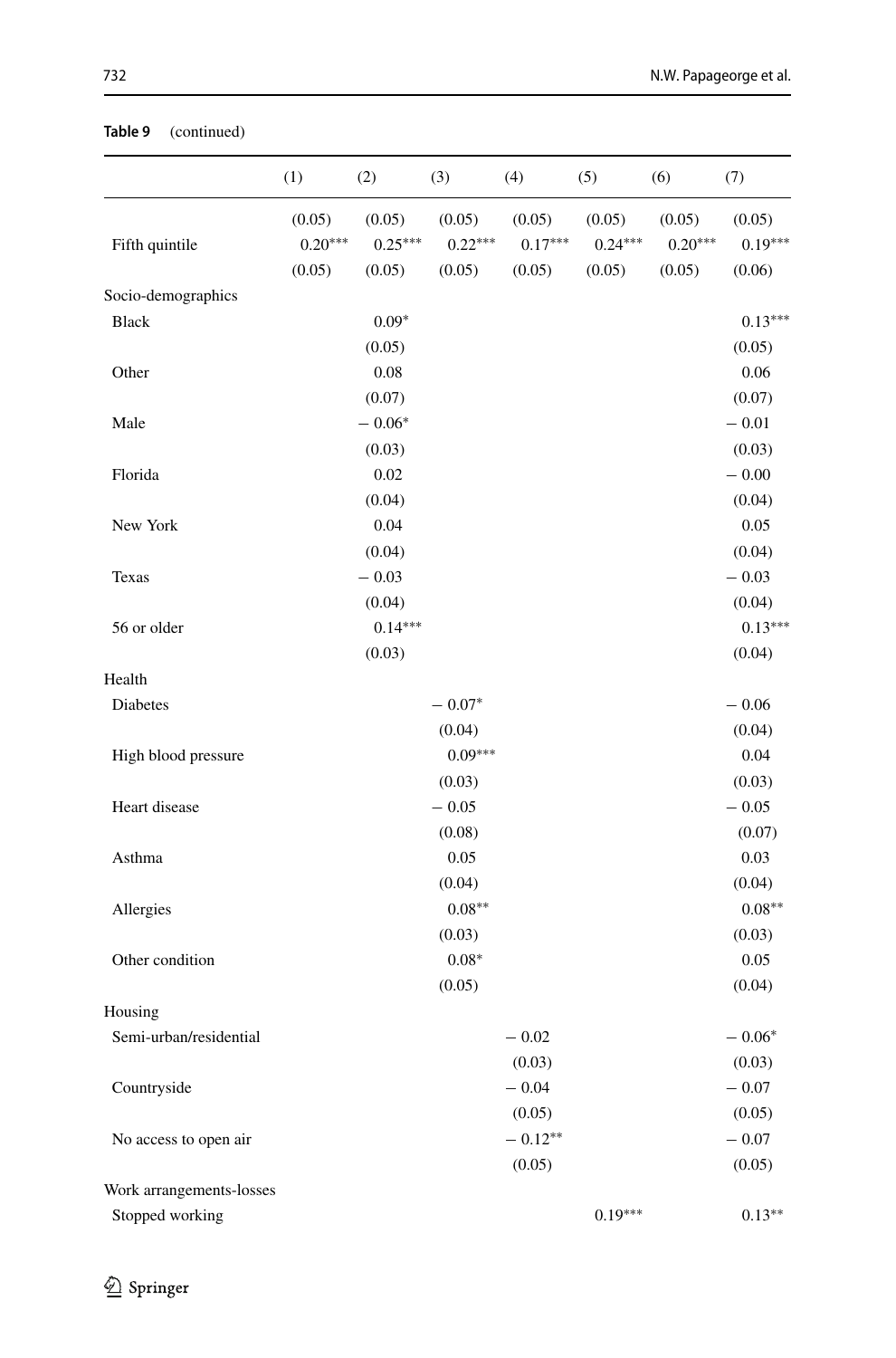### **Table 9** (continued)

|                          | (1) | (2) | (3) | (4) | (5)       | (6)        | (7)        |
|--------------------------|-----|-----|-----|-----|-----------|------------|------------|
|                          |     |     |     |     | (0.05)    |            | (0.05)     |
| Began tele-working       |     |     |     |     | $0.13***$ |            | $0.13***$  |
|                          |     |     |     |     | (0.06)    |            | (0.05)     |
| Not observed working     |     |     |     |     | $0.19***$ |            | 0.08       |
|                          |     |     |     |     | (0.05)    |            | (0.05)     |
| Other                    |     |     |     |     | $0.24***$ |            | $0.20***$  |
|                          |     |     |     |     | (0.07)    |            | (0.06)     |
| Flag extreme lost income |     |     |     |     | $-0.02$   |            | $-0.03$    |
|                          |     |     |     |     | (0.05)    |            | (0.05)     |
| Lost HH Inc./\$1000 Orig |     |     |     |     | $-0.00**$ |            | $-\,0.00$  |
|                          |     |     |     |     | (0.00)    |            | (0.00)     |
| Lost HH Inc./\$1000 Adj. |     |     |     |     | $0.02**$  |            | $0.02**$   |
|                          |     |     |     |     | (0.01)    |            | (0.01)     |
| Beliefs-perceptions      |     |     |     |     |           |            |            |
| Slightly effective       |     |     |     |     |           | $-0.03$    | $-0.04$    |
|                          |     |     |     |     |           | (0.13)     | (0.13)     |
| Moderately effective     |     |     |     |     |           | 0.10       | 0.08       |
|                          |     |     |     |     |           | (0.12)     | (0.12)     |
| Very effective           |     |     |     |     |           | $0.22*$    | 0.19       |
|                          |     |     |     |     |           | (0.11)     | (0.12)     |
| Extremely effective      |     |     |     |     |           | $0.30***$  | $0.24***$  |
|                          |     |     |     |     |           | (0.11)     | (0.12)     |
| Infected in area         |     |     |     |     |           | $-0.20***$ | $-0.20***$ |
|                          |     |     |     |     |           | (0.07)     | (0.07)     |
| More free time           |     |     |     |     |           | $-0.04$    | $-0.04$    |
|                          |     |     |     |     |           | (0.03)     | (0.03)     |
| More family time         |     |     |     |     |           | $-0.02$    | 0.00       |
|                          |     |     |     |     |           | (0.03)     | (0.03)     |
| Less pollution           |     |     |     |     |           | $0.09***$  | $0.09***$  |
|                          |     |     |     |     |           | (0.03)     | (0.03)     |
| Less noise               |     |     |     |     |           | 0.05       | 0.04       |
|                          |     |     |     |     |           | (0.03)     | (0.03)     |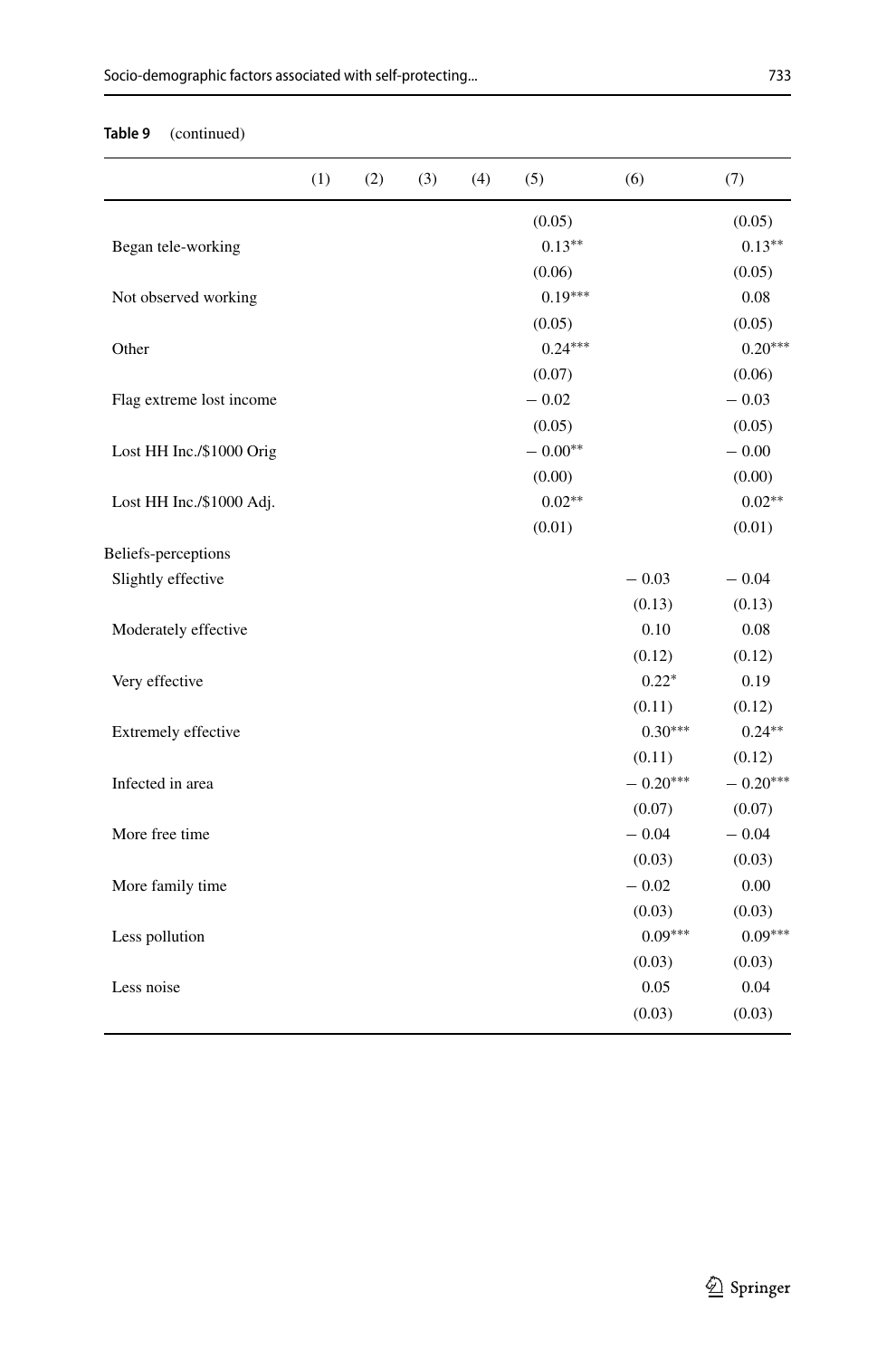| Table 9<br>(continued)       |              |              |              |              |              |                |                |
|------------------------------|--------------|--------------|--------------|--------------|--------------|----------------|----------------|
|                              | (1)          | (2)          | (3)          | (4)          | (5)          | (6)            | (7)            |
| Other                        |              |              |              |              |              | 0.09<br>(0.07) | 0.05<br>(0.07) |
| <b>Observations</b><br>$R^2$ | 891<br>0.026 | 891<br>0.058 | 891<br>0.046 | 891<br>0.034 | 891<br>0.059 | 891<br>0.120   | 891<br>0.175   |

**Table 9** (continued)

This table presents estimates from regressions of whether a increased hand washing or mask wearing behaviors after the pandemic started and various individual characteristics. Column (1) only considers income. Column (2) adds socio-demographics to income. Column (3) adds pre-existing health conditions to income. Column (4) adds housing characteristics to income. Column (5) adds work arrangement and losses to income. Column (6) adds beliefs and perceptions about the pandemic to income. Column (7) includes all of these controls in a single specification

Heteroskedastic robust standard errors in parentheses

∗*p <* 0.1, ∗∗*p <* 0.05, ∗∗∗*p <* 0.01

#### **Table 10** Selection of additional variables considered in the analysis

| Category            | Variable                          |
|---------------------|-----------------------------------|
| Housing             |                                   |
|                     | Current home type                 |
|                     | Current living arrangement        |
|                     | Elderly exposure at home          |
|                     | Combinations                      |
| Work arrangements   |                                   |
|                     | Labor status                      |
|                     | Currently working                 |
|                     | Able to work from home            |
|                     | Ability to work from home (scale) |
|                     | Combinations                      |
| Losses              |                                   |
|                     | Work change due to pandemic       |
|                     | Expected labor income losses      |
|                     | Expected household income losses  |
|                     | Combinations                      |
| Beliefs-perceptions |                                   |
|                     | Belief local infection rate       |
|                     | <b>Belief Hhspitalization</b>     |
|                     | Extreme belief indicators         |
|                     | Combinations                      |

This table lists some of the additional variables that were considered as part of our linear probability model analysis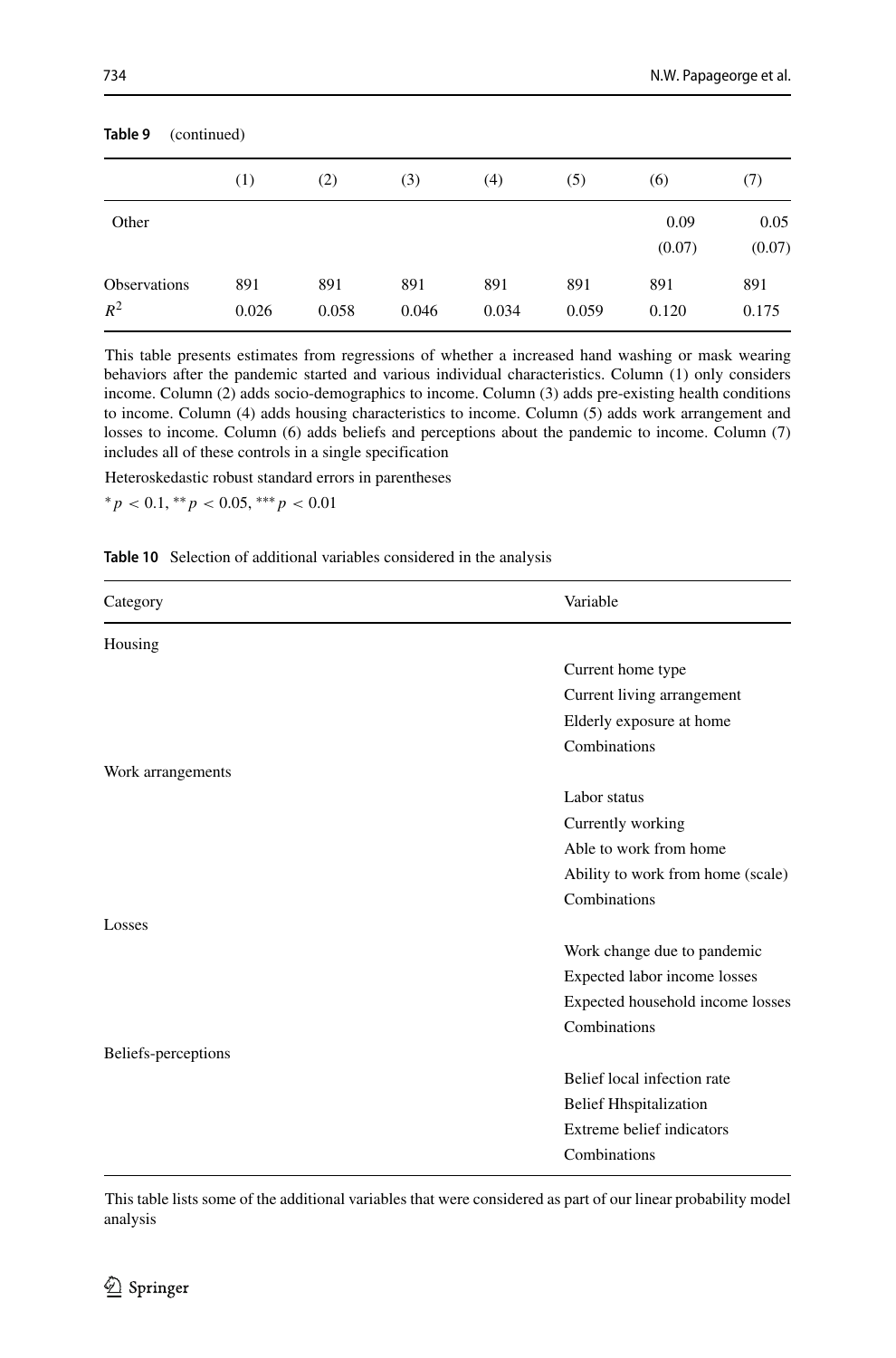<span id="page-44-11"></span>

| <b>Table 11</b> Benefits of pandemic by income |                  |          |       |                |          |       |  |  |  |  |  |
|------------------------------------------------|------------------|----------|-------|----------------|----------|-------|--|--|--|--|--|
|                                                | More family time |          |       | Less pollution |          |       |  |  |  |  |  |
| Income quintile                                | Not selected     | Selected | Total | Not selected   | Selected | Total |  |  |  |  |  |
| First                                          | 0.64             | 0.36     | 168   | 0.64           | 0.36     | 168   |  |  |  |  |  |
| Second                                         | 0.67             | 0.33     | 190   | 0.61           | 0.39     | 190   |  |  |  |  |  |
| Third                                          | 0.59             | 0.41     | 210   | 0.56           | 0.44     | 210   |  |  |  |  |  |
| Fourth                                         | 0.53             | 0.47     | 243   | 0.59           | 0.41     | 243   |  |  |  |  |  |

#### **Table 11** B

This table summarizes the share of respondents within each income quintile that identified more family time and less pollution as benefits of the pandemic for the US sample

Fifth 0.43 0.57 196 0.61 0.39 196

**Open Access** This article is licensed under a Creative Commons Attribution 4.0 International License, which permits use, sharing, adaptation, distribution and reproduction in any medium or format, as long as you give appropriate credit to the original author(s) and the source, provide a link to the Creative Commons licence, and indicate if changes were made. The images or other third party material in this article are included in the article's Creative Commons licence, unless indicated otherwise in a credit line to the material. If material is not included in the article's Creative Commons licence and your intended use is not permitted by statutory regulation or exceeds the permitted use, you will need to obtain permission directly from the copyright holder. To view a copy of this licence, visit [http://creativecommonshorg/licenses/by/4.](http://creativecommonshorg/licenses/by/4.0/)  $\Omega$ 

### **References**

- <span id="page-44-3"></span>Adams-Prassl A, Boneva T, Golin M, Rauh C (2020) Inequality in the impact of the coronavirus shock: evidence from real time surveys. Cambridge-INET
- <span id="page-44-7"></span>Adams-Prassl A, Boneva T, Golin M, Rauh C (2020) The impact of the coronavirus lockdown on mental health: evidence from the US. Working Paper 2020-030. Human Capital and Economic Opportunity Working Group
- <span id="page-44-4"></span>Adda J (2016) Economic activity and the spread of viral diseases: evidence from high frequency data, vol 131, pp 891-941
- <span id="page-44-1"></span>Adolph C, Amano K, Bang-Jensen B, Fullman N, Wilkerson J (2020) Pandemic politics: timing state-level social distancing responses to COVID-19. In: medRxiv
- <span id="page-44-10"></span>Akesson J, Ashworth-Hayes S, Hahn R, Metcalfe RD, Rasooly I (2020) Fatalism, beliefs, and behaviors during the COVID-19 pandemic. Working Paper 27245. National Bureau of Economic Research
- <span id="page-44-8"></span>Allcott H, Boxell L, Conway J, Ferguson BA, Gentzkow M, Goldman B (2020a) What explains temporal and geographic variation in the early us coronavirus pandemic? Working Paper 27965. National Bureau of Economic Research
- <span id="page-44-2"></span>Allcott H, Boxell L, Conway J, Gentzkow M, Thaler M, Yang DY (2020b) Polarization and public health: partisan differences in social distancing during the coronavirus pandemic. Working Paper 26946. National Bureau of Economic Research
- <span id="page-44-0"></span>Alon TM, Doepke M, Olmstead-Rumsey J, Tertilt M (2020) The impact of COVID-19 on gender equality. Covid Econ 4:62–85
- <span id="page-44-6"></span>Andersen M (2020) Early evidence on social distancing in response to COVID-19 in the United States. Tech. rep. SSRN
- <span id="page-44-9"></span>Arango T, Cowan J (2020) Gov. Gavin Newsom of California Orders Californians to Stay at Home. [https://](https://www.nytimes.com/2020/03/19/us/California-stay-at-home-order-virus.html) [www.nytimes.com/2020/03/19/us/California-stay-at-home-order-virus.html](https://www.nytimes.com/2020/03/19/us/California-stay-at-home-order-virus.html) (visited on 10/20/2020)
- <span id="page-44-5"></span>Ashraf BN (2020) Socioeconomic Conditions, Government Interventions and Health Outcomes During COVID-19, vol 37, pp 141–162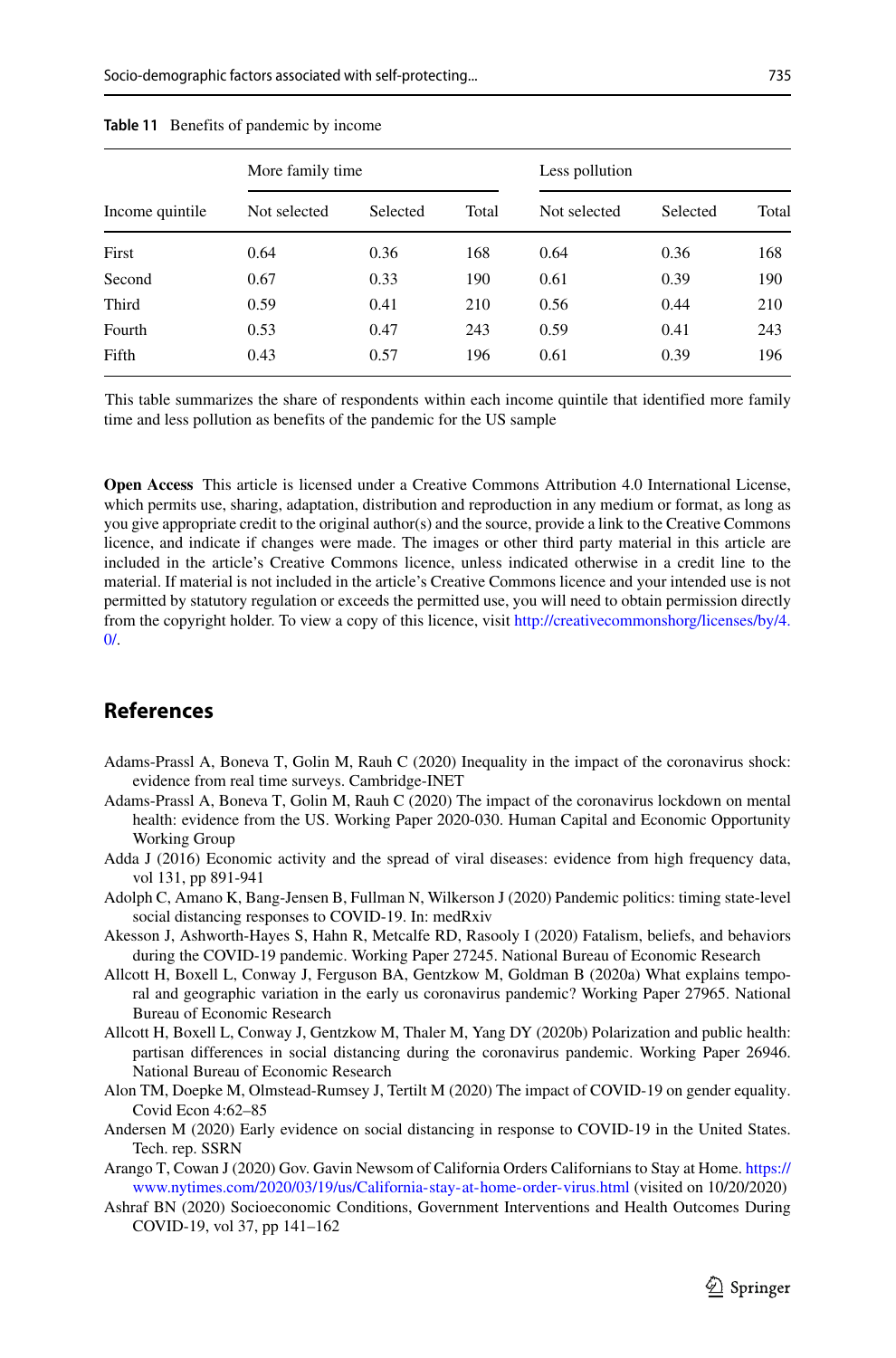- <span id="page-45-17"></span>Barbash Fred, Horton A (2020) Florida Governor Issues Coronavirus Stay-At-Home Order After Heavy Criticism. <https://www.washingtonpost.com/nation/2020/04/01/coronavirus-florida-desantis/> (10/20/2020)
- <span id="page-45-10"></span>Barrios JM, Hochberg Y (2020) Risk perception through the lens of politics in the time of the COVID-19 pandemic. Working Paper 27008. National Bureau of Economic Research
- <span id="page-45-22"></span>Barth D, Papageorge NW, Thom K (2020) Genetic endowments and wealth inequality. J Polit Econ 128(4):1474–1522
- <span id="page-45-2"></span>Beland Louis-Philippe, Brodeur A, Wright T (2020) Covid-19, stay-at-home orders and employment: ´ evidence from CPS data. Discussion Paper 13282. IZA
- <span id="page-45-4"></span>Belot M, Choi S, Jamison J, Papageorge NW, Tripodi E, van den Broek-Altenburg E (2020a) Unequal consequences of Covid 19 across age and income: representative evidence from six countries
- <span id="page-45-5"></span>Belot M, Choi S, Jamison J, Papageorge NW, Tripodi E, van den Broek-Altenburg E (2020b) Six-country survey on Covid-19. Covid Econ 17:205–219
- <span id="page-45-6"></span>Bonacini L, Gallo G, Patriarca F (2021) Identifying policy challenges of COVID-19 in hardly reliable data and judging the success of lockdown measures. J Popul Econ 34:275–301
- <span id="page-45-7"></span>Bonacini L, Gallo G, Scicchitano S (2021) Working from home and income inequality: risks of a 'new normal' with Covid-19. J Popul Econ 34:303–360
- <span id="page-45-9"></span>Borjas GJ (2020) Demographic determinants of testing incidence and COVID-19 infections in New York City neighborhoods. Covid Econ 3:12–39
- <span id="page-45-3"></span>Briscese G, Lacetera N, Macis M, Tonin M (2020) Compliance with Covid-19 social-distancing measures in Italy: the role of expectations and duration. Discussion Paper 13092. IZA
- <span id="page-45-24"></span>Carroll CD, Crawley E, Slacalek J, White MN (2020) Modeling the consumption response to the CARES Act. Working Paper 27876. National Bureau of Economic Research
- <span id="page-45-13"></span>Cawley J, Ruhm CJ (2011) The economics of risky health behaviors. In: Handbook of Health Economics, vol 2. Elsevier, pp 95–199
- <span id="page-45-12"></span>Chan TY, Hamilton BH, Papageorge NW (2016) Health, risky behaviour and the value of medical innovation for infectious disease, vol 83, pp 1465–1510
- <span id="page-45-8"></span>Chiou L, Tucker C (2020) Social distancing, internet access and inequality. Working Paper 26982. National Bureau of Economic Research
- <span id="page-45-19"></span>CMS (2011) At risk: pre-existing conditions could affect 1 in 2 Americans. [https://www.cms.gov/CCIIO/](https://www.cms.gov/CCIIO/Resources/Forms-Reports-and-Other-Resources/preexisting) [Resources/Forms-Reports-and-Other-Resources/preexisting](https://www.cms.gov/CCIIO/Resources/Forms-Reports-and-Other-Resources/preexisting) (visited on 10/20/2020)
- <span id="page-45-1"></span>Coibion O, Gorodnichenko Y, Weber M (2020) The cost of the COVID-19 crisis: lockdowns, macroeconomic expectations, and consumer spending. Covid Econ 29:1–49
- <span id="page-45-11"></span>Cutler DM, Lleras-Muney A, Vogl T (2011) Socioeconomic status and health: dimensions and mechanisms. The Oxford Handbook of Health Economics. Oxford University Press, Oxford
- <span id="page-45-16"></span>De Avila J (2020) Gov. Cuomo orders all workforce in state to stay home. [https://www.wsj.com/articles/](https://www.wsj.com/articles/new-york-gov-cuomo-orders-all-nonessential-workers-in-state-to-stay-home-11584718223) [new-york-gov-cuomo-orders-all-nonessential-workers-in-state-to-stay-home-11584718223](https://www.wsj.com/articles/new-york-gov-cuomo-orders-all-nonessential-workers-in-state-to-stay-home-11584718223) (visited on 10/20/2020)
- <span id="page-45-23"></span>Delavande A, Perry M, Willis RJ (2006) Probabilistic thinking and social security claiming. Working Paper 129. Michigan Retirement Research Center
- <span id="page-45-14"></span>DeLuca S, Papageorge NW, Kalish E (2020) The unequal cost of social distancing. Available at [https://](https://coronavirus.jhu.edu/from-our-experts/the-unequal-cost-of-social-distancing) [coronavirus.jhu.edu/from-our-experts/the-unequal-cost-of-social-distancing](https://coronavirus.jhu.edu/from-our-experts/the-unequal-cost-of-social-distancing)
- <span id="page-45-0"></span>Fairlie RW, Couch K, Xu H (2020) The impacts of COVID-19 on minority unemployment: first evidence from April 2020 CPS microdata. Working Paper 27246. National Bureau of Economic Research
- <span id="page-45-25"></span>Ferrer RA, Klein WilliamMP (2015) Risk perceptions and health behavior. Curr Opin Psychol 5:85–89
- <span id="page-45-20"></span>Giuntella O, Hyde K, Saccardo S, Sadoff S (2020) Lifestyle and mental health disruptions during Covid-19. Discussion Paper 13569. IZA
- <span id="page-45-15"></span>Goodman R, Schulkin D (2020) Timeline of the coronavirus pandemic and U.S. response. [https://](https://www.justsecurity.org/69650/timeline-of-the-coronavirus-pandemic-and-u-s-response/) [www.justsecurity.org/69650/timeline-of-the-coronavirus-pandemic-and-u-s-response/](https://www.justsecurity.org/69650/timeline-of-the-coronavirus-pandemic-and-u-s-response/) (visited on 10/20/2020)
- <span id="page-45-18"></span>Higgins-Dunn N, Breuninger K, Mangan D (2020) New York Gov. Andrew Cuomo orders all people to wear face coverings in public. [https://www.cnbc.com/2020/04/15/new-york-gov-cuomo-to-order-all](https://www.cnbc.com/2020/04/15/new-york-gov-cuomo-to-order-all-people-to-wear-masks-or-face-coverings-in-public.html)[people-to-wear-masks-or-face-coverings-in-public.html](https://www.cnbc.com/2020/04/15/new-york-gov-cuomo-to-order-all-people-to-wear-masks-or-face-coverings-in-public.html) (visited on 10/20/2020)
- <span id="page-45-21"></span>Huckins JF, daSilva AW, Wang W, Hedlund E, Rogers C, Nepal SK, Wu J, Obuchi M, Murphy EI, Meyer ML, Wagner DD, Holtzheimer PE, Campbell AT (2020) Mental health and behavior of college students during the early phases of the COVID-19 pandemic: longitudinal smartphone and ecological momentary assessment study. J Med Internet Res 22(6):e20185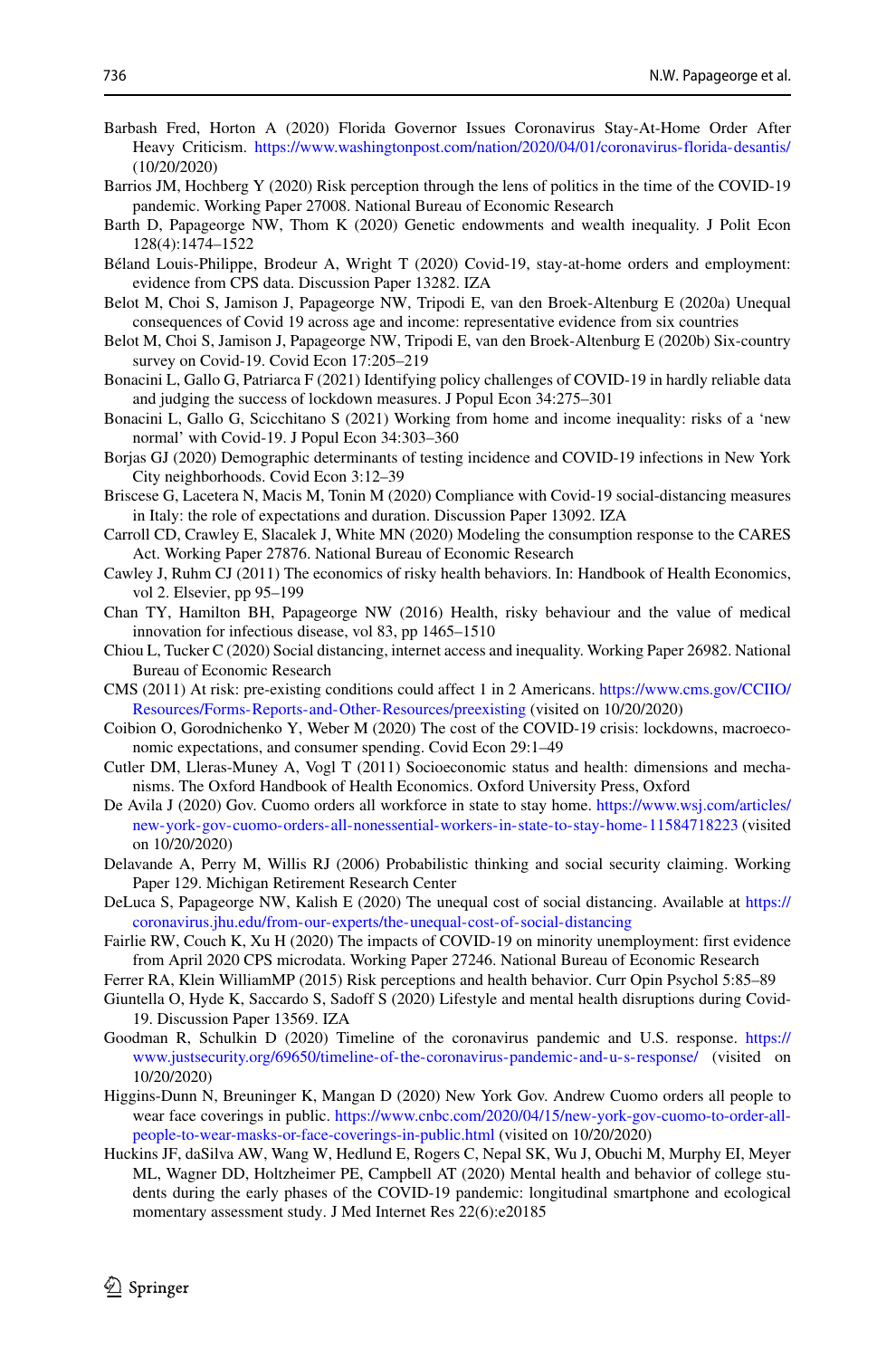- 737
- <span id="page-46-16"></span>Lemire J (2020) Trump wears mask in public for first time during pandemic. [https://apnews.com/article/](https://apnews.com/article/7651589ac439646e5cf873d021f1f4b6) [7651589ac439646e5cf873d021f1f4b6](https://apnews.com/article/7651589ac439646e5cf873d021f1f4b6) (visited on 10/20/2020)
- <span id="page-46-21"></span>Lillard LA, Willis RJ (2001) Cognition and wealth: the importance of probabilistic thinking. Working Paper 7. Michigan Retirement Research Center
- <span id="page-46-22"></span>Madrigal AC, Kissane E (2020) The worst day of the pandemic since May. [https://www.theatlantic.com/](https://www.theatlantic.com/science/archive/2020/11/pandemic-coronavirus-hospitalizations-new-record/617061/) [science/archive/2020/11/pandemic-coronavirus-hospitalizations-new-record/617061/](https://www.theatlantic.com/science/archive/2020/11/pandemic-coronavirus-hospitalizations-new-record/617061/) (visited on 11/10/2020)
- <span id="page-46-2"></span>Manski CF (2020) Covid-19 policy must take all impacts into account. Scientific American. Available at [https://blogs.scientificamerican.com/observations/covid-19-policy-must-take-all-impacts](https://blogs.scientificamerican.com/observations/covid-19-policy-must-take-all-impacts-into-account/)[into-account/](https://blogs.scientificamerican.com/observations/covid-19-policy-must-take-all-impacts-into-account/)
- <span id="page-46-4"></span>Manski CF, Molinari F (2020) Estimating the COVID-19 infection rate: anatomy of an inference problem. Journal of Econom
- <span id="page-46-19"></span>McCarthy J (2020) 43% of U.S. households report preexisting conditions. [https://news.gallup.com/poll/](https://news.gallup.com/poll/269003/households-report-preexisting-conditions.aspx) [269003/households-report-preexisting-conditions.aspx](https://news.gallup.com/poll/269003/households-report-preexisting-conditions.aspx) (visited on 10/20/2020)
- <span id="page-46-6"></span>Milani F (2021) COVID-19 outbreak, social response, and early economic effects: a global VAR analysis of cross-country interdependencies. J Popul Econ 34:223–252
- <span id="page-46-3"></span>Mongey S, Pilossoph L, Weinberg A (2020) Which workers bear the burden of social distancing policies? Covid Econ 12:69–86
- <span id="page-46-8"></span>Okubo T (2020) Spread of COVID-19 and telework: evidence from Japan. Covid Econ 32:1–25
- <span id="page-46-10"></span>Painter M, Qiu T (2020) Political beliefs affect compliance with COVID-19 social distancing orders. Covid Econ 4:103–127
- <span id="page-46-1"></span>Pampel FC, Krueger PM, Denney JT (2010) Socioeconomic disparities in health behaviors. Ann Rev Sociol 36:349–370
- <span id="page-46-12"></span>Papageorge NW (2016) Why medical innovation is valuable: health, human capital, and the labor market. Quant Econ 7(3):671–725
- <span id="page-46-20"></span>Papageorge NW, Zahn MV, Belot M, van den Broek-Altenburg E, Choi S, Jamison JC, Tripodi E (2020) Socio-demographic factors associated with self-protecting behavior during the Covid-19 pandemic. Working Paper 27378. National Bureau of Economic Research
- <span id="page-46-0"></span>Posner RA, Tomas J. P. (1993) Private choices and public health: the aids epidemic in an economic perspective. Harvard University Press, Cambridge
- <span id="page-46-5"></span>Qiu Y, Chen X, Shi W (2020) Impacts of social and economic factors on the transmission of coronavirus disease 2019 (COVID-19) in China. J Popul Econ 33:1127–1172
- <span id="page-46-9"></span>Rahman AS (2020) Why can't everybody work remotely? Blame the robots. Covid Econ 36:105–128
- <span id="page-46-17"></span>Romo V (2020) California Gov. Newsom makes face masks mandatory amid rising coronavirus cases. [https://www.npr.org/sections/coronavirus-live-updates/2020/06/18/880583357/california-gov-newso](https://www.npr.org/sections/coronavirus-live-updates/2020/06/18/880583357/california-gov-newsom-makes-face-masks-mandatory-amid-rising-coronavirus-cases) [m-makes-face-masks-mandatory-amid-rising-coronavirus-cases](https://www.npr.org/sections/coronavirus-live-updates/2020/06/18/880583357/california-gov-newsom-makes-face-masks-mandatory-amid-rising-coronavirus-cases) (visited on 10/20/2020)
- <span id="page-46-7"></span>Saltiel F (2020) Who can work from home in developing countries. Covid Econ 6:104–118
- <span id="page-46-24"></span>Shapiro J, Wu S (2011) Fatalism and savings. J Socio-Econ 40(5):645–651
- <span id="page-46-18"></span>Siemaszko C (2020) Texas governor mandates mask-wearing across most of state as coronavirus cases surge. [https://www.nbcnews.com/news/us-news/texas-governor-mandates-mask-wearing-across-most](https://www.nbcnews.com/news/us-news/texas-governor-mandates-mask-wearing-across-most-state-coronavirus-cases-n1232845) [-state-coronavirus-cases-n1232845](https://www.nbcnews.com/news/us-news/texas-governor-mandates-mask-wearing-across-most-state-coronavirus-cases-n1232845) (visited on 10/20/2020)
- <span id="page-46-11"></span>Simonov A, Sacher SK, Dubé J-PH, Biswas S (2020) the persuasive effect of fox news: non-compliance with social distancing during the Covid-19 pandemic. Working Paper 27237. National Bureau of Economic Research
- <span id="page-46-23"></span>Smith AC, Thomas E, Snoswell CL, Haydon H, Mehrotra A, Clemensen Jane, Caffery LJ (2020) Telehealth for global emergencies: implications for coronavirus disease 2019 (Covid-19). J Telemed Telecare 26(5):309–313.
- <span id="page-46-13"></span>Svitek P (2020a) Gov. Greg Abbott closes bars, restaurants and schools as he anticipates tens of thousands could test positive for coronavirus. [https://www.texastribune.org/2020/03/19/](https://www.texastribune.org/2020/03/19/texas-restaurants-bars-closed-greg-abbott/) [texas-restaurants-bars-closed-greg-abbott/](https://www.texastribune.org/2020/03/19/texas-restaurants-bars-closed-greg-abbott/) (visited on 10/20/2020)
- <span id="page-46-14"></span>Svitek P (2020b) Gov. Greg Abbott resists calls for statewide shelter-in-place; moves to expand hospital capacity. <https://www.texastribune.org/2020/03/22/texas-shelter-in-place-coronavirus-cases/> (visited on 10/20/2020)
- <span id="page-46-15"></span>Svitek P (2020c) Gov. Greg Abbott tells texans to stay home except for essential activity in april. <https://www.texastribune.org/2020/03/31/greg-abbott-texas-executive-order-closures/> (visited on 10/20/2020)